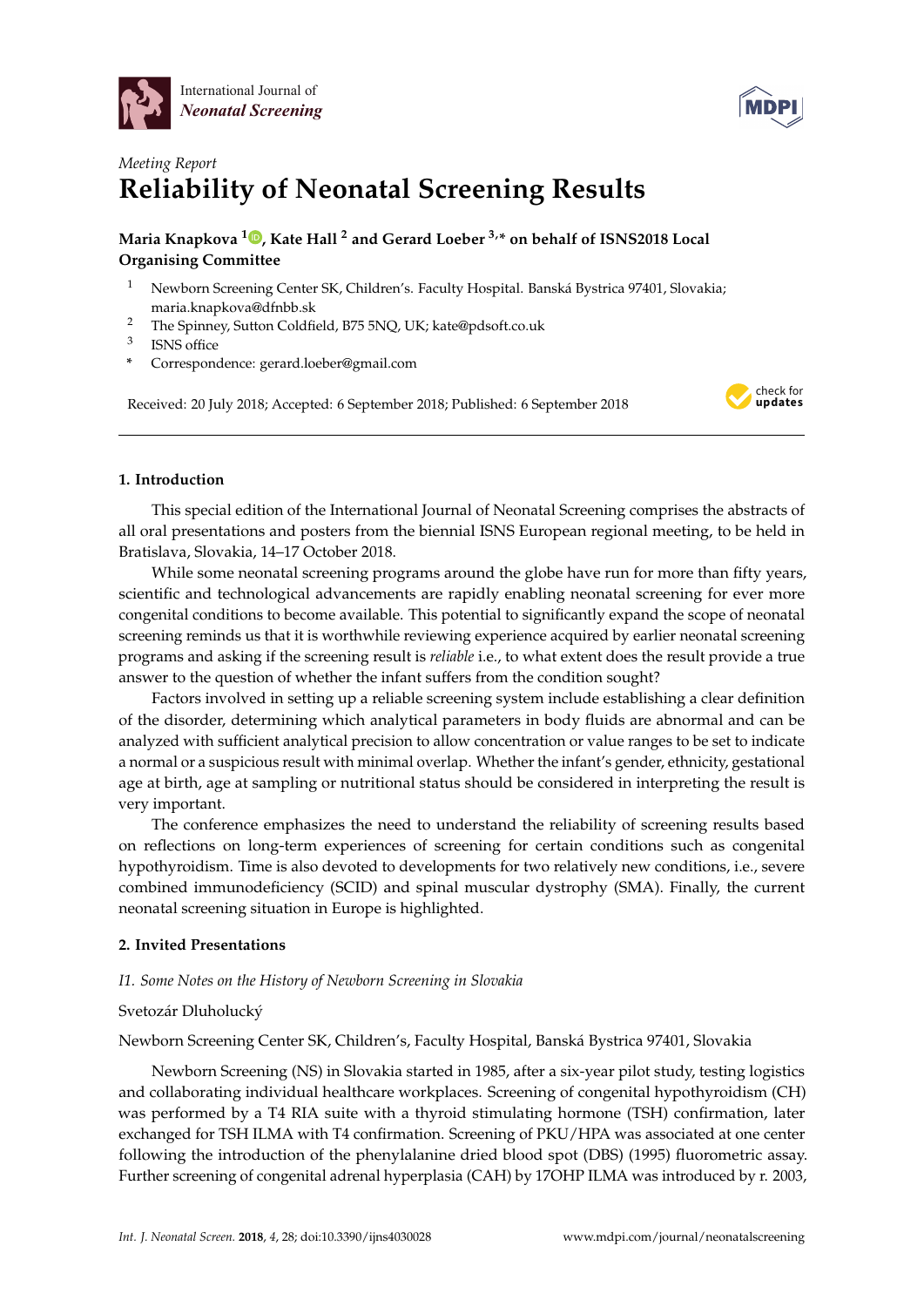cystic fibrosis (CF) (IRT) screening in 2009. Screening of selected inherited metabolic diseases (IMD) MS/MS in 2012 and another 10 IMDs in pilot mode were added in 2013. At the moment, there are 23 failures in a single screening center in Slovakia. A specific feature of Slovak Screening is its coding system that allows the child identification by birthplace, the identification of escape from screening, and the number of examined children at the given time. The system allows to follow-up the screening population coverage, which is permanently almost 100%. Another specific point is that the second recall of suspected cases is provided at regional recall centers that assure further care in confirmed cases at the level of children's university hospitals. Continuous exchange of information between the screening center and recall centers allows monitoring of the actual incidence of malfunctions and possible correction of diagnosis. Since the introduction of NSF CF, it was necessary to start a follow-up of newborns according to ethnicity, as Roma children had a significantly higher cut-off value of both IRT1 and IRT2. This tracking allowed us to assess the ethnic incidence of all types of malfunctions. Since the start of NS in Slovakia, we have noted several good moments: The cumulative incidence of CH rises steadily over the years. While in 1985–1990 it was 1:5300, it was up to 1:1700 in 2017. The incidence of CH is higher in the Roma ethnicity (Index 1.3), its share in the rise of the secular incidence is not significant. The incidence of PKU/HPA has not changed over the years, there are no ethnic differences. Current MS/MS screening sensitively detects HPA cases in immature newborns, depending on nutrition. The incidence of CAH has a decreasing trend, probably due to a reduction in false positivity in the perinatal period (e.g., PICU patients). In Roma ethnicity the incidence of CAH is exceptional and its incidence is close to zero. Similarly to CAH, even in CF screening, although Roma have a 30% higher IRT, cystic fibrosis has been detected and confirmed in only one case of the Roma neonates. NS CF does not detect milder forms of cystic fibrosis. IMD screening using MS/MS revealed significant ethnic differences in incidence and spectrum of disorders. While the incidence of IMD in the majority population is 1:1880, in the Roma population even 1:121. The IMD spectrum in the majority population is dominated by PKU, medium-chain acyl-CoA dehydrogenase deficiency (MCAD), in the Roma population, it is MCAD, SCAD, CUD. In the large SCAD file, two new alleles of gene mutations were discovered, one of which had a potential lethal course (2 cases of SIDS), were found exclusively in Roma children. These findings are the subject of further studies. The ethnical approach to screening brings, in addition to focused care, new insights into this autochthonous minority and its origin.

#### *I2. NBS Is Pandora's Box; New Techniques Make Anything Possible*

#### Jim R. Bonham

#### Sheffield Children's Hospital, Sheffield S10 2TH, UK

There is little doubt that the advent of population-based newborn screening has benefitted many patients and families since its adoption in the 1960s. Indeed, a meeting held in Atlanta in 2012 to celebrate 50 years of newborn screening suggested that the lives of 12,000 babies per year are being saved or improved through this intervention in the US alone and the expansion in the number of conditions tested and the countries who choose to adopt these programs continues to increase throughout the world. When first described the detection of phenylketonuria depended upon a specific test to identify an increased concentration of phenylalanine in neonatal blood. The subsequent addition of screening for congenital hypothyroidism in the 1980s in many countries similarly depended upon a specifically designed test for a signature compound by a distinct technique. The introduction of enzyme linked immunoassays allowed generic approaches albeit with a single assay for each disorder. Electrospray injection tandem mass spectrometry in the 1990s changed this landscape by offering an approach to detect a range of up to 30 conditions using a single inexpensive test where a suitable key biochemical metabolite could be identified. More recently the introduction of DNA-based techniques such as T-cell receptor excision circle (TREC) analysis and next generation sequencing capable of using a dried blood spot sample provides the basis to extend the range of conditions to include those such as SCID and fragile X where no suitable biochemical marker exists. Biochemical,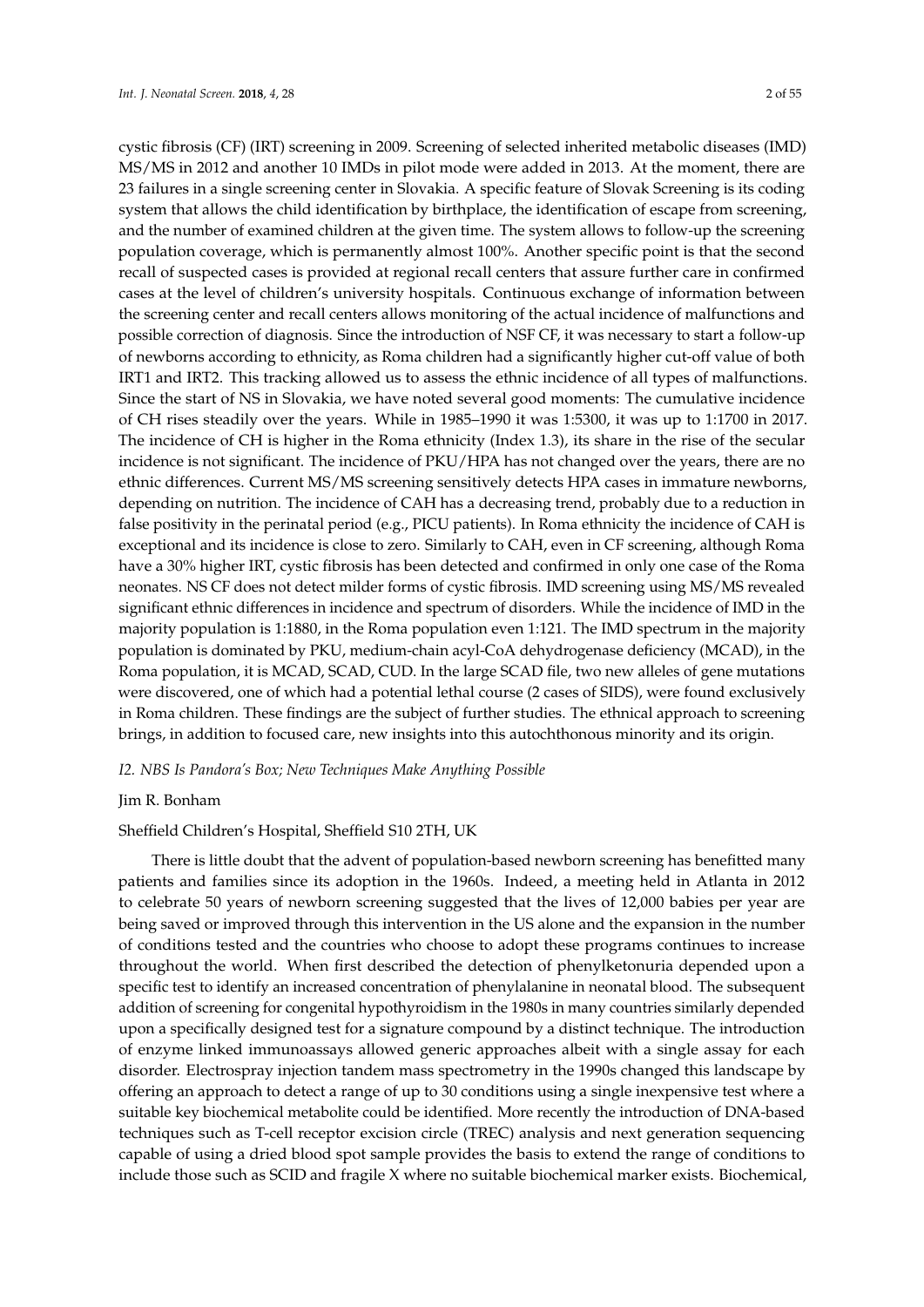both metabolite and enzymic, and genetic testing combined with "big data" analysis to identify key environmental factors related to childhood well-being and development could go further to provide a comprehensive approach to improve the life chances of many children. Nevertheless, like Pandora's Box there can be serious and unforeseen side effects from the reasonable wish to identify and help those at risk. The weight attached to these "disutilities" when planning public health interventions varies depending upon those making the decisions. Typically, clinicians involved with treating those affected favor the early detection offered by screening whereas public health planners are somewhat more guarded, attempting to balance the risks for those who may be medicalized unnecessarily compared with the benefits to the small number who can be offered early treatment. An intelligent discussion of the decision around the introduction of new screening programs should perhaps not simply seek to establish the benefits of screening but also address how key disutilities may be ameliorated. These include technical considerations such as improved means of assigning screen positive results and secondary testing but also a qualitative understanding of how public engagement, pre-screening information and the careful delivery of screen positive results can lessen the negative impact of screening programs for the families affected. Closer attention to case definition at the outset with agreed and universally applied diagnostic protocols may do much to reduce uncertainty and facilitate meaningful outcome studies. Such clarity of definition and forward planning should perhaps be a pre-requisite of any new program development. By this means we may be able to assess the longer-term effects from lifting the lid on Pandora's Box and understand more clearly how to limit some of the harms resulting from screening while preserving the benefits that are so important to patients and families.

#### *I3. Does It Count? Defining Disorders*

#### Veronica Wiley

NSW Newborn Screening Program, Sydney Children's Hospital Network, Wentworthville, NSW 2145, Australia

Assessing the efficacy of a population screening program requires evaluation of the entire system including the pre-analytical, analytical and post-analytical aspects. While this has been common practice for over 50 years since the World Health Organization commissioned Wilson and Jungner to develop "Principles and Practice of Screening for Disease" [1], there remains a lack of national and international agreement on what should be included in newborn screening programs and what should be counted. Many of the conditions under current consideration as a pilot program of either a country, or at least region within a country, (for example: lysosomal storage disorders and neuromuscular disorders) have diverse clinical symptoms ranging from acute neonatal presentation to those with presentation late in childhood or adulthood, if at all. However, this is not really a new phenomenon with most disorders included in newborn population screening having mild or late-onset forms including phenylketonuria, hypothyroidism, cystic fibrosis and congenital adrenal hyperplasia. Carefully defining what is being sought is necessary to appropriately assess effectiveness. What constitutes a positive result must be defined for the determination of sensitivity (affected persons with a positive result/all affected); specificity (healthy persons with a negative result/all non-affected); and positive predictive value (proportion with a positive result that are affected). In Australasia, the newborn screening committee with clinical and scientific representatives from professional societies advising on aspects of newborn bloodspot screening including the Human Genetics Society of Australasia (HGSA), and the Australasian College of Physicians have developed definitions of disorders for data gathering and to ensure comparability of data. The definitions currently available on the HGSA website recognized that for all cases there needs to be diagnostic evidence and that case finding remains a continuing process and not a one-time project.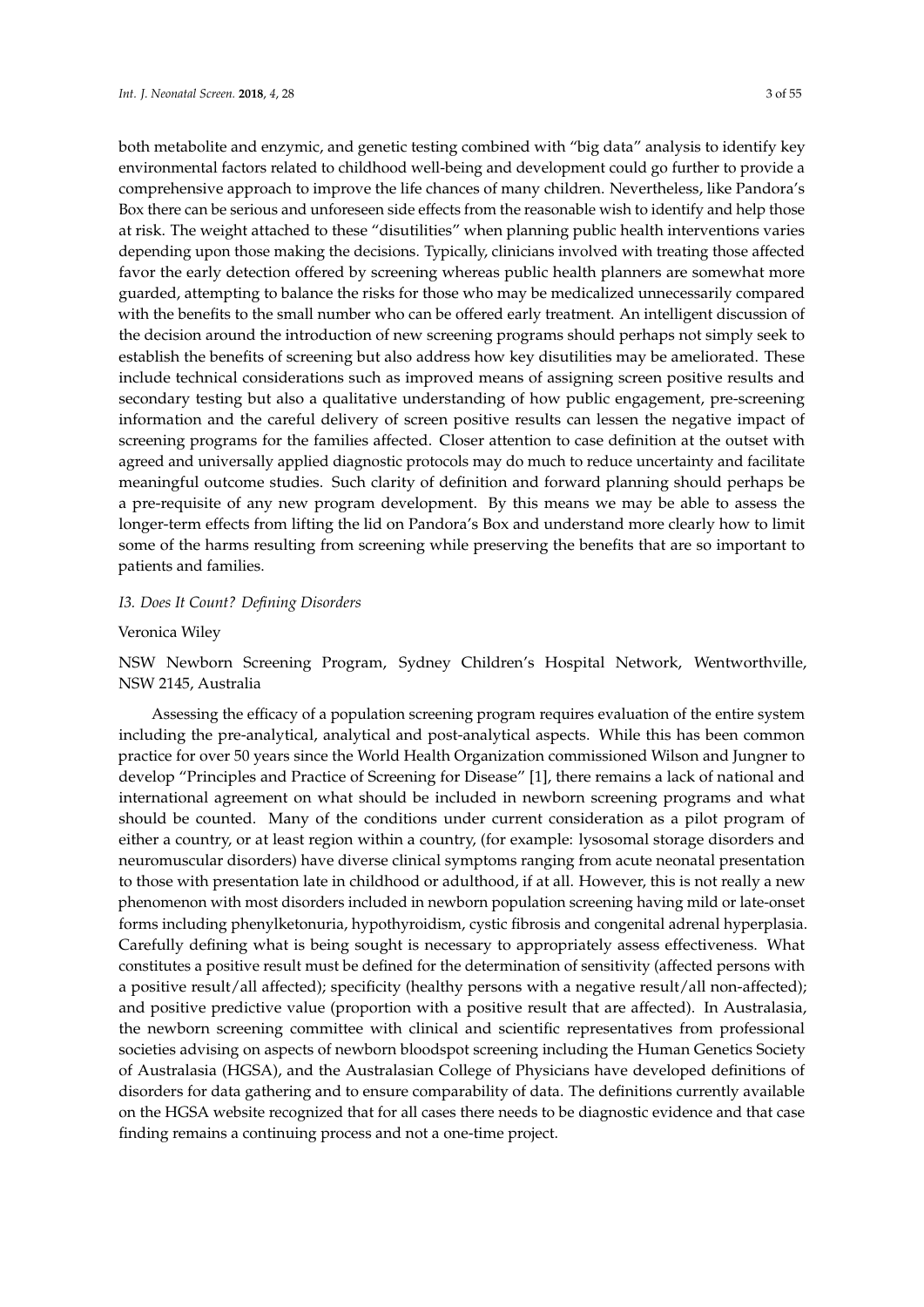- 1. Wilson, J.M.G.; Jungner, G. Principles and Practice of Screening for Disease. Public Health Papers 1968. Available online: [http://apps.who.int/iris/bitstream/10665/208882/1/WHO\\_PA\\_66.7\\_](http://apps.who.int/iris/bitstream/10665/208882/1/WHO_PA_66.7_eng.pdf) [eng.pdf](http://apps.who.int/iris/bitstream/10665/208882/1/WHO_PA_66.7_eng.pdf) (accessed on 15 June 2018).
- 2. HGSA (Human Genetics Society of Australasia) Policies. [https://www.hgsa.org.au/resources/](https://www.hgsa.org.au/resources/hgsa-policies-and-position-statements) [hgsa-policies-and-position-statements](https://www.hgsa.org.au/resources/hgsa-policies-and-position-statements) (accessed on 15 June 2018).

#### *2.1. Long-Term Outcome Studies, the (Often) Neglected Part of Newborn Screening Programs*

#### Stefan Kölker

Division of Pediatric Neurology and Metabolic Medicine, Center for Pediatric and Adolescent Medicine, University Hospital Heidelberg, Heidelberg 69120, Germany

Newborn screening (NBS) programs are intended to identify newborns with treatable conditions and to enable the implementation of a therapy before patients suffer irreversible damage. Their goal is thus to improve health outcomes and quality of life of affected individuals. For many diseases, however, the impact of NBS has remained unclear for various reasons. Long-term observational studies are valid tools to overcome these uncertainties and to elucidate whether NBS programs achieve their goal. This is discussed for glutaric aciduria type 1 (GA1), isovaleric aciduria (IVA), (isolated) methylmalonic acidurias (MMA) and propionic aciduria (PA). While GA1 and IVA have been included into an increasing number of NBS programs worldwide, there is still reservation towards inclusion of MMA and PA. When NBS pilot studies for GA1 were initiated two decades ago, evidence was weak that this condition was treatable at all. Meanwhile, studies in different countries confirmed that the neurologic outcome was significantly improved by NBS. However, the patient benefit critically relied on the therapeutic quality: both non-adherence to recommended emergency treatment and low lysine diet clearly increased the risk of striatal damage. Regardless of NBS and therapy, however, chronic kidney disease develops over time in some patients, while loss of GCDH activity was associated with progressing white matter abnormalities of unclear clinical relevance. In contrast to GA1, the benefit for IVA patients is less clear. In comparison to other organic acidurias IVA is exceptional considering its milder neurologic phenotype and the fact that NBS also identifies individuals with mild IVA, a benign disease variant. Although NBS seems to reduce neonatal mortality and to improve neurologic outcome, this positive effect was not confirmed by a recent European study after exclusion of individuals with mild IVA. To avoid overestimation of NBS-related benefits, the case mixes of NBS and pre-screening cohorts must be carefully balanced. MMA and PA are not implemented in the majority of NBS programs since the specificity of C3-based NBS is low and patients with neonatal disease onset may not benefit from NBS. A recent European study showed that about 60–65% of MMA and PA patients remained asymptomatic during the first week of life. Cobalamin-nonresponsive MMA patients identified by NBS were less likely to develop motor abnormalities, while screened PA patients had a lower risk for cardiac manifestation with age than those not screened. With the availability of two or multiple tier NBS technologies these results may encourage to reconsider the inclusion of MMA and PA into NBS programs. These examples show that observational studies are a powerful tool to elucidate the long-term benefits of patients identified by NBS and to optimize and harmonize therapy and management.

*I5. Neonatal Screening for Congenital Hypothyroidism: 50 Years of Changing Definitions*

#### Toni Torresani

#### 8132 Egg, Switzerland

Neonatal Screening is a public health initiative, which has been implemented for more than 50 years. Unfortunately, quite often the fact that a neonatal screening test simply indicates that a baby might have a condition, is overlooked. Furthermore, when different programs compare their performances, the different conditions for sample collection, transport and analysis are not taken into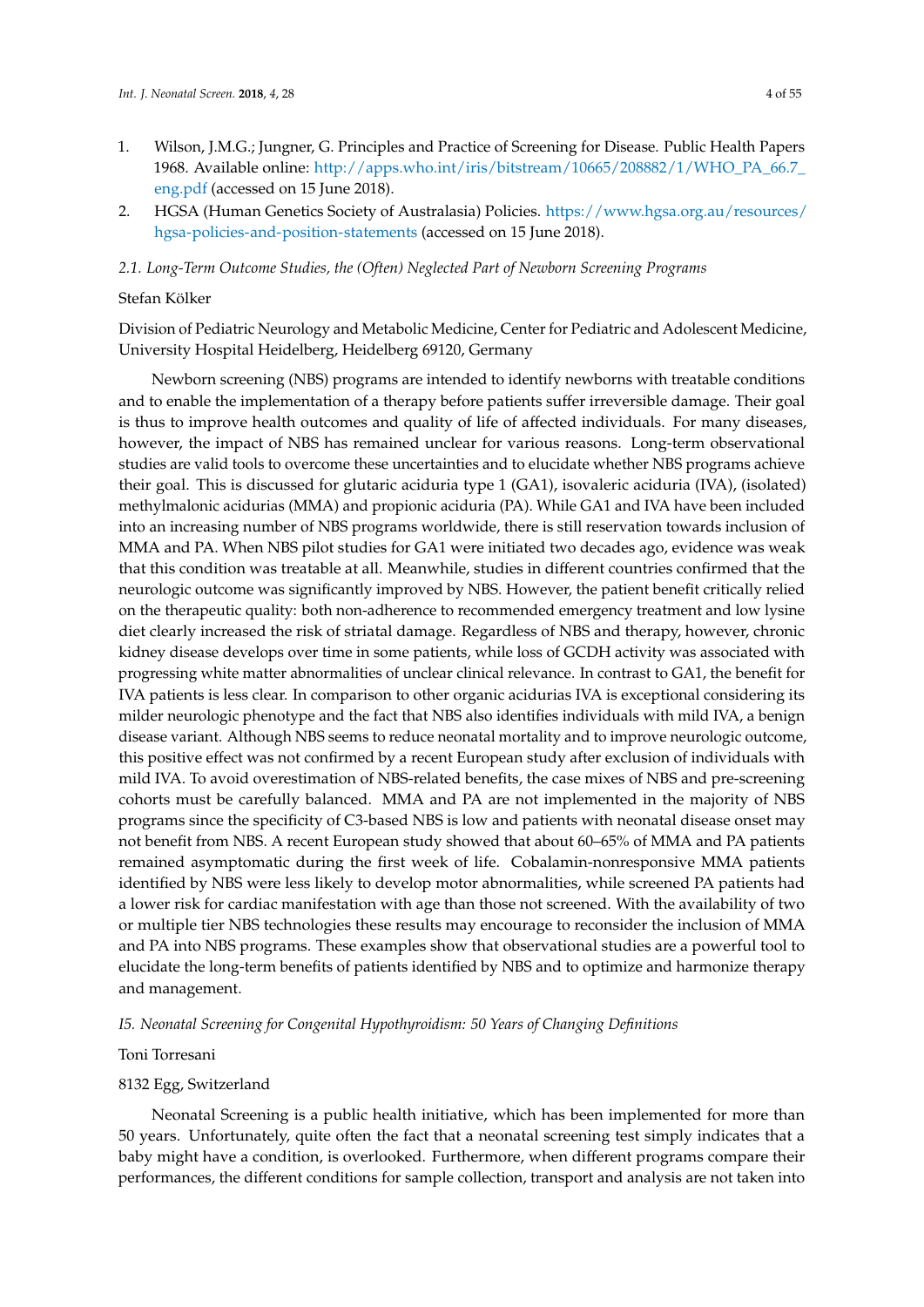consideration. Whether a neonatal screening result can be classified as within or outside limit, is not only dependent from the above-mentioned conditions, but also from several clinical conditions such as maturity, time of sample collection, general health condition of the baby and sometimes also from the mother. The above-mentioned factors have contributed to a change in the definition of the aims of neonatal screening for congenital hypothyroidism. Numerous contributions and publications have appeared in recent years covering this topic. A selected overview of the relevant literature will be presented and discussed.

### *I6. Detection of Congenital Adrenal Hyperplasia: Is There a Need to Screen All Babies Twice?*

Patrice K. Held <sup>1,</sup>\*, Stuart K. Shapira <sup>2</sup>, Cynthia F. Hinton <sup>2</sup>, Elizabeth Jones <sup>3</sup>, W. Harry Hannon <sup>4</sup> and Jelili Ojodu <sup>3</sup>

- <sup>1</sup> Wisconsin State Laboratory of Hygiene, University of Wisconsin, Madison, WI 53706, USA
- <sup>2</sup> National Center on Birth Defects and Developmental Disabilities, Centers for Disease Control and Prevention, Atlanta, GA 30341, USA
- <sup>3</sup> Newborn Screening and Genetics Program, Association of Public Health Laboratories, Silver Spring, MD 20910, USA
- <sup>4</sup> Division of Laboratory Sciences, Centers for Disease Control and Prevention (retired), Atlanta, GA 30341, USA
- Corresponding author

There is no clear consensus among state newborn screening programs on whether routine second screening of newborns identifies clinically relevant cases of congenital adrenal hyperplasia. This retrospective study evaluated laboratory practices, along with biochemical and medical characteristics of congenital adrenal hyperplasia (CAH) cases (1) detected on the first newborn screen in one-screen compared to two-screen states, and (2) detected on the first versus the second screen in the two-screen states, to determine the effectiveness of a second screen. A total of 374 confirmed cases of CAH from 2 one-screen states and 5 two-screen states were included in this study. Demographic data and diagnostic information on each reported case were collected and analyzed. Additionally, laboratory data, including screening methodologies and algorithms, were evaluated. The one-screen states reported 99 cases of CAH out of 1,740,586 (1 in 17,500) newborns screened: 88 (89%) identified on first screen and 5 (5%) identified on targeted second screen. The two-screen states reported 275 cases of CAH out of 2,629,627 (1 in 9500) newborns screened: 165 (60%) identified on first screen and 99 (36%) identified on second screen. Using a multivariate model, the only significant predictor of whether a case was identified on the first or second screen in the two-screen states was the type of CAH. Compared with classical salt-wasting CAH, classical simple virilizing and non-classical CAH cases were less likely to be detected on the first versus the second screen. The routine second newborn screen is important for identifying children with CAH, particularly simple virilizing and non-classical forms, which might otherwise not be captured through a single screen. Mol Genet Metab. 2015 November; 116(3): 133–138.

#### *I7. Precision Newborn Screening Driven by Results Adjustments for Multiple Covariates*

#### Piero Rinaldo

Biochemical Genetics Laboratory, Department of Laboratory Medicine and Pathology, Mayo Clinic, Rochester, MN 55905, USA

Virtually all medical specialties are challenged by utilization management and precision medicine forces, so public health and specifically the performance of newborn screening are unlikely to be exempted from the same scrutiny. Newborn screening (NBS) is based upon laboratory tests performed on a growing proportion of  $\sim$ 130 million children born worldwide every year. Poor performance on a mass scale distresses a multitude of patients, and exposes both families and providers to an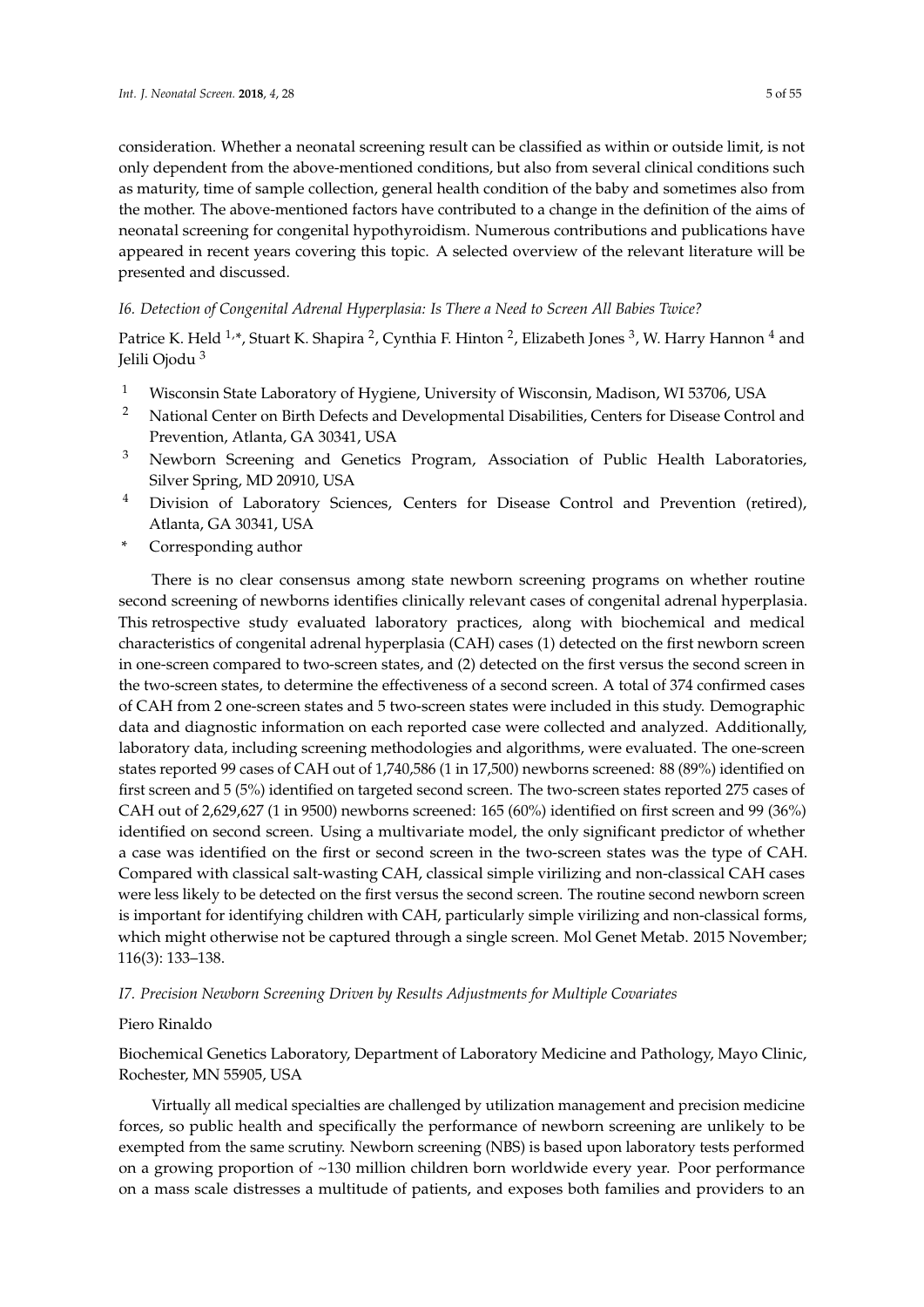increasing risk of psychosocial harm while incurring in unnecessary expenses. Our multidisciplinary team is focused on the creation of high-throughput post-analytical interpretive tools to improve NBS performance. Our goal is to achieve a near-zero false positive rate (FPR), which is the proposed definition of precision newborn screening. Collaborative Laboratory Integrated Reports (CLIR 2.09; [https://clir.mayo.edu\)](https://clir.mayo.edu) is a second-generation web application that maintains an interactive database of laboratory results from multiple sites. The CLIR tools are applicable to either the diagnosis of one condition or to the differential diagnosis between two conditions with overlapping phenotypes (affected vs. heterozygote; true positives vs. false positives). CLIR's defining characteristics are the replacement of analyte cut-off values with condition-specific degree of overlap between cumulative reference and disease ranges, and the integration of primary markers with all informative permutations of ratios. Ratios calculated between markers not directly related at the biochemical level are particularly helpful to correct for pre-analytical factors and potential analytical bias. An additional and unique feature of CLIR is the replacement of conventional reference intervals with continuous, covariate-adjusted (age, birth weight, sex) moving percentiles. Harmonization by location is also routinely possible. Access to CLIR is freely available to qualified users worldwide willing to share reference data and profiles of positive cases in advance of being given access to the website. The goal of collaboration and data sharing is to sustain a constantly evolving, and improving, clinical validation. The type of statistical modeling that takes place within CLIR requires big data, and indeed a willingness to evaluate the concept that reference intervals could be defined by "recycling" and harmonizing vast amounts (>>1 M) of normal screening test results from a multitude of sources. As an example, over a two-year period ( $N = 116,469$ ) we have achieved an FPR of 0.0009% and a positive predictive value (PPV) of 87% for NBS of three lysosomal disorders. FPR reduction for non-MS/MS conditions between 50% and 80% is also achievable.

#### *I8. Newborn Screening for Severe Combined Immunodeficiency (SCID)*

#### Bobby Gaspar

Professor of Pediatrics and Immunology, UCL Great Ormond Street Institute of Child Health, 30 Guilford Street, London WC1N 1EH, UK

Severe combined immunodeficiency (SCID) is the most severe form of inherited primary immunodeficiency and is a pediatric emergency. Delay in recognizing and detecting SCID can have fatal consequences and reduces the chances of a successful hematopoietic stem cell transplant (HSCT). Screening for SCID at birth would prevent children from dying before HSCT can be attempted and would increase the success of HSCT. There is strong evidence to show that SCID fulfills the internationally-established criteria for a condition to be screened for at birth. There is also a test (the T-cell receptor excision circle (TREC) assay) that is now being successfully used in an increasing number of US states to screen for SCID in routine newborn Guthrie samples. Concerted lobbying efforts have highlighted the need for newborn screening (NBS) for SCID, and its implementation is being discussed in Europe both at EU and individual country level, but as yet there is no global mandate to screen for this rare and frequently lethal condition. This session will summarize the current evidence for, and the success of SCID NBS, together with a review of the practical aspects of SCID testing and the arguments in favor of adding SCID to the conditions screened for at birth.

*I9. Newborn Screening for Severe Combined Immunodeficiencies–IPOPI Perspective*

#### Leire Solis

Health Policy and Advocacy Manager, International Patient Organization for Primary Immunodeficiencies (IPOPI), Estoril 2765-187, Portugal

Newborn screening for rare diseases has been a successful method of speeding up diagnosis and treatment of diseases. In case of diseases in need of a timely diagnosis and early access to treatment,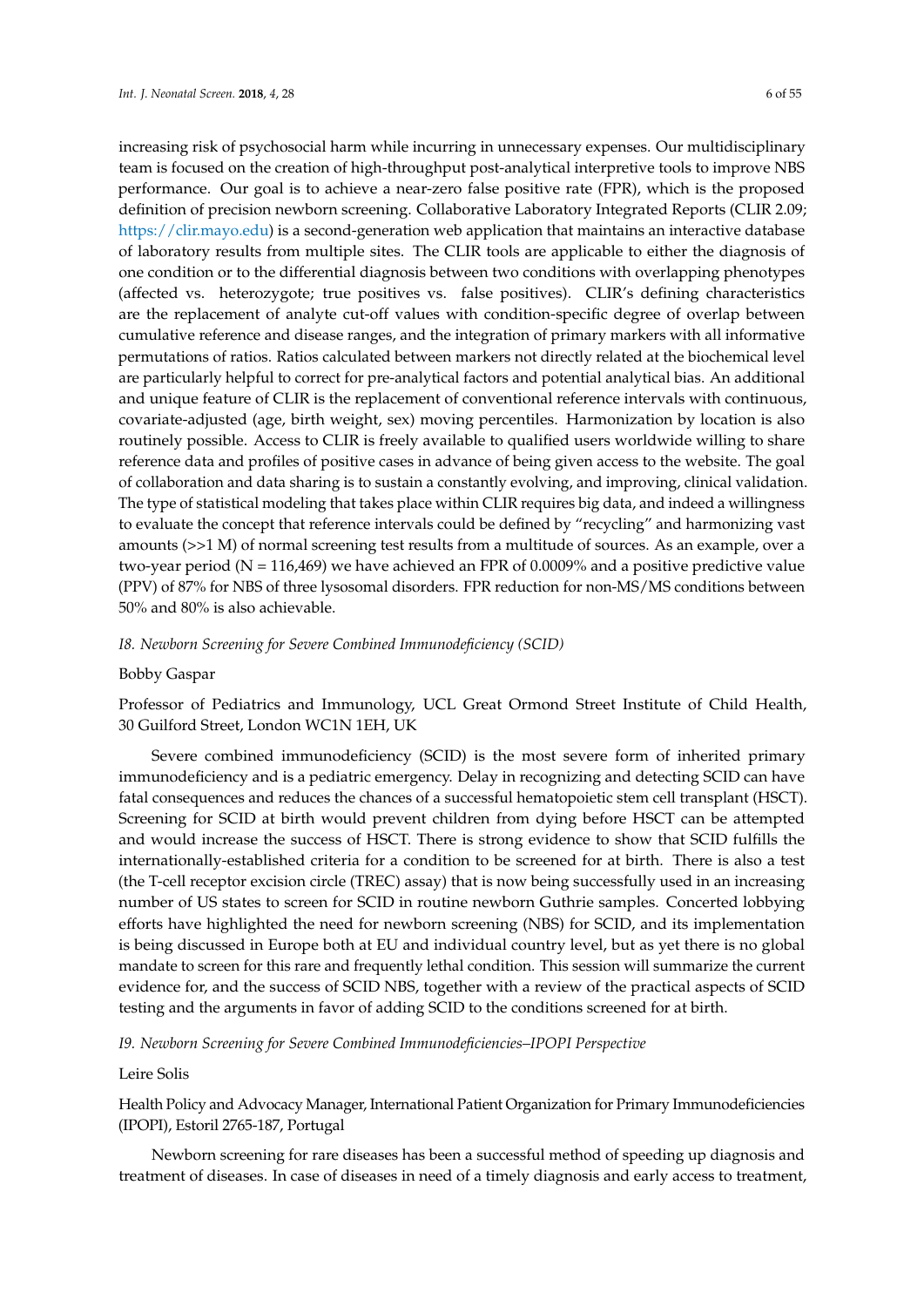such as severe combined immunodeficiencies, newborn screening is of paramount importance and should be seen as a pediatric emergency. Screening newborns to identify whether they could have SCID is possible and is already ongoing in some countries and regions of the world. It is already happening and helping patients access, once the diagnosis is confirmed, their life-saving curative treatment. From a patient perspective and given the availability of curative treatments (HSCT and gene therapies), every country should take the necessary steps to ensure that the lives of children with SCID can be saved. The first crucial step to do this is to screen all newborns for SCID. IPOPI, as the International Patient Organization for Primary Immunodeficiencies, has been supporting initiatives and programs aimed at achieving the implementation of SCID newborn screening. We are working at European level and supporting national campaigns of some of our members to ensure a timely implementation. From IPOPI's perspective, only by establishing a partnership between healthcare professionals, screening experts and patients, can advocacy campaigns be successful in making SCID newborn screening a reality that will help avoiding the loss of many babies' lives.

#### *I10. Newborn Screening for SCID in New Zealand*

Webster D., de Hora M., Dryland P., Sinclair J., Hsiao K. and Brothers S.

#### National Testing Center, Auckland AK1, New Zealand

Adding disorders to the New Zealand newborn screening program follows a well-documented process and this was followed for the addition of SCID including a cost utility study which showed the Quality Adjusted Life Year (QALY) cost similar to other healthcare interventions and screening started in December 2017. Although the Policy Framework lists introduction of new screening tests as a primary use of the dried blood spot sample the Ministry of Health National Screening Unit (NSU) did not approve use of anonymized samples for assay set up and validation and a protocol was agreed whereby following the Ministerial announcement that screening would start a limited number of named samples could be used with any suspicious results reviewed using the final assay protocol and families contacted if appropriate (fortunately none found). An implementation group with membership from the NSU, laboratory and the pediatric immunology team was formed and selected the Perkin-Elmer Enlite Neonatal TREC kit due to a tight timeframe for implementation. Information for families and others was developed and along with other resources is publicly available. Technical issues identified have been kit fragility with increased temperature in shipping; microtiter plate sealing and PCR instruments. Due to the small but geographically dispersed population there have been some difficulties getting the appropriate diagnostic samples to the central testing laboratory in a timely way. The suggested kit cut-offs on screening data would have given a high recall rate so these have been, and are, under review. The agreed follow-up pathway of clinical referral when disease is likely has produced the expected number of positive results (6 in about 30,000) of whom none have the condition. Policy framework [https://www.nsu.govt.nz/system/files/page/newborn\\_](https://www.nsu.govt.nz/system/files/page/newborn_metabolic_screening_programme_policy_framework_june_2011.pdf) [metabolic\\_screening\\_programme\\_policy\\_framework\\_june\\_2011.pdf.](https://www.nsu.govt.nz/system/files/page/newborn_metabolic_screening_programme_policy_framework_june_2011.pdf) SCID FAQs and cost utility study etc. [https://www.nsu.govt.nz/health-professionals/newborn-metabolic-screening-programme/](https://www.nsu.govt.nz/health-professionals/newborn-metabolic-screening-programme/screening-severe-combined-immune) [screening-severe-combined-immune.](https://www.nsu.govt.nz/health-professionals/newborn-metabolic-screening-programme/screening-severe-combined-immune) Information resources [https://www.nsu.govt.nz/pregnancy](https://www.nsu.govt.nz/pregnancy-newborn-screening/newborn-metabolic-screening-programme-heel-prick-test/information)[newborn-screening/newborn-metabolic-screening-programme-heel-prick-test/information.](https://www.nsu.govt.nz/pregnancy-newborn-screening/newborn-metabolic-screening-programme-heel-prick-test/information)

### *I11. Newborn Screening for SCID-The Dutch Approach*

Peter Schielen <sup>1</sup>, Maartje Blom <sup>1</sup>, Eugenie Dekkers <sup>2</sup>, Robbert Bredius <sup>3</sup>, Mirjam van der Burg <sup>4</sup> and on behalf of the SONNET Study Group

- <sup>1</sup> Reference Laboratory for Neonatal Screening, Center for Health Protection Research, Dutch Institute of Public Health and the Environment (RIVM), 37210 BA Bilthoven, The Netherlands
- <sup>2</sup> Center for Population Screening, RIVM, 3720BA Bilthoven, The Netherlands
- <sup>3</sup> Department of Pediatrics, Leiden University Medical Center, 2333ZA Leiden, The Netherlands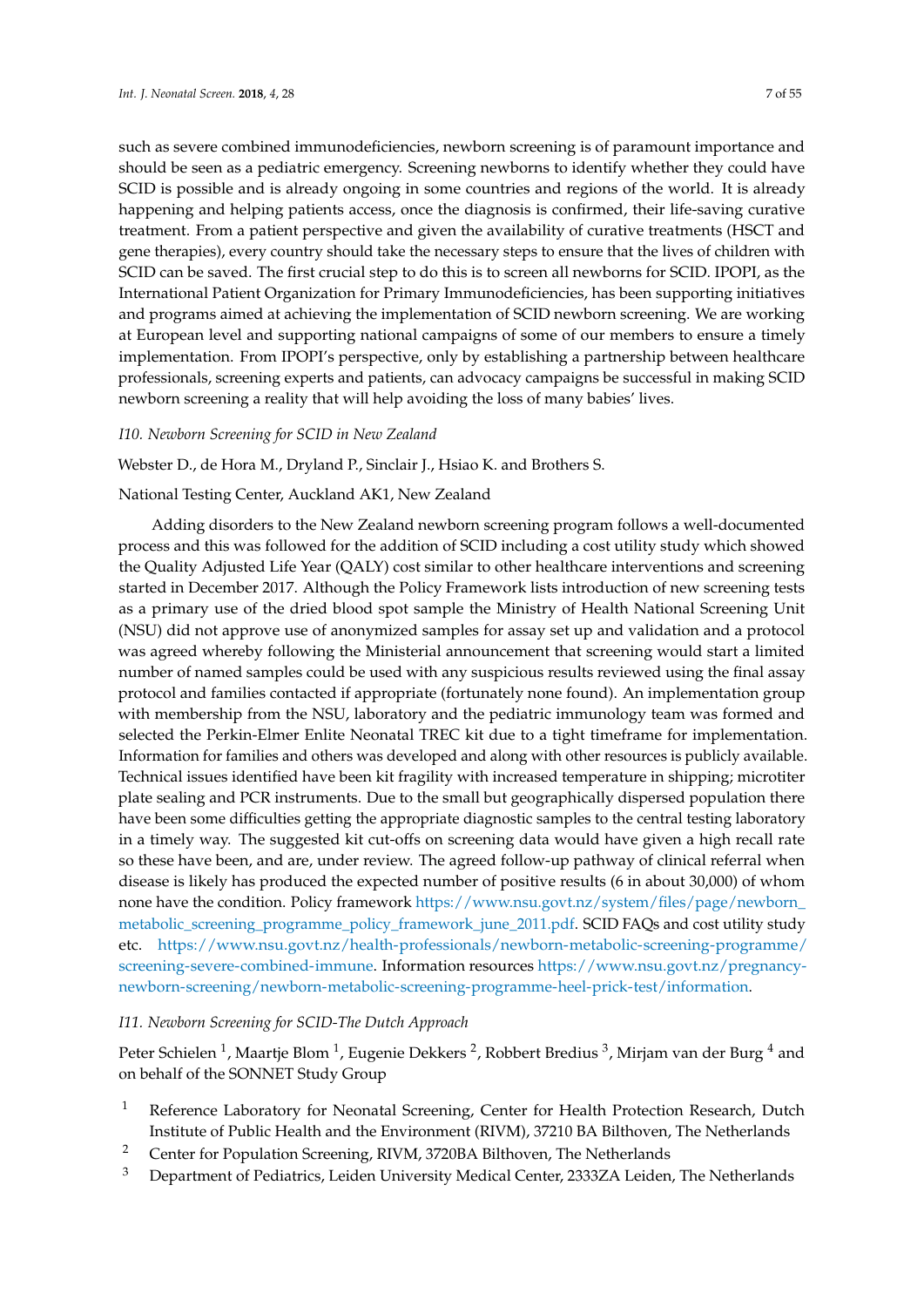<sup>4</sup> Department of Pediatrics, Laboratory for Immunology, Leiden University Medical Center, 2333ZA Leiden, The Netherlands

In July 2015 the Dutch Minister of Health sanctioned an advice of the Dutch Health Council to expand the newborn screening program with screening for 17 diseases, with special reference to one disease in particular; severe combined immunodeficiency (SCID). While for all other diseases, the Center for Population Screening of the National Institute for Public Health and the Environment (RIVM-CVB) was invited to perform a feasibility study, for SCID screening RIVM-CVB was asked to enable a prospective pilot screening to identify and overcome all challenges of the introduction of SCID screening in the routine screening program. Thus, a project group was composed with representatives of all relevant fields of expertise, including clinical genetics, clinical chemistry, medical ethics, immunological pediatrics and the screening process and policy. This group composed a study proposal to screen 70,000 neonates, nested in the routine screening program. The proposal consisted of four work packages, covering (1) all organizational aspects of the pilot screening (literally from the heel of the neonate to screening result), (2) the actual pilot screening of 70,000 neonates, including the evaluation of the screening policy, (3) a concise cost-effectiveness analysis and (4) ethical, legal and social implications. In this presentation, within the frame of this potentially typically Dutch approach, some of the challenges of the pilot screening are highlighted (for instance SCID case definition, the choice of the TREC screening test, and choices for the diagnostic follow-up). Secondly, as the pilot screening started 3 April 2018, first results are presented in light of the theme of this meeting; 'Reliability of screening results'.

# *I12. SCID Screening: A Public Health Perspective*

# Simon Hailstone

UK National Screening Committee, 133-155 Waterloo Road, London SE1 8UG, UK

In November 2017 the UK National Screening Committee recommended that SCID screening was evaluated in the UK. Implementing this recommendation has presented numerous challenges to the project steering group and has raised important questions about how new tests are incorporated into the current new born screening system. Balancing the likely benefits of screening for this condition against the numerous feasibility issues has been challenging but the approach being developed is likely to have significant benefits in the future as new screening tests are developed and ultimately become more common-place in the genomics era. This presentation gives a public health perspective on the UK experience of developing a SCID-screening evaluation and how reliable the findings of that evaluation may be given the scope and resources available.

# *I13. Neonatal Screening for Severe Primary Immunodeficiencies in Sweden*

Rolf H. Zetterström  $^{1,2}$ , Annika Ohlsson  $^{1,3}$ , Susanne Jonsson  $^1$ , Michela Barbaro  $^{1,2}$ , Stephan Borte  $^{4,5}$ , Jacek Winiarski <sup>6,7</sup>, Lennart Hammarström<sup>4</sup> and Ulrika von Döbeln <sup>1,3</sup>

- <sup>1</sup> Center for Inherited Metabolic Diseases, Karolinska University Hospital Solna, SE-17176 Stockholm, Sweden
- <sup>2</sup> Department of Molecular Medicine and Surgery, Karolinska Institutet, SE-17176 Stockholm, Sweden
- <sup>3</sup> Department of Medical Biochemistry and Biophysics, Division of Molecular Metabolism, Karolinska Institutet, SE-17177 Stockholm, Sweden
- <sup>4</sup> Department of Clinical Immunology, Karolinska University Hospital Huddinge, SE-14186 Stockholm, Sweden
- 5 ImmunoDeficiencyCenter Leipzig (IDCL) at Hospital St. Georg Leipzig, Delitzscher Strasse 141, 04129 Leipzig, Germany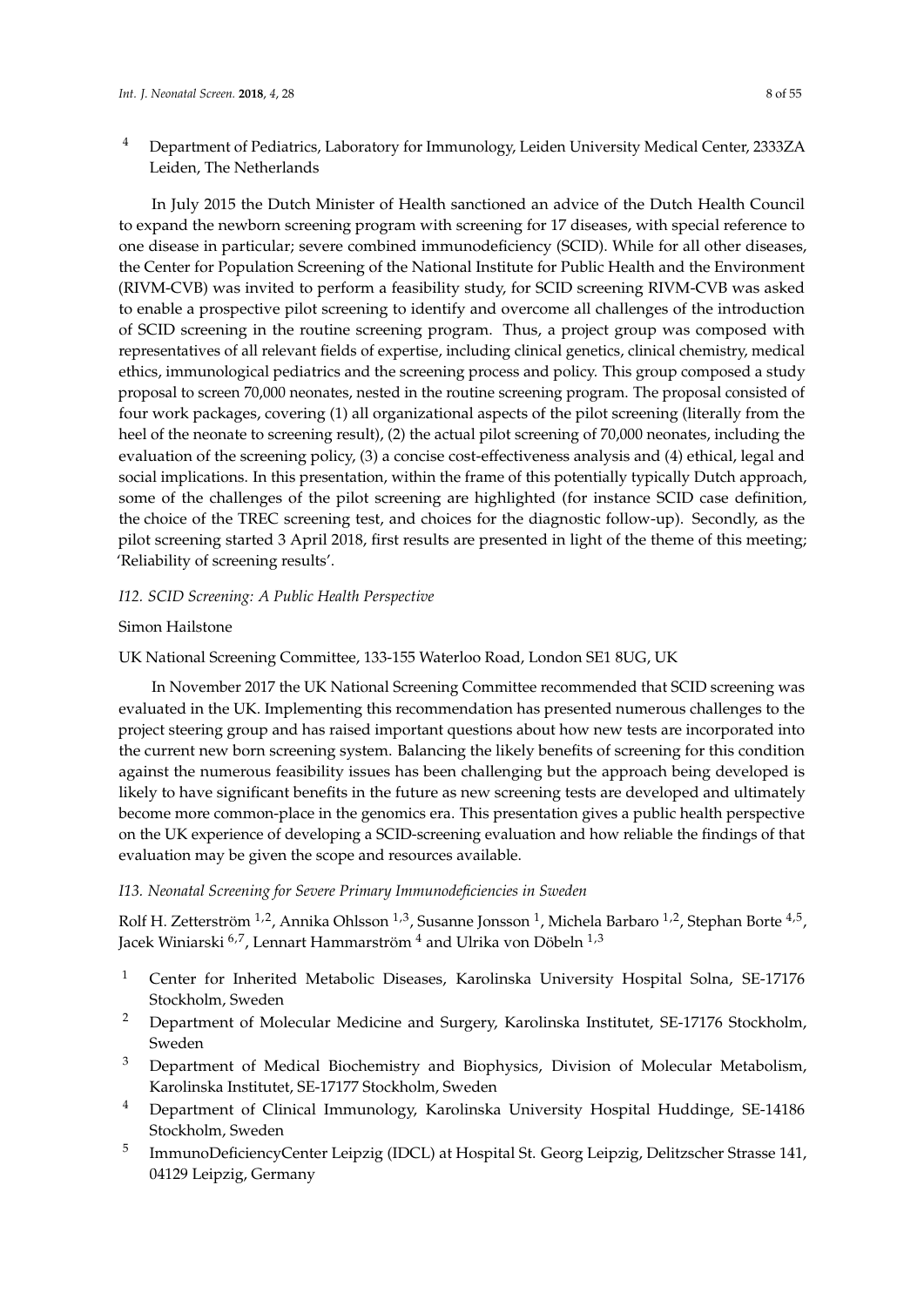- <sup>6</sup> Department of Clinical Technology and Intervention, Karolinska Institutet, SE-14186 Stockholm, Sweden
- <sup>7</sup> Department of Pediatrics, Karolinska University Hospital Huddinge, SE-14186 Stockholm, Sweden

In Sweden screening for phenylketonuria was initiated 1965. The latest extension of disorders was in 2010 when 19 new diseases were added to the screening program making the total number of disorders 24. Since 2014 new disorders are added after a process at the Swedish Board of health and Welfare based on the Wilson and Jungner criteria. Adding severe combined immunodeficiency (SCID) to the program is currently under review. Between November 2013 and November 2016, we performed a pilot study in Stockholm County using a real-time polymerase chain reaction triple assay measuring T-cell receptor excision circles (TRECs), Kappa-deleting recombination excision circles (KRECs) and beta-actin simultaneously. 89,462 newborns were tested and five were found to have primary immunodeficiencies. Two had a combined immunodeficiency with unknown genetic cause, one had ataxia telangiectasia and two had true SCID; one with Artemis deficiency and the other with adenosine deaminase deficiency. No child with Bruton's agammaglobulinemia was found during the study period but 19 children with low KRECs were identified all with mothers on immunosuppressive treatment during pregnancy. The numbers of KRECs normalized in all these children. Since the triple assay used during the study period is not optimal for a nationwide SCID screening in Sweden with approximately 115,000 newborns per year we recently performed a comparative study using two commercially available assays. The results from this study will also be presented.

#### *I14. Needs and Perspectives of Future Neonatal Screenings for Severe Immunodeficiencies*

#### Stephan Borte

#### Karolinska University Hospital Huddinge, Stockholm S141868, Sweden

Primary immunodeficiency diseases (PID) have paved their way from research-level projects into a growing number of national screening programs, recently. Characterized by inborn profound T-cell lymphopenia, severe combined immunodeficiency (SCID) has been the first PID to become part of a growing number of new disease entities recognized as a relevant condition with curable treatment options to be identified at the neonatal stage, before mortality and morbidity deteriorates patient's life. However, a multitude of technological, logistical and ethical challenges have limited the impact and thrive of screening approached 'beyond SCID' to come into action. The needs and perspectives of future newborn screening programs for other PID will be exemplified and discussed.

#### *I15. How Does TSH Cut-Off Impact the Reliability of Congenital Hypothyroid Screening?*

### Natasha Heather

### Auckland City Hospital, Grafton, Auckland AK1, New Zealand

Newborn screening thyroid stimulating hormone (TSH) cut-offs vary widely throughout the world. This can partly be explained by physiological factors such as age at sample collection, demographic factors such as ethnicity and variation in analytical values produced by kits from different manufacturers. The potential impact of these factors and significance to screening programs will be discussed. Although some screening programs adjust cut-offs following cases missed when levels are below the limit, this approach does not necessarily improve overall screening parameters e.g., positive predictive value. Since 1986 New Zealand screening for congenital hypothyroidism has used a primary TSH test with a cut-off of 15 mIU/L blood. Within our local region the New Zealand cut-off is relatively high, and we sought to determine whether it was too high. An audit of missed cases found those missed due to immaturity, secondary hypothyroidism, twin-twin transfusion and TSH levels below screening cut-off. In addition, we systematically searched for missed cases and neuro-cognitive impairment among children with newborn screening TSH levels just below cut-off (subclinical hypothyroidism, SCHT, TSH levels 9–14 mIU/L blood). 90 children aged 6–11 years with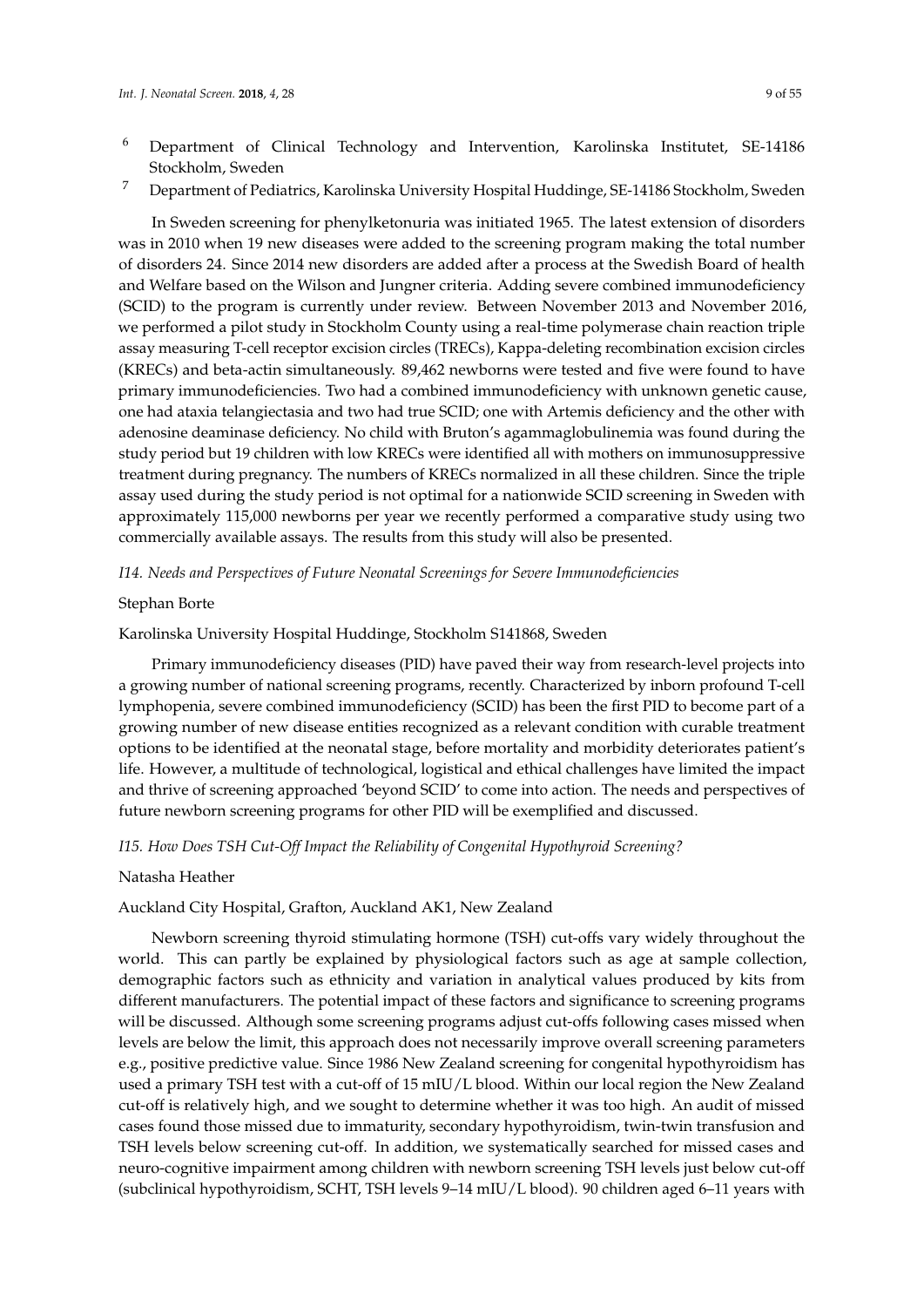untreated SCHT at birth and 76 sibling controls were recruited. The SCHT group underwent thyroid function tests and all underwent comprehensive cognitive assessment. Provisional results are of no missed cases of congenital hypothyroidism and that neuro-cognitive outcomes do not differ between the SCHT and sibling control groups.

# *I16. The Spectrum of Phenotypes in Children with Congenital Hypothyroidism in West Slovakia*

# Adreana Nogeova

A. Getlik Clinic for Children and Adolescents SMU, Faculty of Medicine, 036 59 Martin, Bratislava, Slovakia

According to Newborn Screening Center of Slovak Republic (NSC SR) Annual report of 2017, between 1985 and 2017 in congenital hypothyroidism (CH) screening, 2,041,784 newborns were screened, and 594 thyroid disorders were detected. The incidence of the disease is 1:3437 births. The spectrum of phenotypes in children with congenital hypothyroidism in West Slovakia includes a broad spectrum of thyroid dysfunctions with heterogeneous etiologies: most patients have a primary hypothyroidism due to thyroid aplasia and hypoplasia, sublingual and retrosternal ectopia of the thyroid gland and dyshormogenesis, i.e., disturbance of biosynthesis or thyroid hormone transport. Two patients have central hypothyroidism with consequent disorder of thyroid gland development. In all these patients an impaired thyroid hormone production is permanent. In our region there are also some patients with transient forms of primary congenital hypothyroidism with normal thyroid function tests after trial-off therapy in the age of 3 years. Substitution treatment in most of our patients is thanks to excellent collaboration with the Screening Center of Slovakia initiated up to 9–10 days after birth.

# *I17. Critical Evaluation of the Dutch Neonatal Screening on Central Congenital Hypothyroidism*

Kevin Stroek <sup>1</sup>, Peter Schielen <sup>2</sup> and Anita Boelen <sup>1</sup>

- <sup>1</sup> Neonatal Screening Laboratory Amsterdam, Laboratory of Endocrinology, Academic Medical Center, Meibergdreef 9, 1105 AZ Amsterdam, The Netherlands
- <sup>2</sup> Laboratory for Neonatal Screening, Center for Health Protection, National Institute for Public Health and the Environment, NL-3720 BA Bilthoven, The Netherlands

Congenital hypothyroidism (CH) comprises a variety of disorders of either the thyroid gland (CH-T) itself or the regulatory system stimulating the thyroid gland consisting of the hypothalamus and the pituitary gland (central congenital hypothyroidism, CH-C), which both result in a lack of thyroid hormone (TH) in the neonatal period. TH is essential for brain development and for this reason, a neonatal screening program for CH was established in the Netherlands in 1981. Although many screening programs are based on thyroid stimulating hormone (TSH), the Dutch neonatal screening scheme for CH is primarily based on the determination of thyroxine (T4) in filter paper blood spots. The concentration of T4 is expressed as a standard deviation (T4SD) score of the daily mean. In the lowest 20% of T4 values, TSH concentrations are measured additionally. Since 1995, in the lowest 5% of T4 values, thyroxine binding globulin (TBG) is measured and a calculated T4/TBG ratio then serves as indirect measure of the FT4 concentration. This ratio is used to exclude neonates with TBG deficiency leaving neonates with potential CH-C. This screening program detects congenital hypothyroidism of varying severity and etiology in a cost-effective way. However, increasing reports of false positive cases of CH-C require that we critically evaluate the current program as false positive results are known to cause psychological problems in parents and altered perceptions of the health of their child. To this end, we analyzed a data set of 2492 referred cases in the period 2007–2015 (premature babies excluded) and a data set of 1234 referred cases in the period 2012–2015 (premature babies excluded). The latter set is used to analyze the specificity of CH-C as the Dutch laboratories switched in 2012 to a non-radioactive TBG immunoassay. The diagnosis CH-C is established in only 2.4% of the children (17 cases) who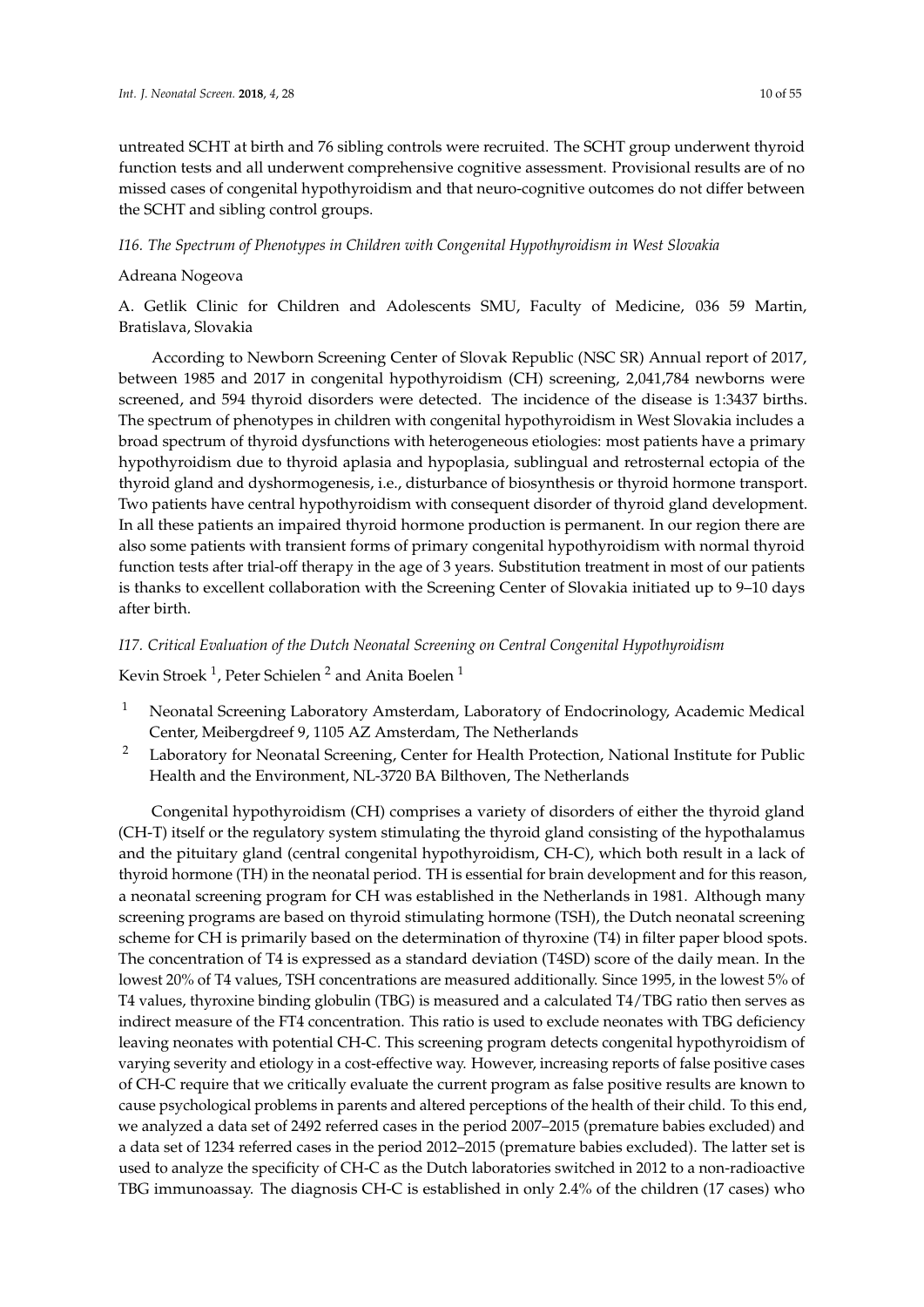were referred based on two consecutive abnormal T4/TBG ratios  $(\leq 17)$ , with a high number of false positives (691) indicating a poor specificity of the screening for CH-C. Lowering the T4/TBG ratio cut-off value in the second heel prick to 16, 15, 14, 13 and 12 respectively results in a reduction of 176, 358, 483, 578 and 646 false positives, at the cost of an increase in false negatives of 2, 3, 4, 4 and 5. Lowering the T4/TBG ratio cut-off value in both the first and the second heel prick results in markedly higher numbers of false negatives. Unlike the screening on CH-C, a high percentage (91%) of children with a positive TSH value ( $\geq$ 22 mIU/L whole blood) does indeed have CH-T, indicating an excellent specificity of this part of the screening program. The present study evaluates the specificity of the CH-C screening, part of the Dutch Neonatal Screening Program. The screening on CH-C is mainly based on the determination of the T4/TBG ratio as an indirect measure of fT4 concentrations. Although the screening on CH-C is proven to be cost-effective, the specificity is poor, especially since the laboratories switched to an alternative TBG assay. Lowering the cut-off value for the ratio significantly lowers the number of referrals while the increase of missed cases is limited. Thus, adaptation of the cut-off value of the T4/TBG ratio is the first step to improve the specificity of the neonatal screening on CH-C.

### *I18. Cut-Off Determinations and Risk Assessment Methods in Dried Blood Spot Newborn Screening*

Joanne Mei, Joe Orsini, Patricia Hunt, Guisou Zarbalian, Kostas Petritis, Jelili Ojodu and Members of the Association of Public Health Laboratories (APHL)

Newborn Screening QA/QC Subcommittee and APHL Newborn Screening and Genetics in Public Health Committee, Silver Spring, MD 20910, USA

Newborn screening (NBS) laboratories use a variety of approaches to determine if a newborn is at risk for a screened disorder. Newborns identified with abnormal biomarker levels indicate the need for additional testing. APHL organized a process to summarize approaches to establish and evaluate risk assessment methods. Cut-off values may be determined by: (1) conducting a population study to test dried blood spot specimens (DBS) from unaffected newborns; (2) analyzing data to determine whether the screen has adequate precision and accuracy; (3) assigning a preliminary cut-off value; (4) validating or verifying the cut-off using known positive control samples, preferably from residual DBS when available, and; (5) comparing cut-off values to other programs or databases. Cut-offs and risk assessment methods should be monitored and adjusted based on feedback from short- and long-term follow-up and clinical outcomes of infants, when new information about the disorder becomes available or when significant changes are made in the testing process that may affect the reference range. Borderline cut-offs are helpful in determining the need for a second specimen request or for biomarkers that fluctuate with gestational age or other factors. Fixed cut-offs or multiple of the median work for methods that directly measure biomarkers, while floating cut-offs are appropriate for functional assays. Online tools can be used to compare results from positive cases to marker distributions for affected populations. These approaches may be useful for developing or expanding NBS programs. NBS can identify newborns at higher risk, but may not detect all affected newborns. Algorithms may use multiple methods to balance the benefits and harms of screening.

#### *I19. Optimizing Pre-Analytical Processes to Ensure the Reliability of Newborn Screening Results*

#### Christine McRoberts

#### Children's Hospital for Eastern Ontario, Ottawa, ON K0E 1W0, Canada

Newborn Screening Ontario (NSO) continuously strives to deliver timely, efficient and cost-effective newborn screening (NBS) services and is making improvements to pre-analytical processes to maintain the analytical and clinical reliability of screening results. NSO has cultivated a co-operative, mutually beneficial relationship with healthcare providers (HCP) involved in dried blood spot (DBS) collection and transport. To support timely transport of quality DBS specimens, NSO offers e-learning and onsite workshops, a quarterly report providing site-specific performance feedback for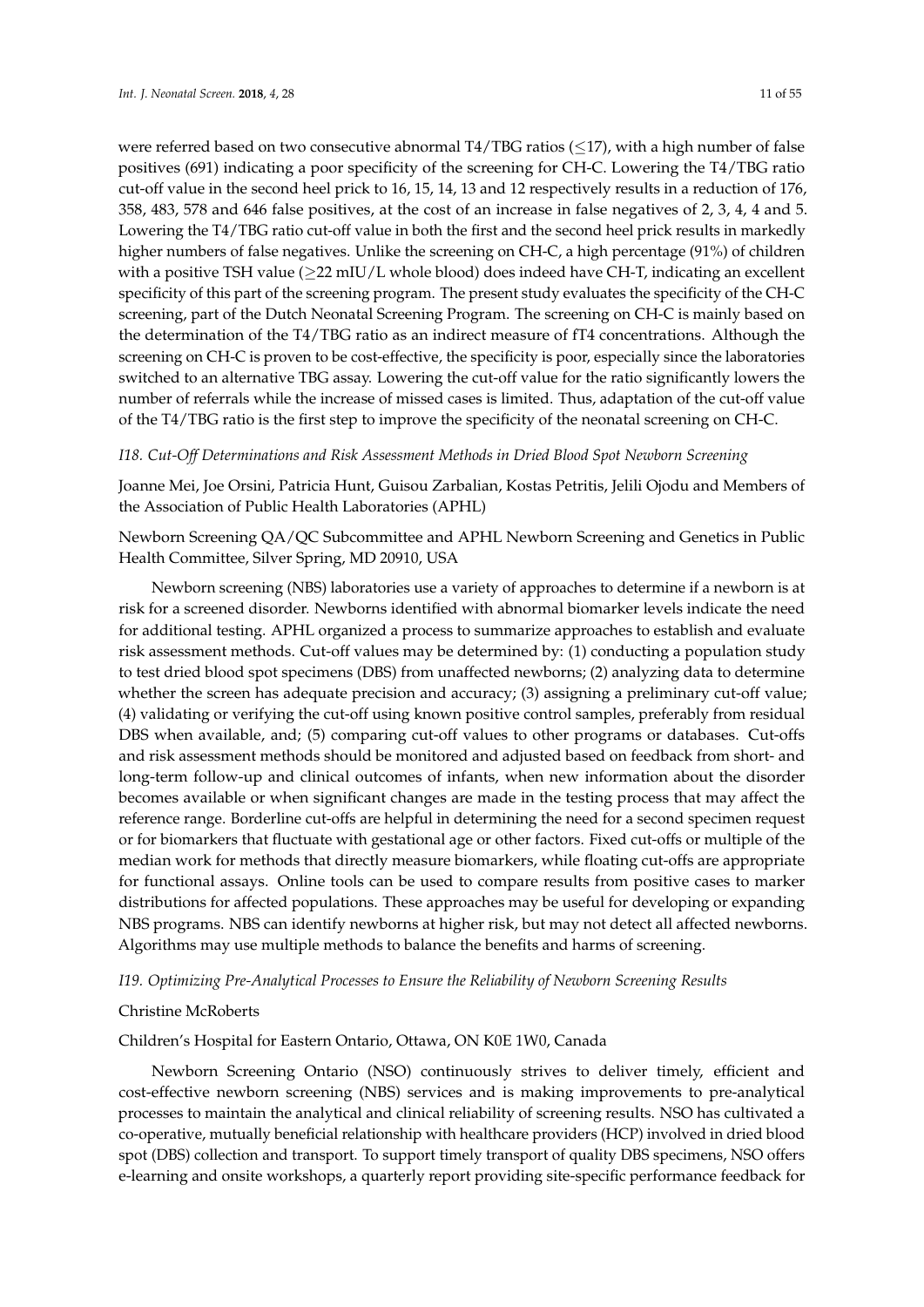NSO key performance indicators (KPI), and program-maintained specimen shipping and tracking tools. HCP are assisted in meeting KPI benchmarks by accessing NSO education materials intended to guide improvements to practice. Cargo, an internally developed package tracking system, supports reduced specimen transit times by providing early identification of delayed or lost packages. Cargo has successfully identified overdue and missing packages triggering earlier follow-up investigation for impacted specimens. NSO has partnered with STACS DNA to further improve the capability of the tracking system, implementing Track-Kit™, a web-based system allowing NSO to monitor the status of shipments at a specimen level. This web-based solution integrates with existing shipping workflows, linking to the online courier system to create shipping requests and waybills and eliminates manual tracking logs. Other benefits include better blood collection device inventory control and expiration warnings and improved ability to determine accurate specimen transport metrics. Working with HCP promotes cohesiveness and confidence in the Ontario screening system helping to ensure reliable screening results.

*I20. Screening for Neuromuscular Disorders. Long History, Novel Opportunities*

# David Kasper<sup>1,2</sup>

- <sup>1</sup> ARCHIMED Life Science GmbH (ARCHIMEDlife), 1110 Vienna, Austria
- <sup>2</sup> Medical University of Vienna, Clinical Institute of Laboratory Medicine, 1220 Vienna, Austrai

The newborn screening (NBS) for neuromuscular disorders became of interest more than 40 years ago with the start of first Duchenne muscular dystrophy (DMD) programs. Even though several DMD programs were implemented none finally remained. Another lesson we have learned is from Pompe disease with the availability of a first enzyme replacement therapy since 2006. Several (pilot) programs were started worldwide with different aspects and currently several states in the US as well as countries such as Taiwan have implemented Pompe disease in their NBS panel. Spinal muscular atrophy (SMA) showing overlapping clinical symptoms with Pompe disease was also several times considered for NBS programs but rejected. In 2016, a promising therapy become available and now may open the doors for further NBS activities again. Nonetheless, there is a gap between the lack of a SMA-NBS program and the clinical needed for a fast, reliable and early diagnosis thus disease-awareness campaigns may support SMA diagnostics until public NBS programs are available. We also show the first data from a study offering a simple dried blood spot test to reduce diagnostic barriers and may ease physicians and their patients' access to timelier diagnostics that could help to confirm a clinical diagnosis. At present, several treatments mainly with special focus on genetic-based therapies are under investigation for a range of neuromuscular disorders, offering the potential for significant improvements in patient care and might foster more NSB activities worldwide.

# *I21. Clinical Presentation of Spinal Muscular Atrophy*

# Katarina Okalova

Neurological Pediatrics, Children's Faculty Hospital, Banská Bystrica 97401, Slovakia

Spinal muscular atrophy (SMA) is an autosomal recessive inherited neuromuscular disease primarily affecting children. It is a leading genetic cause of infant mortality and the second most common autosomal recessive genetic disorder after cystic fibrosis. The disease affects 1 in every 6000 to 10,000 newborns. SMA is caused by homozygous mutations in the survival motor neuron 1 (SMN1) gene and retention of at least one copy of the homotrophic gene paralog SMN2.

SMA causes degeneration and loss of  $\alpha$  motor neurons in the anterior horn of the spinal cord, leading to progressive muscle weakness and in severe cases respiratory failure and death.

SMA presents across a broad clinical spectrum in terms of age of onset and severity of disease and is classified into different types based on onset and highest motor function milestones achieved.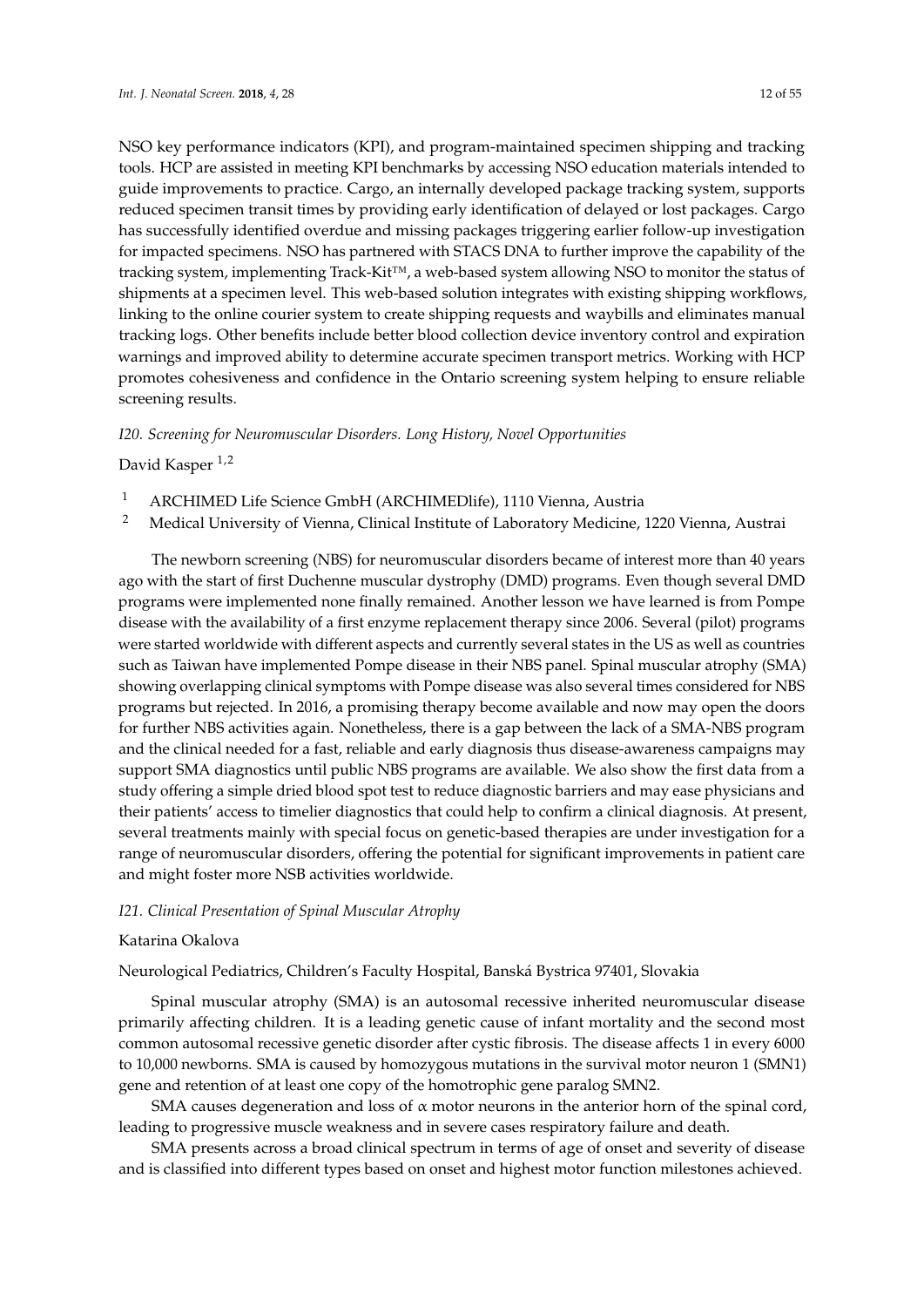Patients with the type I form of SMA, which is also the most common form, show signs of the disease soon after birth (<6 months of age), never gain the ability to sit and typically do not survive past 2 years of life. Patients with the intermediate form of the disease (type II) are affected before 18 months of age and can sit upright, but never gain ability to stand without support. A milder form of the disease (type III) begins after 18 months of age and patients maintain the ability to stand on their own and live a normal lifespan. Additional forms of SMA have been identified at both ends of severity spectrum: type 0 SMA is a prenatal form of the disease that is uniformly fatal, is presented in first days of life and type IV SMA is an adult onset form with mild proximal muscle weakness and normal life expectancy.

### *I22. Spinal Muscular Atrophy: A Challenging Disease for Newborn Screening?*

Laurent Servais  $^1$ , Tamara Dangouloff  $^2$  and Jean-Hubert Caberg Francois Boemer  $^1$ 

- <sup>1</sup> Pediatric Department, CHU de Liège, Liège 4000, Belgium
- <sup>2</sup> Genetic Department, CHU de Liège, Liège, 4000 Belgium

Spinal muscular atrophy (SMA) is a devastating motor neuron disease that affects approximately 1 in 10,000 newborns. It is caused by loss of function of the SMN1 gene. In 95% of cases, exon 7 of SMN1 is not included in the mature mRNA. In its most severe and frequent form (50–60% of cases), called SMA type 1, severe hypotonia appears during the first months of life, resulting in death within two years or severe disability. About 30% of cases are SMA type 2. These patients first present symptoms between 6 months and 18 months, acquire an independent sitting position, but never walk autonomously. SMA type 3 starts after the age of 18 months and is associated with loss of ambulation in about 50% of cases. All types are associated with high societal and familial economic burden. The annual cost of SMA treatment is estimated at 52.000 euros for type 3 and 107.000 euros for type 1. Homozygous null mutations in *SMN1* cause all types of SMA, but the number of copies of *SMN2*, a homologous hypofunctional gene present in all patients, accounts for the large phenotypic variation. The more copies of *SMN2*, the better the prognosis, although this correlation is not absolute. Recently, a phase 3 trial in type 1 patients demonstrated that Nusinersen, an intrathecally injected antisense oligonucleotide that modifies splicing of *SMN2* pre-mRNA promotes increased production of the full-length SMN protein, prolongs event-free survival, and allows patients to achieve new motor milestones. Nusinersen is now FDA- and EMA-approved and is reimbursed in the USA and several European countries to up to 300,000 euros per year. Simultaneously, a phase 1 study demonstrated the efficiency of *SMN1* gene transfer through self-complementary AAV9 vectors in a cohort of 15 type 1 patients. Both studies demonstrated that early treatment was associated with greater efficacy. Preliminary results indicate that patients treated with Nusinersen before the appearance of symptoms achieve a normal or nearly normal motor development with a therapeutic effect far above the one observed in post-symptomatically treated patients. These results have encouraged pilot studies of an NBS for SMA in New York (USA) and in Taiwan. Pilot programs are going to be initiated this year in Bavaria (Germany), Tuscany, Lazio (Italy), Catalonia (Spain), and Southern Belgium. In July 2017, Missouri (USA) introduced NBS for SMA into the law. On 8 February 2018, the Advisory Committee on Heritable Disorders in Newborns and Children recommended that newborn screening for SMA be implemented across the USA. The recommendation requires approval by the Health and Human Services Secretary. On March 5 of this year NBS for SMA using a PCR-based assay started in Southern Belgium and in Minnesota (USA). Since SMA is not associated with metabolic under or overproduction, the screening test relies on the demonstration of the homozygous absence of exon 7 in *SMN1*. The cost is limited to less than 2 euros/baby. The main issue remains the best strategy to treat positive case and how to manage patients with 4 copies. In this talk, we will give some insight about ethical, technical, economical and medical challenge related to this disease screening.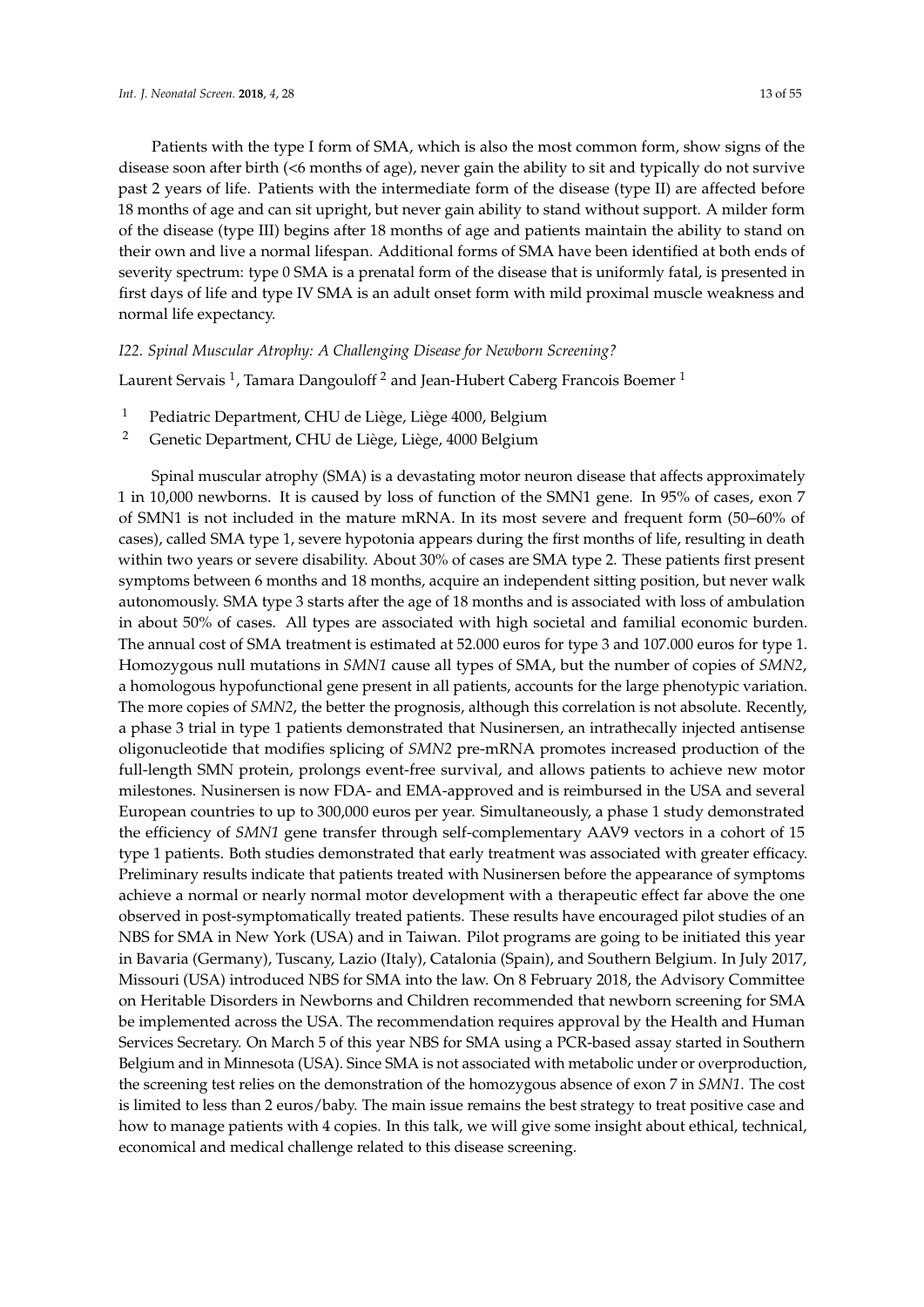# *I23. When Is a Treatment "Accepted"? Balancing Pros and Cons for Expensive and Invasive Treatment after Neonatal Screening*

### Martina Cornel

Amsterdam University Medical Center, Clinical Genetics and Amsterdam Public Health Research Institute, 1007MB Amsterdam, The Netherlands

One of the traditional screening criteria is that there should be an accepted treatment. New therapies are emerging for e.g., spinal muscular atrophy (SMA). The pros and cons need to be balanced to answer the question whether these therapies are "accepted". Arguments from the Netherlands policy debate on SMA treatment with Nusinersen will serve to identify ethical, legal, social and economic issues at stake. Nusinersen (Spinraza®) is an antisense oligonucleotide drug developed for the treatment of SMA for intrathecal administration. It was evaluated by the Dutch National Health Care Institute that advised that the price should drop by >85% to allow for reimbursement in the basic health care package. It is the first medication that has become available for this group of patients, therefore stakeholders must commit to making it available as soon as possible. Effectiveness was considered proven for patients with the most severe forms. Inferring evidence from one group to another was not considered valid. Long-term effects are still uncertain. The cost per Quality Adjusted Life Year (QALY) was estimated to be  $\epsilon$ 600.000 for type 1 SMA and  $\epsilon$ 1.7 million for type 2/3a SMA. For type 1 SMA the medication will never be cost-effective, even if provided for free, as a longer life will imply high medical cost (hospital admissions, ventilation). The producer has determined an extremely high price, without making transparent why this is reasonable and just. Producers should take their moral responsibility to make innovative medication available for all patients. Evidence, economics, and ethics all must be considered in developing screening policies. We need to attune responsibilities for public and private stakeholders.

### *I24. Information for Parents and Professionals, Status in Europe*

#### Marleen Jansen, Vera Frankova, Viktor Kožich and Gerard Loeber

#### RIVM, 3720BA Bilthoven, The Netherlands

As neonatal screening innovates, countries increasingly follow in the footsteps of existing screening programs and develop a program suitable for their local context. Information is readily available on the evaluation of conditions appropriate for screening, both in academic literature and government websites. This information enables valuable learning from other neonatal screening programs on what conditions to screen for. However, when it comes to the practical implications of initiating a screening program or implementing a new condition to an existing program, the information becomes harder to gather. For example, adequate parental and professional information appears to be 'reinventing the wheel' for many local screening programs. The aim of this project is to develop a format for information for parents to aid countries that start a new program or implement an additional condition, potentially with limited access to international information. To facilitate a format for parent information, information products from different countries were collected. When needed, they were translated to English. The different products were compared on topics in the general information, the amount of detail in explaining included conditions, and the types of products, such as leaflets and animations. Each country or region was involved by contacting a contact person of the neonatal program through the project team's network, to enable distributing a short survey on the development of the information product(s) and a member check of the analysis. The format includes main topics for general information, with examples from different countries. Suggestions for the amount of detail in the information per included condition, again based on examples from different countries. In line with the ISNS mission, the information will be disseminated through a format available from the ISNS-website.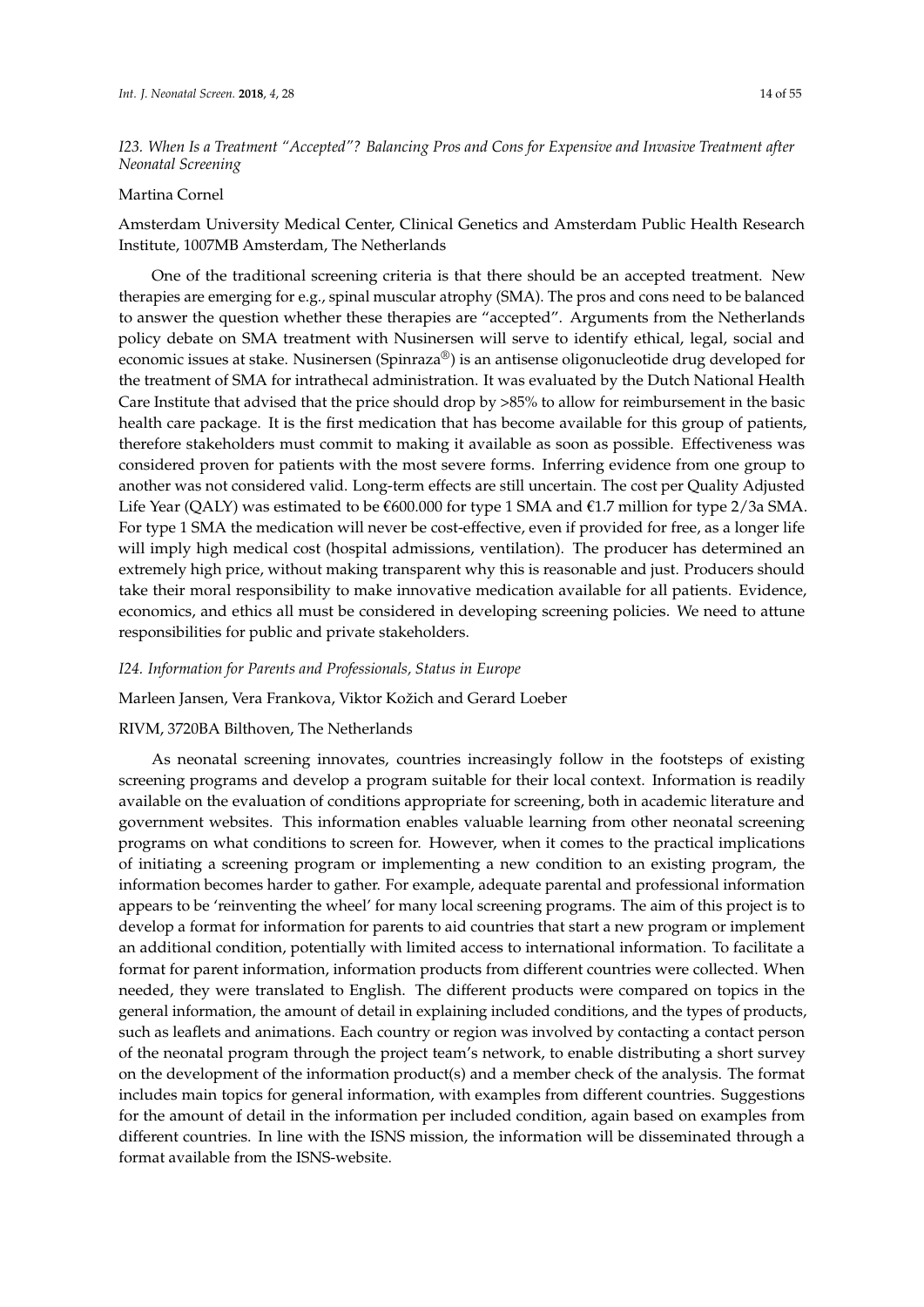# *I25. Guidelines and Practice of Newborn Screening for Homocystinuria*

Keller R. <sup>1,2</sup>, Chrastina P. <sup>3</sup>, Pavlíková M. <sup>3,4</sup>, Gouveia S. <sup>5</sup>, Ribes A. <sup>6</sup>, Kölker S. <sup>7</sup>, Blom H. J. <sup>8</sup>, Baumgartner M. R. <sup>1,2</sup>, Bártl J. <sup>3</sup>, Dionisi Vici C. <sup>9</sup>, Gleich F. <sup>7</sup>, Morris A. A. <sup>10</sup>, Kožich V. <sup>3</sup>, Huemer M.  $1,2,11$  and Individual Contributors of the European Network and Registry for Homocystinurias and Methylation Defects (E-HOD)

- <sup>1</sup> Division of Metabolism and Children's Research Center, University Children's Hospital Zürich, 8032 Zürich, Switzerland
- <sup>2</sup> Radiz–Rare Disease Initiative Zürich, clinical research priority program, University of Zürich, 8032 8032 Zürich, Switzerland
- <sup>3</sup> Department of Pediatrics and Adolescent Medicine, Charles University-First Faculty of Medicine and General University Hospital, 10000 Prague 10, Czech Republic
- <sup>4</sup> Department of Probability and Mathematical Statistics, Charles University-Faculty of Mathematics and Physics, 10000 Prague 10, Czech Republic
- <sup>5</sup> Unit of Diagnosis and Treatment of Congenital Metabolic Diseases, S. Neonatology, Department of Pediatrics, Hospital Clínico Universitario de Santiago de Compostela, CIBERER, Health Research Institute of Santiago de Compostela (IDIS), 15706 Santiago de Compostela, Spain
- <sup>6</sup> Division of Inborn Errors of Metabolism, Department of Biochemistry and Molecular Genetics. Hospital Clinic de Barcelona, CIBERER, 08306 Barcelona, Spain
- <sup>7</sup> Division of Neuropaediatrics and Metabolic Medicine, Center for Pediatric and Adolescent Medicine, University Hospital Heidelberg, Heidelberg 69120, Germany
- <sup>8</sup> Department of internal medicine, VU Medical Center, 1007 MB Amsterdam, The Netherlands
- <sup>9</sup> Division of Metabolism, Bambino Gesù Children's Research Hospital, 00165 Rome, Italy
- <sup>10</sup> Manchester Center for Genomic Medicine, Manchester University Hospitals NHS Trust, Machester M13 9WL, UK
- <sup>11</sup> Dept. of Pediatrics, Landeskrankenhaus Bregenz, 6900 Bregenz, Austria

Several guidelines on screening for homocystinuria have been developed recently. In this study, we assessed how the current practice of newborn screening (NBS) for homocystinuria compares with published recommendations. Twenty-two of 32 NBS programs from 18 countries screened for at least one form of homocystinuria. Centers provided pseudonymized NBS data from patients with deficiency of cystathionine beta-synthase (CBSD, *n* = 19), methionine adenosyltransferase I/III (MATI/IIID,  $n = 28$ ), combined remethylation defects (cRMD;  $n = 56$ ) and isolated RMD (iRMD) including methylenetetrahydrofolate reductase deficiency (MTHFRD) (*n* = 8). Markers and decision limits were converted to multiples of the median (MoM) to allow comparison between centers. NBS programs, algorithms and decision limits varied considerably. Only nine centers used the recommended second-tier marker total homocysteine (tHcy). Median decision limits of all centers were  $\geq$ 2.35 for high and  $\leq$ 0.44 MoM for low methionine;  $\geq$ 1.95 for high and  $\leq$ 0.47 MoM for low methionine/phenylalanine, ≥2.54 for high propionylcarnitine and ≥2.78 MoM for propionylcarnitine/acetylcarnitine. These decision limits alone had a 100%, 100%, 86%, and 84% sensitivity for detection of CBSD, MATI/IIID, iRMD and cRMD, respectively but failed to detect six individuals with cRMD. To enhance sensitivity and decrease second-tier testing costs we further adapted these decision limits using data of 15,000 healthy newborns. Current practice of NBS for homocystinuria is lagging behind the recent recommendations. Due to the favorable outcome of early treated patients, NBS for homocystinuria is recommended. To improve NBS, decision limits should be revised (considering the population median) and relevant markers should be combined. Use of the post-analytical tools offered by CLIR (which considers e.g., birth weight and gestational age) and implementation of tHcy and MMA as second-tier markers should be considered.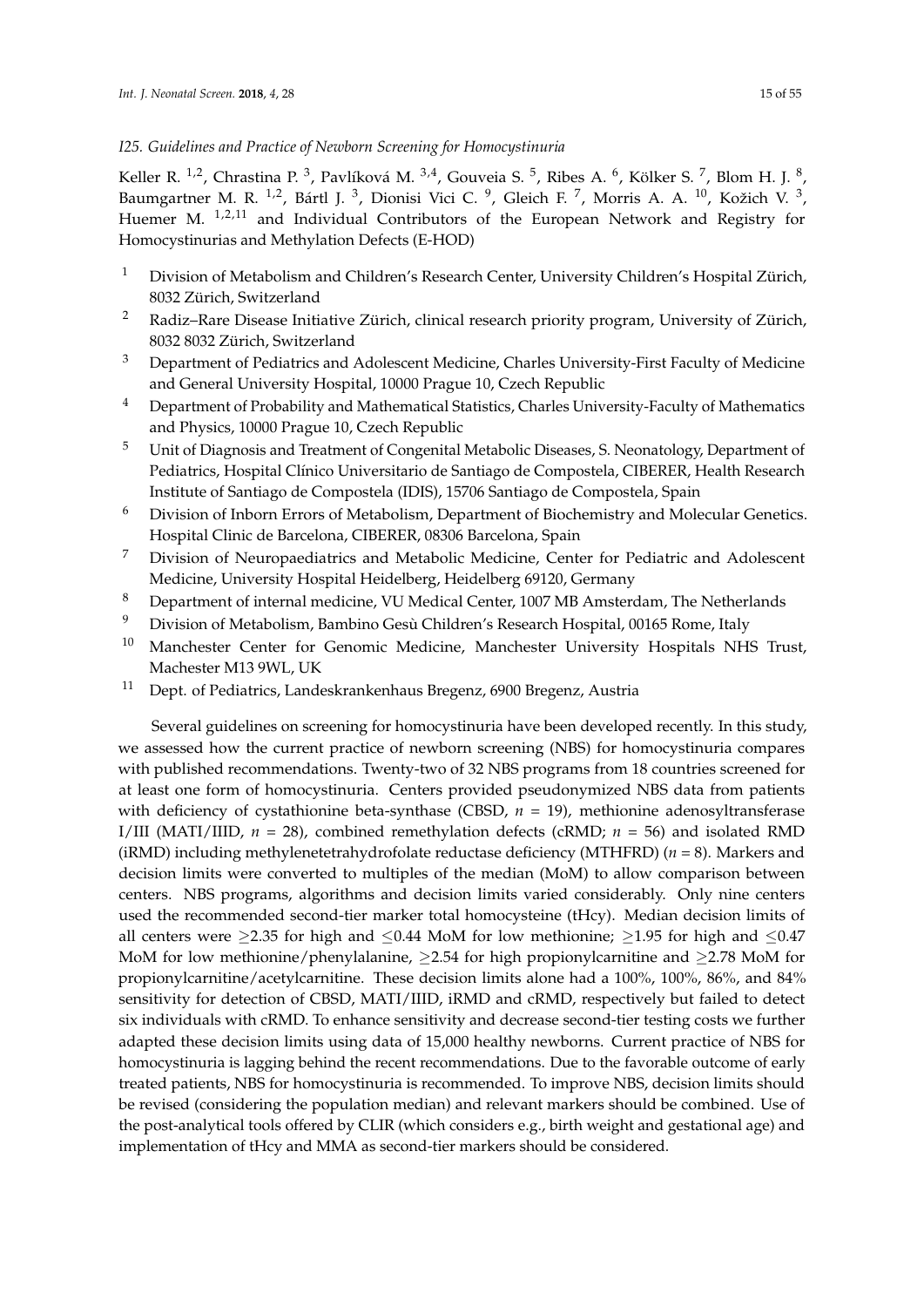### **3. Oral Communications**

#### *O1. Newborn Screening for X-Linked Adrenoleukodystrophy, the Chop Experience*

### Can Ficicioglu

The Children's Hospital of Philadelphia, Perelman School of Medicine at the University of Pennsylvania, Pediatrics and Human genetics, Philadelphia, PA 19104, USA

X-linked adrenoleukodystrophy (X-ALD) is a metabolic disorder caused by mutations in ABCD1. In X-ALD, very long-chain fatty acids (VLCFAs) cannot be transported into peroxisomes to be broken down and accumulating VLCFAs damage the nervous system and the adrenal glands. X-ALD affects 1 in 17,000 individuals worldwide, regardless of race, ethnicity and geography. X-ALD has a wide range of disease severity, but as an X-linked condition, generally affects males more severely. Based on the availability of therapy, public health programs are beginning to implement newborn screening (NBS) using dried blood spot analysis for X-ALD. Screening females identifies older unscreened male siblings who may still benefit from intensive surveillance protocols if found to have X-ALD, as well as males in the extended pedigree at risk for adrenomyeloneuropathy and isolated adrenal insufficiency forms of the disease. Pennsylvania began NBS for X-ALD in April 2017. All infants born in Pennsylvania since the program start date were screened via high-throughput standard MS/MS analysis of C26:0 lysophosphatidylcholine (C26:0-LPC) on NBS dried blood spot specimens. Repeat samples were required for any neonate with elevated C26:0-LPC. If C26:0-LPC levels remained elevated, full ABCD1 gene sequencing was completed and patients were referred to a metabolic center for further evaluation. Newborn screening for X-ALD in Pennsylvania has already identified several patients during the first 12 months of testing including a case with peroxisomal biogenesis defect. We report here a retrospective analysis of the clinical and laboratory features of neonates with positive screen referred to our center.

### *O2. Increased Use of Pivmecillinam Highlights the Need for a 2nd Tier Screening Test to Improve Analytical Reliability of Isovaleric Acidemia Screening*

#### Rachel Carling, Debbie Burden, Kate John and Jim Bonham

### Viapath, Guys & St Thomas' NHSFT, Biochemical Sciences, London SE1 7EH, UK

England has been screening for Isovaleric Acidemia (IVA) by flow injection analysis tandem mass spectrometry of isovaleryl-carnitine since 2015. Isovaleryl-carnitine is isobaric with pivaloylcarnitine which can be present in blood due to pivalic ester pro-drugs such as Pivmecillinam, a broad-spectrum antibiotic used to treat urine infections, or pivalic acid derivatives found in some nipple balms. The potential for false positive (FP) results is well known. The cut-off value is 2  $\mu$ mol/L, 4.5 times higher than that recommended by CLIR. There have been 19 condition-suspected results to date, 6 of which were true positives. We developed a method to measure pivaloylcarnitine in these samples. Dried bloodspots were eluted, and the extract injected into a Waters Acquity UPLC coupled to a Premier XE mass spectrometer. Isocratic separation of isovaleryl-carnitine, pivaloylcarnitine, valerylcarnitine and 2-methylbutyrylcarnitine was achieved. Intra and interassay precision were <6% and it was linear to 10 µmol/L. All 13FP were due to the presence of pivaloylcarnitine. 8/13 had a history of maternal antibiotics, 1/13 was using Mustela nipple balm and limited information was available on 4/13. The incidence of FP reflects the prescribing patterns of Pivmecillinam, use of which has recently increased due to antibiotic resistance. Guidance from Public Health England in 2016 recommends it as an alternative therapy if there is widespread bacterial resistance to ampicillin, amoxicillin and trimethoprim; Pivmecillinam prescriptions in England have risen sharply from 27,614 in 2012 to 483,790 in 2017. If this trend continues, so will the incidence of FP results. Introducing pivaloylcarnitine as a 2nd tier screening test will prevent unnecessary referrals and improve the reliability of IVA screening.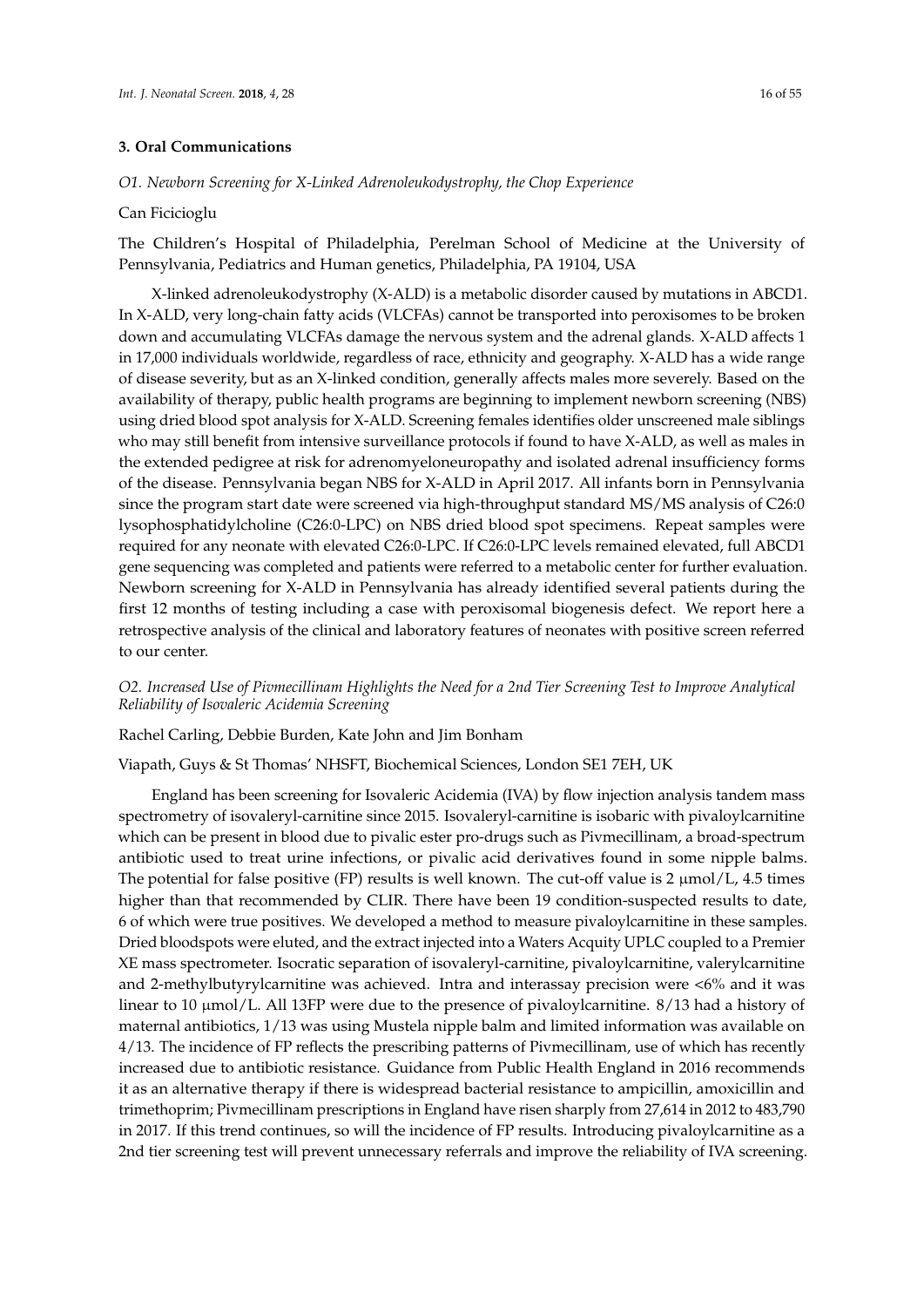# *O3. Sickle Screening by MSMS: The Practicalities of Introducing into the Routine Newborn Screening Service*

#### Kate John

Viapath, St Thomas' Hospital, Biochemical Sciences, London SE1 7EH, UK

Screening for sickle cell anemia was first introduced in the UK in 1978 and rolled out nationally in 2006 with the majority using HPLC. By March 2018, 4 labs have moved to FIA-MSMS. We detail our experience validating the method on 2 Waters Xevo TQ-S analyzers and introducing the service into routine use. The validation was undertaken over an 18-month period during which time 7745 blood spots, including 518 with Hb variants, were analyzed and compared with results obtained by HPLC. All clinically relevant conditions were identified correctly; however, the validation was not without several significant issues. In the initial validation of 3012 samples 109 had elevated F:A ratios and 29 false positive HbD<sup>Punjab</sup> were detected. Subsequently, when samples were analyzed in parallel on both instruments, the F:A ratio, HbC and E did not compare well which was problematic for values around the action limits; at one stage 58 false positives were identified for HbE on one of the instruments. Throughout the validation as batches were analyzed the sensitivity gradually deteriorated which affects each peptide differently thereby altering the ratios. To solve these issues various steps were taken. Probe position was altered; alternative daughter ion chosen for HbD; specifically, 'tuned' certain peptides to match between both analyzers; changed the ion source and cleaned the LC. These last two steps must be undertaken periodically to avoid a drop-in sensitivity, particularly important for labs who do not have dedicated screening instruments. It is evident that screening for Hb variants by MSMS is challenging. However, the technology can and does identify those HbS of interest and is undoubtedly going to be the method of choice in the future. Our lab went live in March 2018.

# *O4. Simultaneous Transition to a New Tandem Mass Spectrometry System in Five (Dutch) Laboratories: Experimental Evaluation to Monitor Analytical Changes*

Marelle Bouva, Rose Maase, Marja van Veen-Sijne, Anita Boelen, Carolien van Rijswijk, Evelien Kemper, Leny Burgmans, Bernadette Jakobs, Gerda Beltman, Henk Engel, Gert Weijman and Peter Schielen

National Institute for Public Health and the Environment, Center for Health Protection, NL-3720 BA Bilthoven, The Netherlands

All five Dutch Newborn Screening laboratories changed from a Waters Quattro Micro with Perkin-Elmer NeoBase combination to a Waters Xevo TQD with Perkin-Elmer Neobase2 (Xevo) combination on 2 January 2018. The validation study in 2017 showed a shift in measured concentrations for some parameters: for succinylacetone (SA), the cut-off value was changed from 1.2 to 0.9  $\mu$ mol/L blood to reflect the reduced measured concentration. A protocol was initiated in all five screening laboratories to monitor measurement levels and performance of the Xevo prior to January 2018. Thirteen plates (approx. 1200 samples) were analyzed over a period of seven weeks. Samples were routine screening samples, NeoBase and Neobase2 kit controls, CDC proficiency testing samples, previous screen positive samples and so-called multi-level control samples provided by the kit-manufacturer. The results of the analyses showed continuity of performance, but compared to the validation study, a more marked decrease in the measured concentrations of some parameters. For these parameters, samples with a concentration near the cut-off values (in a defined 'grey area') were evaluated with extra scrutiny, to decrease the risk for false negative screening results. In January and February 2018, there were 26 referrals for conditions detected using the Xevo. Seven of these were based on screening results in the grey area and of these, six were confirmed false positive. Frequency distribution of measured concentration showed, for all parameters except SA, a narrower, but slightly shifted distribution compared with the first three months of 2017. Despite extensive evaluation of a new method, unexpected shifts in measured concentrations can appear. Continued regular evaluation of grey area results and referrals is in place to mitigate false negative or false positive results.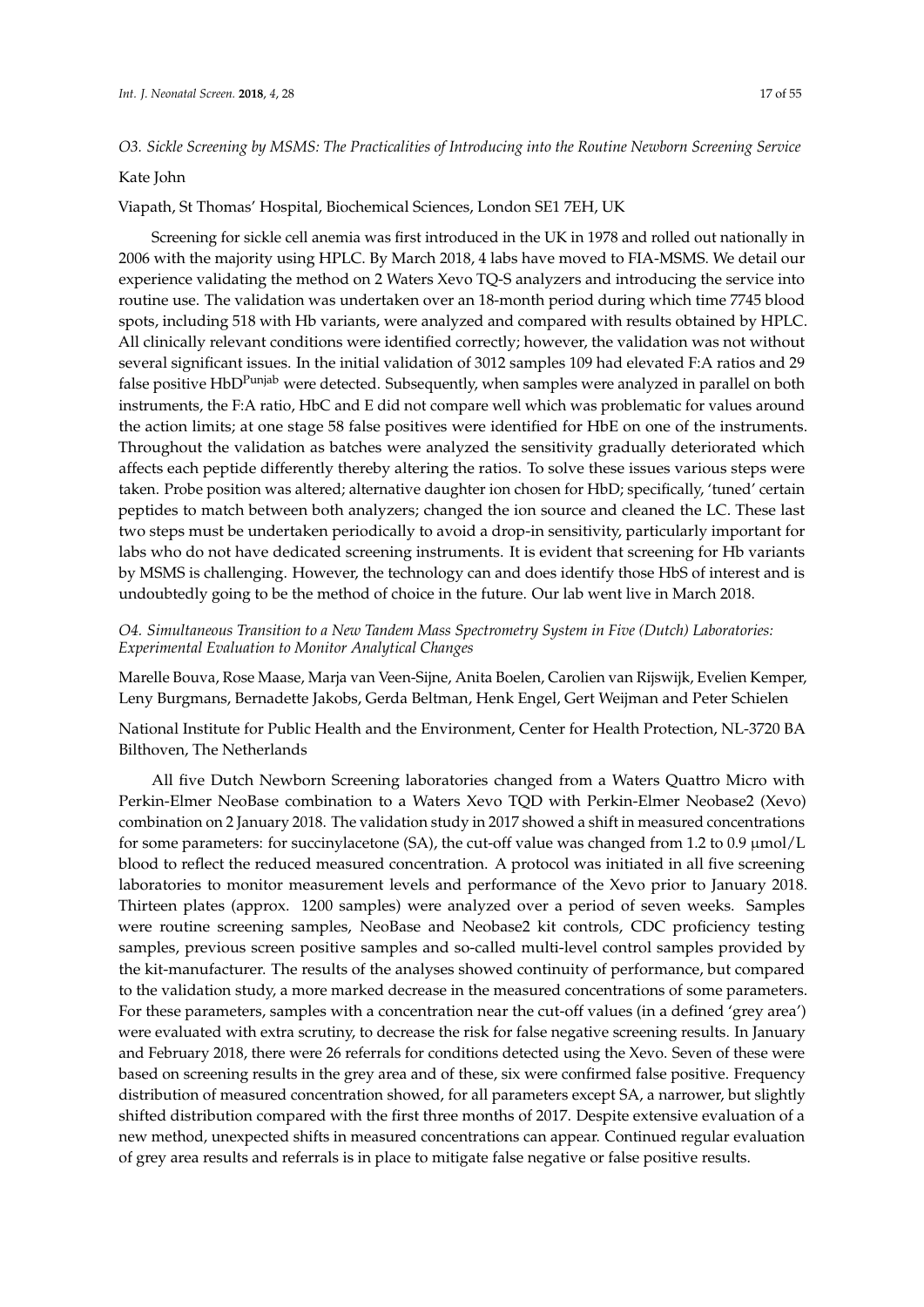### *O5. Improving Dried Blood Spot Quality in Preparation of the Expansion of the Neonatal Screening Program in the Netherlands*

Rendelien Verschoof-Puite, Gert Weijmans, Mandy Jansen, Marie-Louise Heijnen and Marelle Bouva RIVM, Department for Vaccine Supply and Prevention Programs, 3721 MA Bilthoven, The Netherlands

In December 2017 the Dutch State Secretary for Health decided to gradually expand the screening program in the Netherlands from 19 to 31 diseases. One of the challenges in the expansion is the amount of blood needed. The new analyses are preferably done on the current six dried bloodspots (DBS). Currently 1% of the DBS cards has insufficient blood for analysis. For these children a new heel prick is needed. An inquiry at the five screening laboratories showed that about 40% of the DBS cards will have insufficient blood to perform analyses for all 31 diseases. This shows the need to improve the quality of the bloodspots. Multiple initiatives were started to improve the quality of the DBS. To improve the blood withdrawals feedback was given to screeners, an e-learning for screeners was developed and face-to-face education was intensified. A European tender for a new lancet is carried out. Unique part of this tender was a field test: 18 screeners tested three lancets selected in the first part of the tender process. The DBS that resulted from these blood draws were judged on quality. One of the criteria was 'sufficient blood to obtain 30 1/8-inch punches'. The quality of the DBS obtained with the three lancets, together with the opinion and experience of the screeners will determine the selection of a lancet. To measure the effect of actions taken, the screening laboratories will perform a new inquiry to evaluate the quality of bloodspots once the selected lancet is in use for a while. These results will be presented too.

*O6. Using a Common Internal Standard to Reduce Interlaboratory Variation and Improve Analytical Reliability of Expanded Newborn Screening in England*

Rachel Carlinga and Kate John

Viapath, Guys & St Thomas' NHSFT, Biochemical Sciences, London SE1 7EH, UK

Since 2015, England has been screening for 6 disorders (PKU, MCADD, IVA, HCU, GA1, MSUD) by tandem mass spectrometry. The screening program is tightly governed: all 13 laboratories adhere to national protocols with common cut-off values (COV). It is important that interlaboratory variation is minimal to ensure analytical reliability of results. However, the lack of traceable reference materials, predominant use of in-house reagents and limitations of the existing methodology make this challenging. Interlaboratory variation at the 90th centile ranges from 17% for octanoylcarnitine to 50% for decanoylcarnitine. The situation is compounded by the use of 'calibration factors' in most laboratories. Factors range from 0.74 to 1.64. The evidence base for these factors is lacking and makes it difficult to separate out true differences due to instrument and reagent variation, from gross error. For most analytes there is good discrimination between the COV and the affected population so while there is minimal risk of false negative results due to inaccuracy, this is not necessarily the case for false positive results. We believe the key contributors to interlaboratory variation are instrument set up and internal standard. To investigate the latter, we distributed a common internal standard mix to 4 laboratories and screened 232,000 babies. The interlaboratory variation for all analytes was compared with that of 9 laboratories using in-house ( $n = 6$ ) and commercial ( $n = 3$ ) internal standard to screen 486,000 babies. Results indicated a common internal standard significantly reduced interlaboratory variation for most analytes. For example, the CV at the 90th centile for isovaleryl-carnitine common IS group was 8% vs. 24% for the in-house group, likewise glutarylcarnitine at 6% vs 23%.

*O7. Reliability of Newborn Screening in Preterm, Low Birthweight and Sick Infants*

Webster D., de Hora M., Heather N. and and Luedke J.

National Testing Centre, Auckland AK1, New Zealand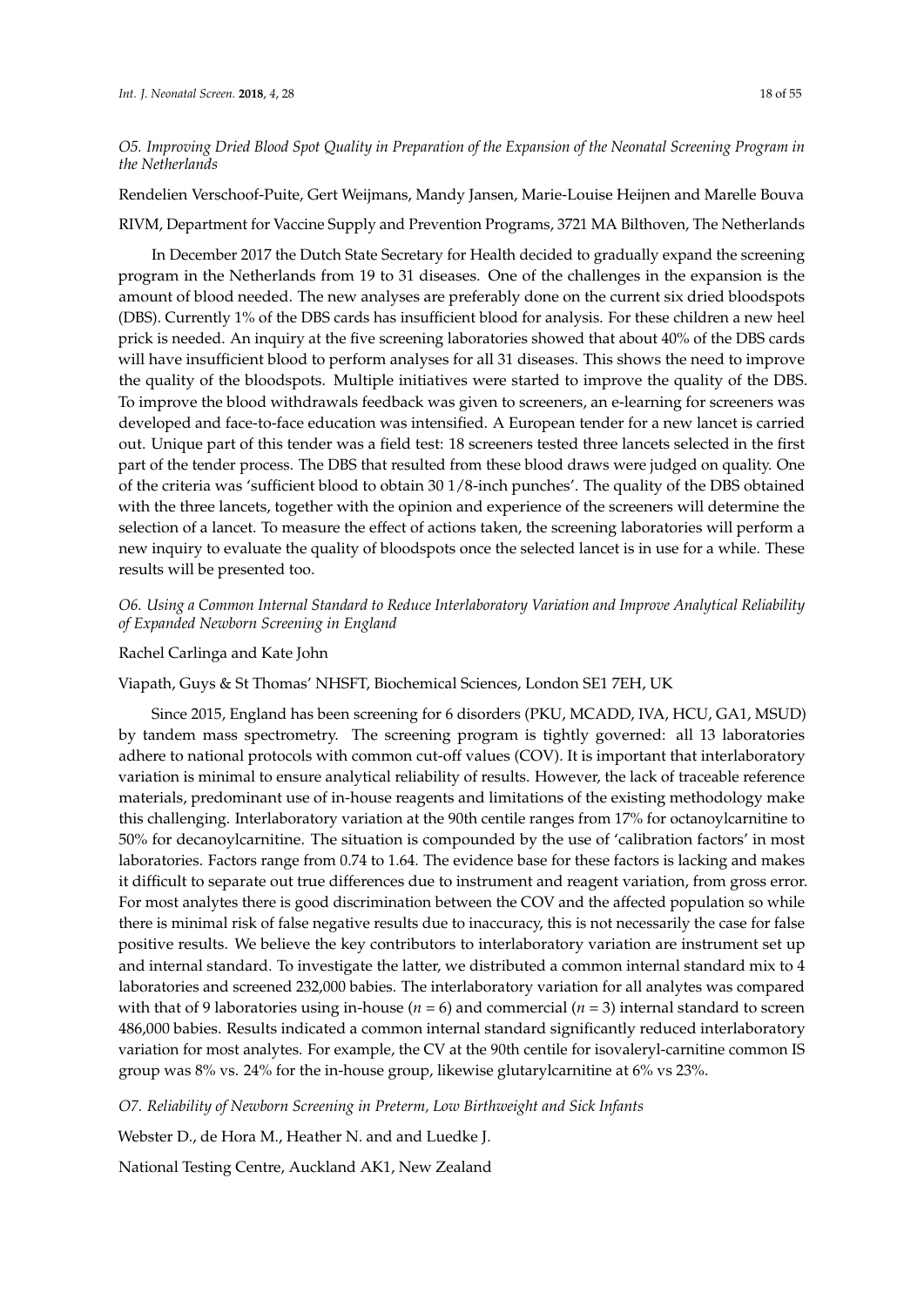There are special challenges in obtaining reliable newborn screening results in a population of newborns quite unlike healthy term newborns, for example, reliable results for fatty acid oxidation and amino acid breakdown disorders rely on samples being taken in, or shortly after, the period of catabolism newborns have shortly after birth; an early aim for babies admitted to special and neonatal intensive care units is the prevention of catabolism. The hypothalamic-pituitary axis may not be fully developed at the time of birth so despite low thyroxine levels TSH may not be elevated in babies with congenital hypothyroidism leading to false negative screen results; the immune system may not be fully developed leading to false positive SCID screen results. Many programs schedule further samples on these low, and very low, birthweight infants and there is significant variation between program recommendations. The Clinical and Laboratory Standards Institute (CLSI) has produced a guideline to ensure rapid, consistent, and complete newborn screening to facilitate early diagnosis and treatment for the newborns affected with a screened condition and minimize the risk of a missed or delayed diagnosis; to optimize the timing and minimize the number of screening events and to define essential elements of quality assurance relevant to this population; provide education on the effects of special and intensive care unit treatments on newborn screening and identify areas needing further research. The revised guideline is due for publication and recommendations will be presented.

#### *O8. Severe Combined Immunodeficiency–Single Center Experience*

Peter Čižnár, Julia Horáková, Ivana Bodová, Peter Svec and Veronika Urdová

National Institute of Child Diseases, Pediatric Department, 83348 Bratislava 37, Slovak Republic

Severe combined immunodeficiencies (SCID) comprises a heterogeneous group of diseases characterized by severe defects in the development and function of T, B and NK lymphocytes. They are considered a pediatric emergency, as they lead to severe, life threatening infections in the first two years of life. Majority of children if treated adequately could be cured and have good quality of life. In the past 15 years 18 SCID cases have been documented in Primary Immunodeficiency Center at Children University Hospital in Bratislava. Final diagnosis was confirmed for X-SCID (common gamma chain deficiency) in 6 cases, adenosine deaminase deficiency in 4 cases, RAG deficiency in 3 cases, complete 22q11del syndrome in 1 case. In rest of the mostly earlier patients the genetic diagnosis was not established. In 11 cases allogenic hematopoietic stem cell transplantation was carried out (2 HLA identical, 2 matched unrelated donors), with survival rate 91%. The cause of death were severe infectious complications. Quantification technique TREC and qRT-PCR method have been already available for newborn screening. We have retrospectively analyzed all our SCID patient for the neonatal dry blood spots TRECs and confirmed low number of copies, pointing to a positive result if provided as a screening method. Eight out of 18 patients would have a better chance for survival if the newborn screening was applied in Slovakia.

# *O9. Second-Tier Next Generation Sequencing in Newborn SCID Screening Provides Rapid Molecular Confirmation of Disease with Implications for Follow-Up and Treatment*

Asbjørg Stray-Pedersen, Janne Strand, Emma Lundman, Kiran Aftab Gul, Tore G. Abrahamsen, Torstein Øverland, Hans Christian Erichsen, Trine Tangeraas, Jens Jørgensen, Erle Kristiansen, Mona K. Berge, Lars Mørkrid, Terje Rootwelt, Alexander D. Rowe and Rolf D. Pettersen

#### Oslo University Hospital, Norwegian National Unit for Newborn Screening, Oslo 0424, Norway

Severe combined immunodeficiency (SCID) and other T-cell deficiencies are identified by newborn screening (NBS) measuring T-cell excision circles (TRECs) by qPCR in dry blood spot DNA. Second-tier next generation sequencing (NGS) on the same dry blood spot DNA was introduced as part of our prospective pilot research project in 2015. Based on written informed consent, parents of newborns at selected hospitals were offered SCID screening. Among the 20,000 TREC-tested newborns, 3 individuals with SCID were identified. In addition, their disease-causing variants in IL2RG,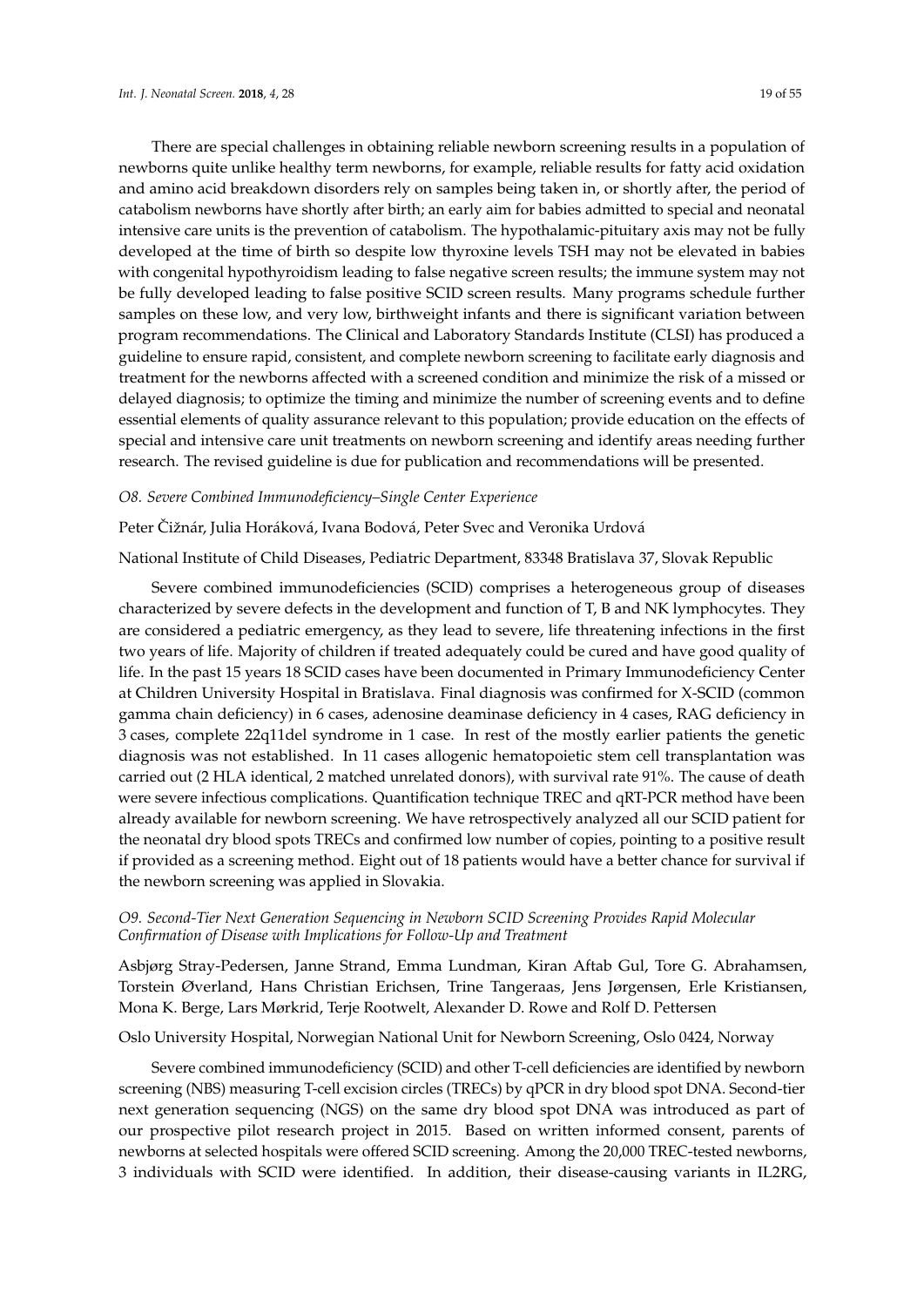RAG2, and RMRP, were found within 2 days after DNA extraction, utilizing rapid NGS with Ion PGMTM PID gene panel. The molecular findings directed follow-up and therapy: the IL2RG-SCID underwent early hematopoietic stem cell transplantation, without any complications; the RAG2-SCID received prophylactic antibiotics, antifungal treatment, and immunoglobulin infusions, and was successfully transplanted at 1 year of age. While the RMRP-individual died within 2 weeks of complete Hirschsprung. Twelve other newborns had TRECs below  $20/\mu L$  but no pathological findings on gene panel testing, and other causes than primary immunodeficiency likely responsible for the low TRECs: 3 were born prematurely, 3 had congenital heart defects, 4 intestinal malformations, and 2 transient low TRECs and a history of failure to thrive after birth. In our retrospective study using neonatal blood spots from 18 patients with known immunodeficiencies, we were able to detect low TRECs and confirm the molecular diagnoses by NGS. In conclusion, TRECs as 1st tier, and NGS gene panel as 2nd tier integrated in the screening algorithm, promise rapid detection of newborns with SCID and other severe T-cell deficiencies. Our 2-step SCID-screening test strategy may reduce mortality and morbidity, minimize the time to definitive molecular diagnosis, reduce number of recalls and blood redraws, reduce false positives, and increase the positive predictive value. Since 1 January 2018 all newborns in Norway are offered SCID screening as part of the ordinary NBS program.

# *O10. Probabilistic Uncertainty Analysis of Economic Models to Assess the Reliability of Screening Policy Decisions*

James Chilcott, Alice Bessey, Joanna Leaviss, Ruth Wonga and Carmen de la Cruz

University of Sheffield, School of Health and Related Research, Sheffield S10 2TH, UK

To predict the economic impact of screening for severe combined immunodeficiency (SCID) in the UK NHS Newborn Blood Spot Screening Program. A decision analytic model with a public service perspective was used to estimate the number of SCID and non-SCID cases identified, lifetime costs and quality adjusted life years (QALYs). Systematic reviews and expert clinical judgment were used with probabilistic sensitivity analyses and threshold analyses to assess uncertainty in predictions. A threshold disbenefit analysis was used to assess the potential impact of false positives and healthy at birth non-SCID T-cell lymphopenia (TCL) diagnoses. It is estimated that screening for SCID in the UK's 760,000 annual births would result in 310 (72–811) presumptive positive cases, 260 (25–760) false positives, 26 (9–50) non-SCID TCL cases and 17 (14–22) SCID cases. Screening was predicted to reduce mortality from 8 (5.3–12) to 1.7 (0.6–4.1) deaths and increase QALYs and costs with an incremental cost-effectiveness ratio of £17,642 per QALY gained. It was estimated that to push the cost-effectiveness over the £20,000 threshold the 6.5 (1.5–16) healthy at birth cases would need a disbenefit of 2 QALYs and the false positive cases a disbenefit of over 12 quality adjusted days. Screening for SCID is potentially cost-effective at a threshold of £20,000 per QALY, key uncertainties relate to the cost of the screening test, the incidence of SCID and the impact of false positives and the identification of children with non-SCID TCL.

### *O11. Screening for Spinal Muscular Atrophy in North Carolina State*

Jennifer Taylor, Stacey Lee, Scott Shone, Anne Wheeler, Casey Okoniewski, Cynthia Powell, Kristin Clinard, Zheng Fan, Don Bailey and Sara Beckloff

RTI International, Center for Newborn Screening, Ethics, and Disability Studies, Research Triangle Park, NC 27709, USA

The National Institute for Child Health and Human Development awarded a contract to RTI International, the University of North Carolina at Chapel Hill, and the North Carolina State Laboratory of Public Health to conduct a newborn screening pilot study for spinal muscular atrophy (SMA). SMA type I is consider the most common lethal autosomal recessive genetic disorder in infants and SMA was recently recommended to the Recommended Uniform Screening Panel (RUSP) in February 2018.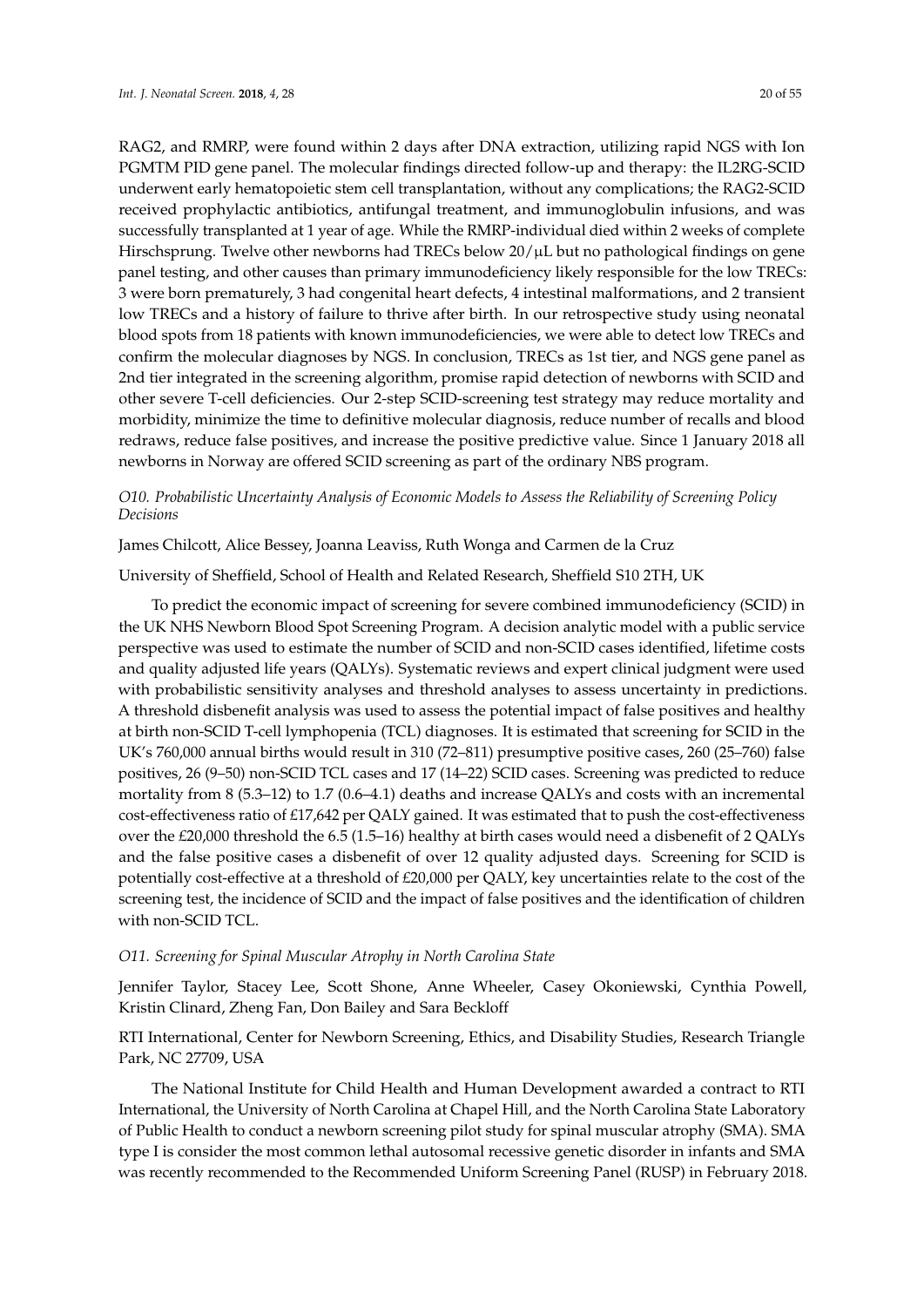We validated a real-time qPCR assay to detect the presence or absence of the SMN1 exon 7 deletion, a method adapted from the previous Taylor et al. publication. We characterized the performance of this method by evaluating assay precision, accuracy, sensitivity, and specificity. The validation study included positive controls with known SMN1/SMN2 genotypes and 2000 de-identified dried blood spots (DBS). SMA screening will be included in a voluntary screening program called Early Check in the summer of 2018. Early Check offers screening to all families state-wide in North Carolina for a panel of conditions. This presentation will show the SMA validation results, the implementation experience, as well as screening results. The results from this study support the application of this method for high-throughput newborn screening programs and screening for SMA facilities the early identification of infants that will receive clinical services.

# *O12. Validation of a Fast, Robust, High-Throughput, Inexpensive, First-Tier Molecular Neonatal Screening Test on Dried Blood Spots for Spinal Muscular Atrophy without Carrier Detection*

Annuska Strunk <sup>1</sup>, Andre Abbes <sup>1</sup>, Toon Stuitje <sup>2</sup>, Chris Hettinga <sup>2</sup>, Eline Sepers <sup>2</sup>, Reinier Snetselaar <sup>2</sup>, Jan Schouten <sup>2</sup>, Fay-Lynn Asselman <sup>3</sup>, Inge Cuppen <sup>3</sup>, Henny Lemmink <sup>4</sup>, Ludo van der Pol <sup>3</sup> and Henk Engel  $<sup>1</sup>$ </sup>

- <sup>1</sup> Department of Clinical Chemistry and Neonatal Screening, Isala Hospital, 8025 Zwolle, The Netherlands
- <sup>2</sup> MRC-Holland, 1057 DL Amsterdam, The Netherlands
- <sup>3</sup> Department of Neurology, Brain Center Rudolf Magnus, University Medical Center Utrecht, 3584 CX Utrecht, The Netherlands
- <sup>4</sup> Department of Genetics, University Medical Center Groningen, 9713 GZ Groningen, The Netherlands

Spinal Muscular Atrophy (SMA), in >95% of SMA cases caused by the homozygous deletion of the survival motor neuron (SMN1) 1 gene, is with an incidence of 1:10,000 one of the leading genetic causes of infantile mortality. Recently introduced antisense oligonucleotide treatment (AON) improves outcome, but has a narrow window of opportunity. Presymptomatic disease detection is therefore vital. We developed and validated a new SALSA<sup>®</sup> MC002 melting curve assay that meets Dutch legal requirements of not detecting asymptomatic carriers. It detects the absence of the SMN1 exon 7 DNA sequence using crude extracts from dried blood spot (DBS) newborn screening cards. Melting curve analysis shows specific peaks of both the SMN1 and disease modifying SMN2 homolog or, in case of insufficient amounts of sample DNA, a warning peak. We retrieved 47 DBS samples from children with genetically confirmed SMA (identified by using the Dutch SMA database) after consent from parents and 375 controls from the national archive of the Dutch National Institute for Public Health and the Environment (RIVM). The assay correctly identified all anonymized SMA and control samples (i.e., sensitivity and specificity of 100%), without the detection of carriers, on 3 most commonly used PCR platforms with melting curve analysis. Concordance with the second-tier "golden standard" SALSA® MLPA P060-B2 and P021-X1 test was 100%. SMN2 copy number determination from DBS with the MLPA P021-X1 test shows a concordance of at least 93%. The MC002 test showed feasibility and accuracy for SMA screening in a neonatal screening program and can be performed in crude extracts from a single 1.5 or 3.2 mm punch.

### *O13. (S)un (M)ay (A)rise on SMA: The Newborn Screening Liege's Experience*

François Boemer <sup>1</sup>, Jean-Hubert Caberg <sup>2</sup>, Tamara Dangouloff  $^{3,4}$  and Laurent Servais  $^{3,4}$ 

- <sup>1</sup> Biochemical Genetics Lab, Department of Human Genetics, CHU of Liege, University of Liege, Liege 4000, Belgium
- <sup>2</sup> Molecular Genetics Lab, Department of Human Genetics, CHU of Liege, University of Liege, Liege 4000, Belgium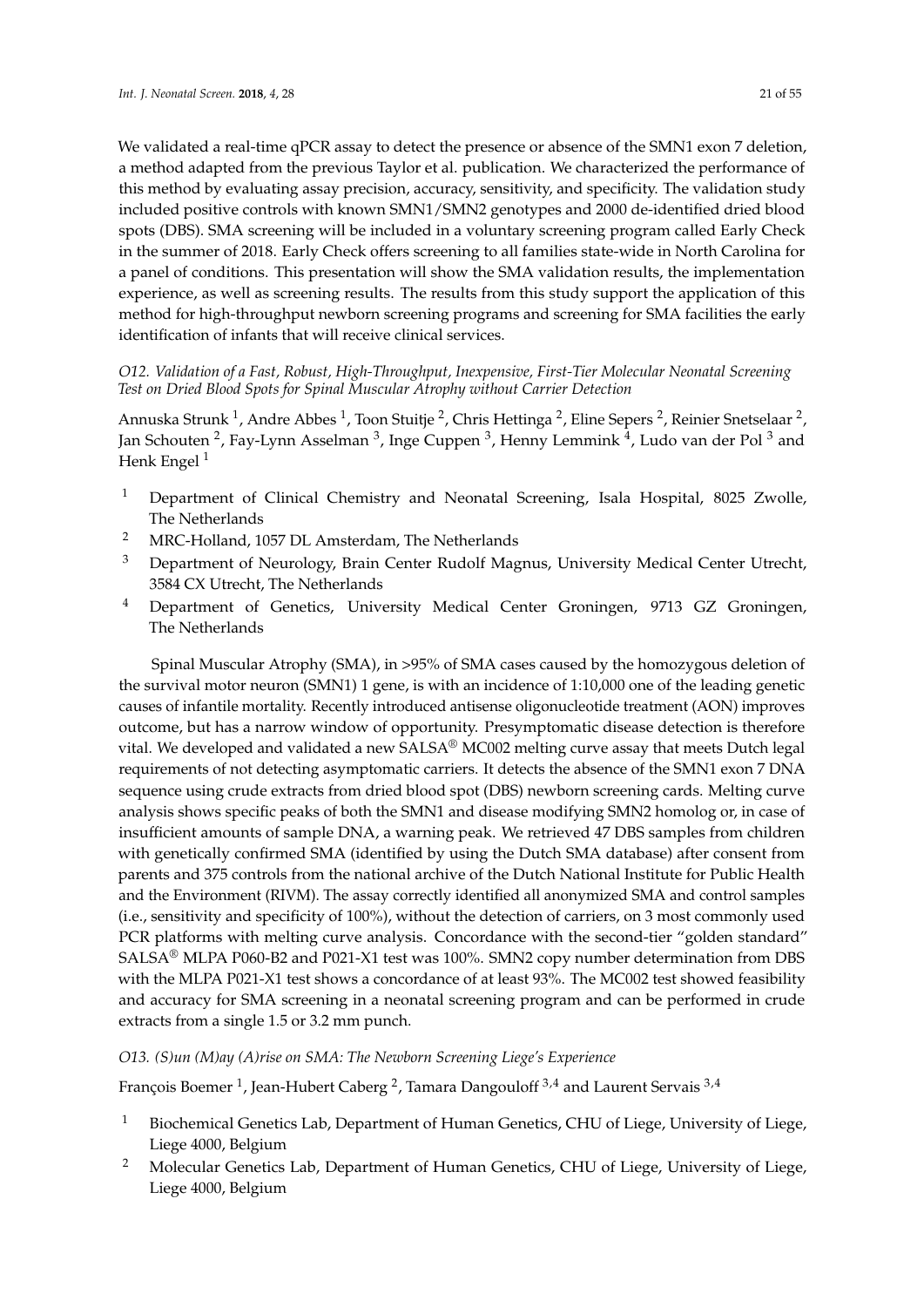- 3 I-Motion, Platform for Pediatric Clinical Trials, Arnold Trousseau Hospital, 75012 Paris, France
- <sup>4</sup> Neuromuscular Center, CHR Citadelle, University of Liege, Liege 4000, Belgium

Considering the effectiveness of new therapeutic approaches for Spinal Muscular Atrophy when administered early and the societal burden of Spinal Muscular Atrophy-related disability, the implementation of a newborn screening program for Spinal Muscular Atrophy (SMA) currently appears as ethical and medical evidence. We have thus developed a newborn screening method to specifically recognize affected-SMA neonates. Our analytical methodology relies on a qPCR assay of the *SMN1* gene on DNA extracted from DBS, using *RPP30* as the reference gene. *SMN1* genotyping was designed to detect only homozygous deletions of exon 7 with a specific locked nucleic acid (LNA) probe. Our assay does not identify heterozygous carriers of the deletion, *SMN1* point mutations or the number of copies of the *SMN2* modifier gene. The assay was subsequently validated against 53 homozygous patients and 93 heterozygous relatives sampled on dried blood spots. To interpret the results on a larger scale, the *SMN1* results were integrated with the *RPP30* amplification results by calculating endpoint-fluorescence ratios. We have now initiated a 3-year pilot study (ethic approval: B412201734396) in the Liege's newborn screening laboratory to initially cover 17,000 neonates per year (coverage extension to all of southern Belgium is underway). To date, about 7200 neonates have been screened. Two positive cases were identified and confirmed using Multiplex Ligation-dependent Probe Amplification (MLPA) technique. Patients were referred for pre-symptomatic care to our center of neuromuscular disorders. Expenditures dedicated to implanting our SMA screening assay are very reasonable and do not exceed the costs of other commonly accepted screenings.

#### *O14. Factors Influencing Parental Awareness about Newborn Screening*

Vera Frankova, Andrej Kutarna, Renata Hermankova, Pavel Ješina, Alena Dohnalova, Karolína Pešková and Viktor Kožich

Charles University-First Faculty of Medicine, Dept. of Pediatrics and Adolescent Medicine, Praha 2, Czech Republic

Appropriate and timely education about newborn screening (NBS) contributes to parental satisfaction with, and trust in the NBS. It also helps to foster the benefits (e.g., prompt follow-up), promote parents' autonomy via informed consent and minimize the harms such as reducing the impact of NBS false positive results. The aim of this study was to ascertain how mothers are informed about the NBS in the Czech Republic and to identify variables associated with the awareness about NBS. A random sample of 3000 mothers was invited to participate in the study. The questionnaires evaluating the awareness and its determinants were mailed to mothers 3 months after the delivery. The overall response rate was 42%. We analyzed 1100 questionnaires and we observed that better awareness about NBS has been significantly associated with age, parity, number of information sources, child health status, size of maternity hospital and obstetrician as the source of information (=information received prenatally). Although majority of mothers (77%) in our study recalled being informed by a physician or nurse in neonatal ward, results have revealed that over 40% of participants did not have sufficient awareness about the principal aspects of NBS. Several measures including seminars for healthcare providers, development and distribution of new educational materials were adopted to improve the parental education on NBS in the Czech Republic. This study was supported by project RVO VFN 64165

### *O15. "So Your Baby Had an Abnormal Neonatal Screen Result. Now What?": Keys to Effective Communication*

# Sarah Viall

Children's National Health System, Genetics and Metabolism, Washington, DC 20010, USA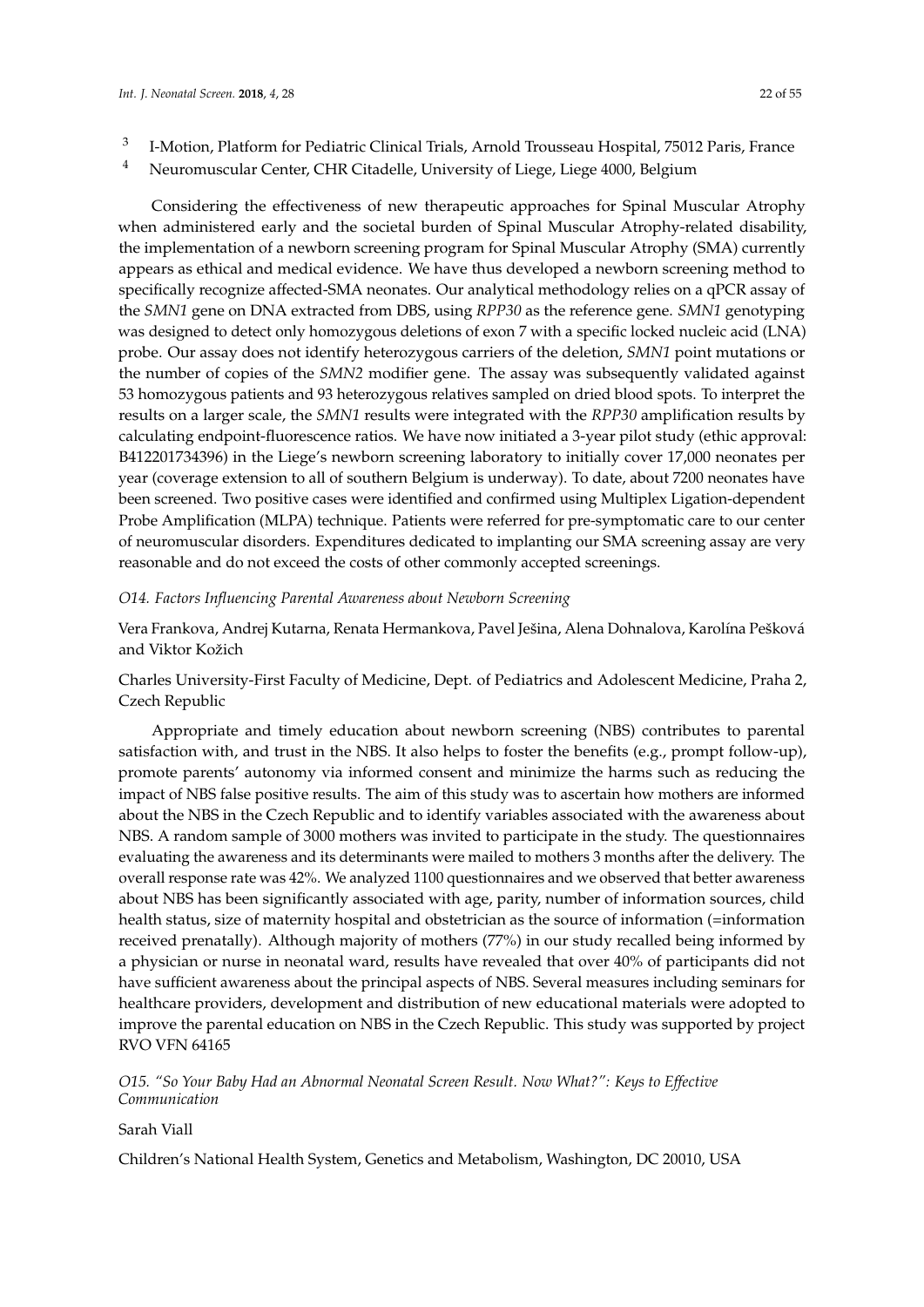As neonatal screening programs become more widespread, thousands of newborns will receive diagnoses of life-long medical conditions which will benefit from rapid treatment. In addition, as an incontrovertible result of population-based screening implementation, many children will have false positive screens which can lead to significant family anxiety and frustration with the program. Screening stakeholders must understand the integral role of appropriate communication when connecting these families with timely, expedient diagnostic testing and follow-up. In addition, participants across all settings, including laboratory staff, public health staff, primary and sub-specialty healthcare providers must be knowledgeable and comfortable discussing the clinical and ethical implications of abnormal neonatal screen results for families and their newborns.

# **References**

- 1. Buchbinder, M.; Timmermans, S. Newborn screening for metabolic disorders: Parental perceptions of the initial communication of results. *Clin. Pediatr.* **2012**, *51*, 739–744, doi:10.1177/0009922812446011.
- 2. Schmidt, J.L.; Castellanos-Brown, K.; Childress, S.; Bonhomme, N.; Oktay, J.S.; Terry, S.F.; Kyler, P.; Davidoff, A.; Greene, C. The impact of false-positive newborn screening results on families: A qualitative study. *Genet. Med.* **2012**, *14*, 76–80, doi:10.1038/gim.2011.5.
- 3. Tluczek, A.; De Luca, M. Newborn screening policy and practice issues for nurses. *J. Obstet. Gynecol. Neonatal Nurs.* **2013**, *42*, 718–729, doi:10.1111/1552-6909.12252.

# *O16. Early Check: A Voluntary Public Health Research Program to Inform Newborn Screening*

Scott Shone, Barbara Biesecker, Beth Boyea, Martin Duparc, Anne Edwards, Lisa Gehtland, Blake Harper, Stacey Lee, Casey Okeniewski, Holly Peay, Melissa Raspa, Jennifer Taylor, Anne Wheeler and Donald Bailey

RTI International, Newborn Screening, Ethics, and Disability Studies, Research Triangle Park, NC 27709, USA

Newborn screening (NBS) is designed for pre-symptomatic identification of newborns with conditions for which there are effective treatments that must begin early. Central to NBS policy is reliable evidence that pre-symptomatic treatment is more effective than treatment after symptoms appear. This evidence is difficult to amass because most conditions are rare and not diagnosed early. Thus, researchers and advocates find themselves in a classic "Catch 22" situation—NBS for a condition will not happen without sufficient evidence, but gathering this evidence requires extensive population screening. Early Check (EC) is a large-scale, voluntary research program that screens newborns in North Carolina (NC) for conditions that are not yet nationally recommended to study the benefits of early identification and pre-symptomatic treatment. Recruitment will begin in spring 2018 to screen for 2 conditions: fragile X syndrome and spinal muscular atrophy. Mothers of the more than 120,000 babies born in NC each year can give permission while pregnant or before the newborn is 4 weeks old using an electronic consent module. Screening is performed on residual dried blood spots from NC's NBS laboratory, and all newborns who screen positive for a condition on the EC panel will receive diagnostic testing. Those newborns who are confirmed with a disorder will be provided with genetic counseling, baseline medical and developmental assessments, and access to available treatment options. Families will also be asked to join the EC Research Registry, which will be used for natural history studies and to facilitate access to future clinical trials or other treatment options. Data will be presented from the first few months of EC, including recruitment, screening results, and diagnostic testing.

# *O17. Lysosomal Storage Disorder Newborn Screening: Comparing Performance of Tandem Mass Spectrometry and Digital Microfluidics Platforms*

David Millington, Candice Brennan, Manas Kanungo and Vamsee Pamula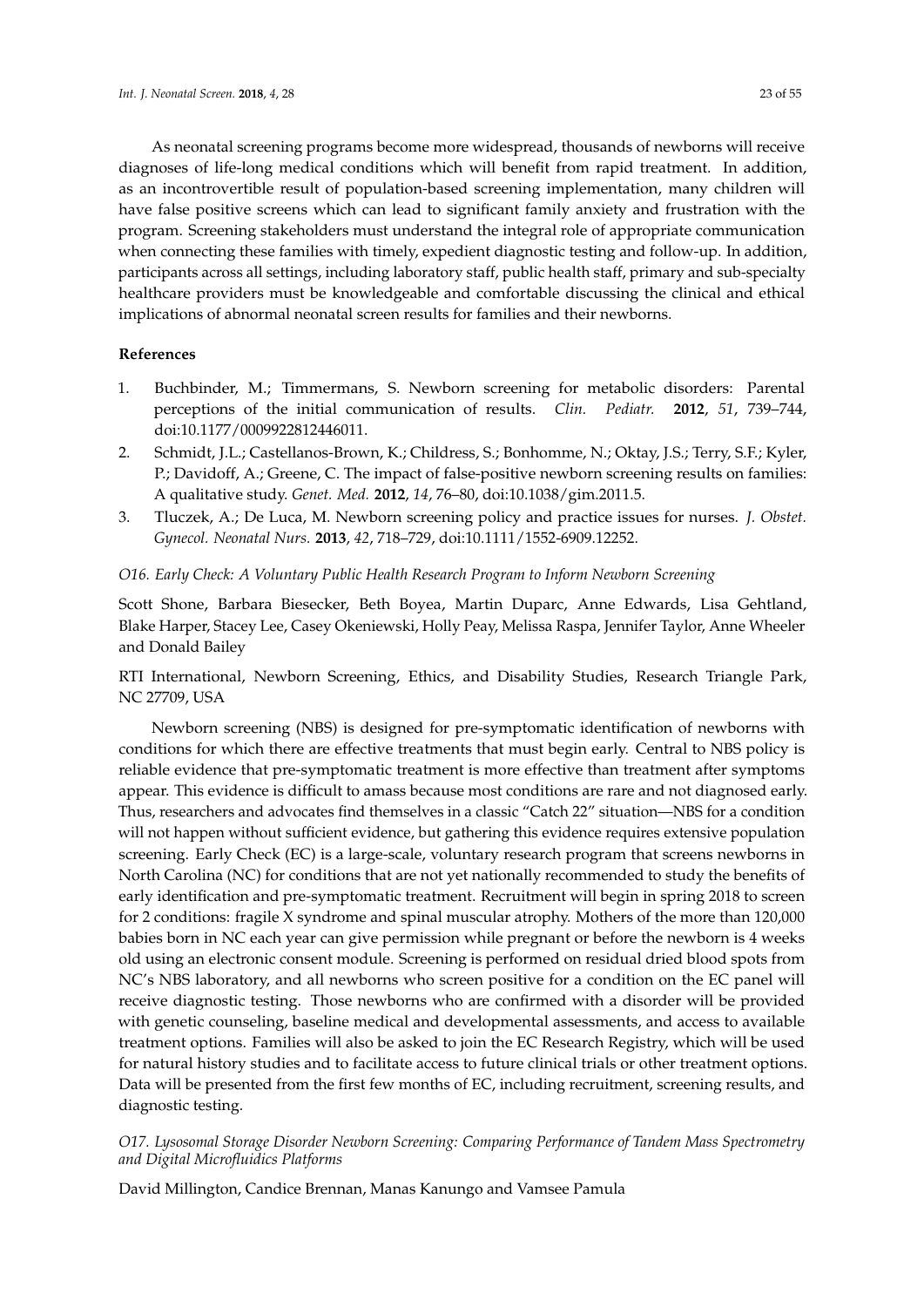#### Duke University Health System, Pediatrics, Durham, NC 27713, USA

Newborn screening (NBS) for lysosomal storage disorders (LSDs) has gradually gained momentum over the past decade and live screening is already active in a handful of US states for Pompe disease and Mucopolysaccharidosis Type I (MPS-I). Two platforms are currently available for high-throughput LSD enzyme testing from dried blood spot specimens–tandem mass spectrometry (MS/MS) and digital microfluidic fluorometry (DMF), which is authorized by the US FDA and CE Marked for LSD testing in other countries. Both platforms offer specific reagent kits, use synthetic substrates, and can screen for multiple LSDs in a single run. Regarding the analytical range of each platform, we caution that this metric has limited relevance to the ability of each method to discriminate normal from affected samples because it does not consider the multiple sources of variability (biological variability, DBS sample quality, gestational age at sampling, etc.) that exist between newborn samples. Indeed, rich output data sets from the prospective LSD screening programs in Missouri (DMF) and Illinois (MS/MS) are now available, and do not show significant differences between either platform in terms of the positive predictive value. We conclude that the active and pilot LSD screening programs in the United States are excellent, unbiased resources for those interested in adding newborn screening for LSDs. The emerging clinical results from these prospective screening programs reflect the real-world performance of each platform and should be considered alongside the associated costs (equipment, maintenance, personnel, etc.) and workflow of each platform to determine the best fit for each NBS laboratory.

### *O18. Quality Improvement Facilitation via NBS Program Site Visits Offered by APHL*

#### Guisou Zarbalian

Association of Public Health Laboratories, Newborn Screening and Genetics, Silver Spring, MD 20910, USA

The Association of Public Health Laboratories (APHL) Newborn Screening and Genetics (NBSG) Program facilitates quality improvement initiatives across US newborn screening (NBS) programs by conducting site visits and other technical assistance activities. Objectives: To describe common themes and specific improvements that states have been able to implement because of such visits. Two types of site visits are offered, both relying on collaboration with subject matter experts (SME) and federal partners to be successful and productive. Molecular Assessment Program (MAP) visits assess the laboratory's molecular testing capabilities. Laboratory workspace, staffing needs, standard operating procedures (SOPs), and other relevant documents and factors are evaluated to suggest areas for improvement. Representatives from the Centers for Disease Control and Prevention's (CDC) Molecular Quality Improvement Program (MQIP), SME from other state NBS programs, and APHL NBSG program staff compose the assessment team. SME are chosen based on their specific expertise and the needs specified by the requesting laboratory. The Newborn Screening Technical Assistance and Evaluation Program (NewSTEPs) also conducts site visits, similar to the MAP visit model but include the entire NBS laboratory, follow-up program, and may also involve birthing centers within the state. Suggested improvements are provided via a comprehensive report to the laboratory NBS program which may be used to justify recruitment, purchases, or other decisions requiring administrative approval. NBS programs have implemented many quality improvement measures (e.g., laboratory space optimization, timeliness improvements) using said reports. The MAP and NewSTEPs site visits exemplify one of many ways APHL collaborates with federal partners and SME from other state NBS programs to strengthen the role of NBS laboratories.

*O19. Smartphone Point-Of-Care Newborn Screening for Endocrine and Hematologic Disorders: Indications, Regulations, Experience, and Future Directions*

Joel Ehrenkranz, Moses Musinguzi and Polly Wiessner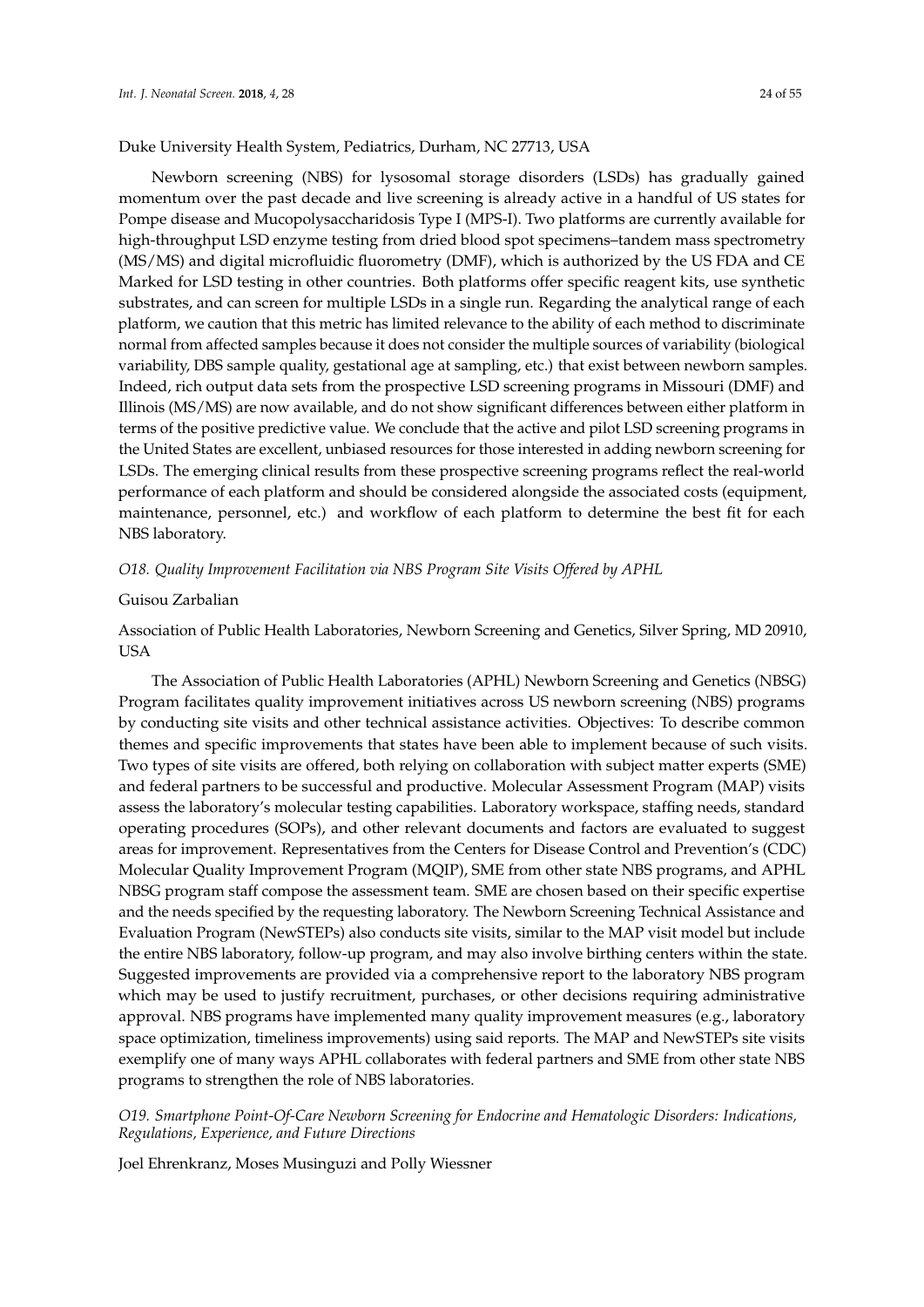#### University of Colorado School of Medicine, Division of Endocrinology, Salt Lake City, UT 84107, USA

Newborn screening represents a major public health achievement, as early diagnosis leads to prompt treatment, which, in turn, decreases morbidity and mortality. However, current newborn screening programs rely on centralized laboratory screening that requires infrastructure for specimen transport, laboratory analysis, results reporting, and follow-up. As a result, regions of the world that lack this infrastructure, including the Global South, Indian subcontinent, and remote and resource-limited areas, are unable to provide newborn screening services. Recently developed smartphone point-of-care (POC) immunochromatographic assays for TSH, cortisol, and sickle cell hemoglobinopathies provide an alternative method to central lab testing for newborn screening. POC newborn screening eliminates the need to transport large number of samples to a central laboratory, decreases the requirement for capital-intensive laboratory equipment, and shortens turn-around-time for results reporting and patient follow-up. Using a smartphone for patient registration, test interpretation, results reporting, and data archiving enables real-time geomapping, patient-specific decision support, and automated case management. We have used smartphone POC TSH testing for newborn thyroid screening in a Bangalore, India slum and in western Uganda, POC cortisol testing to screen for Addison's disease in Kalahari Desert Bushmen, and POC sickle cell screening in a rural population on the Uganda Congo border. These studies demonstrate the feasibility and cost-effectiveness of POC newborn screening for endocrine and hematologic diseases, define the advantages, benefits, and limitations of POC newborn screening, and provide a template for developing POC methods to screen for other common congenital metabolic disorders such as PKU.

#### **4. Posters**

### *P01. Evaluation of Selective Newborn Screening for Inborn Errors of Metabolism in Macedonia during the Period 2014–2017*

#### Violeta Anastasovska and Mirjana Kocova

Pediatric Clinic, Laboratory for neonatal screening, Department of Endocrinology and Genetics, Skopje 1000, Macedonia

The introduction of tandem mass spectrometry (LC/MS/MS) in newborn screening programs in many countries, has increased the capacity to test newborns for inborn errors of metabolism (IEM). LC/MS/MS can identify and quantify several acylcarnitines and amino acids in a single test, and is able to detect more than 40 metabolic disorders, with the combined incidence of about 1 in 5000 babies, not including phenylketonuria (PKU). Screening for IEM in Macedonia was performed by measuring of two groups of compounds, 12 amino acids and 13 acylcarnitines (Chromsystems Diagnostics, Germany), in dried blood spot (*n* = 16,075) collected 48 h after births, using LC/MS/MS method, during the 2014–2017. Total of 16,075 newborns (18.6% of neonatal population per year), selected from six birth centers in the country (coverage 89.2%), have been screened. 8407 (52.3%) were male and 7668 were (47.7%) female with male to female ratio of 1.09:1. Among screened neonates 56.2% were Macedonians of Slavic origin, followed by ethnic Albanians (31.8%), Roma (6.7%), Turks (3.3%), Bosnians (0.7), Boshnjac (0.6%) and others (0.7%). Were detected total of 8 newborns with IEM: 4 with medium-chain acyl-CoA dehydrogenase deficiency (MCAD), 2 with phenylketonuria (PKU), one with hypermethioninemia (MET), and one with tyrosinemia type I (confirmed by the second-tier test). Selective screening is an important diagnostic tool for the diagnosis of various types of IEM, and it can provide substantial benefits to patients and their families. Early diagnosis is important not only for treatment but also for genetic counseling. Activities to cover all newborns in Macedonia are underway.

**Keywords:** Metabolic disorders; Newborn screening; Tandem mass spectrometry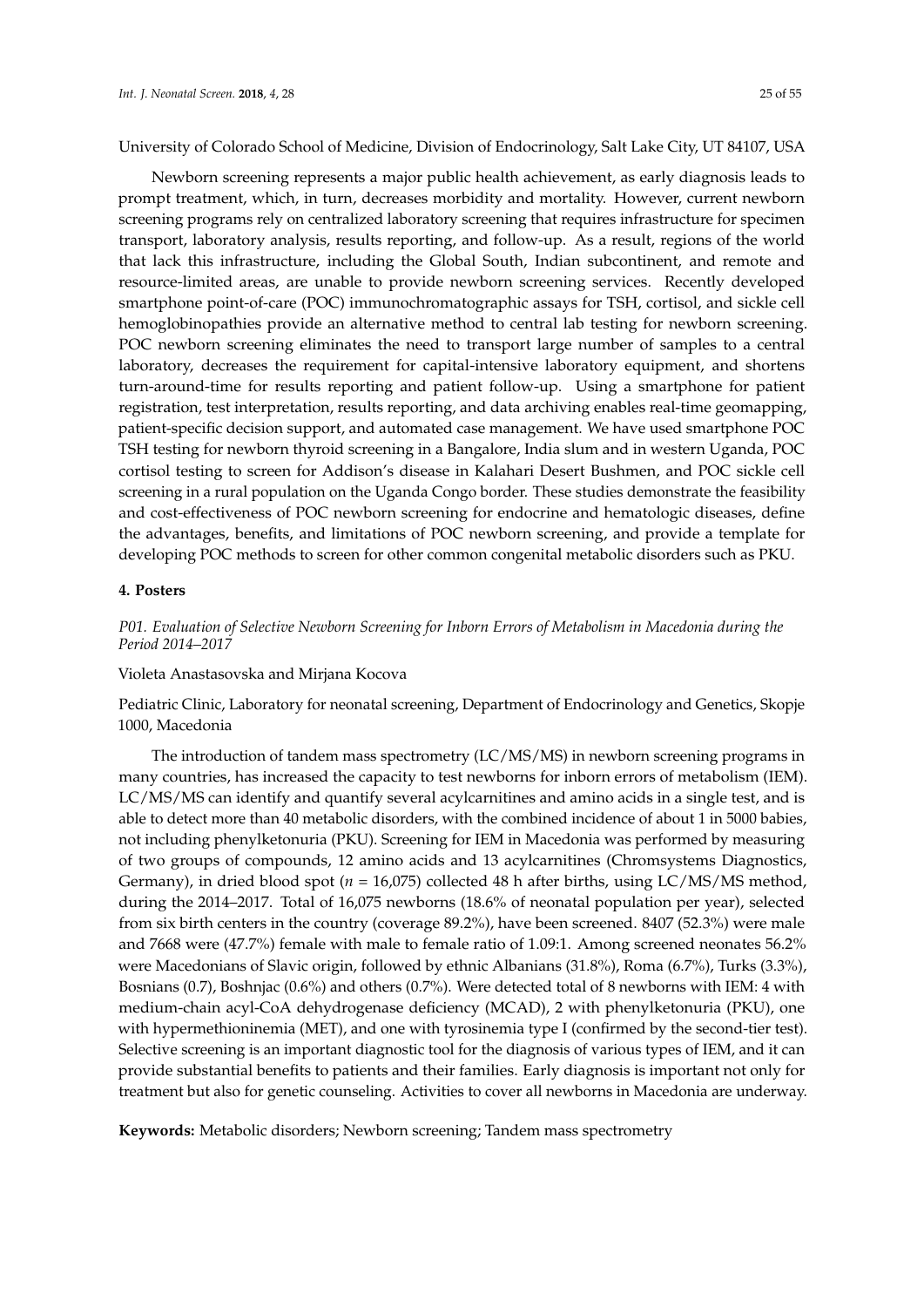### *P02. Newborn Screening in the Czech Republic: Results from the Last 8 Years*

Felix Votava, Petr Chrastina, Viktor Kožich, Karolína Pešková, Tomáš Adam, David Friedecký, Eva Hlídková, Hana Vinohradská, Monika Hedelová, Jan David, Andrea Holubová, Milan Macek Jr., Veronika Skalická, Renata Gaillyová and Iveta Valášková

3rd Faculty of Medicine, Charles University and University Hospital Kralovske Vinohrady Prague, Pediatrics, Prague 10, Czech Republic

The nationwide newborn screening (NS) in the Czech Republic covers the whole newborn population and aids at detecting congenital hypothyroidism (CH), congenital adrenal hyperplasia (CAH), cystic fibrosis (CF), phenylketonuria/hyperphenylalaninemia (PKU/HPA), leucinosis (MSUD), glutaric aciduria type I (GA I), isovaleric aciduria (IVA), medium-chain acyl-CoA, long-chain 3-hydroxyacyl-CoA and very long-chain acyl-CoA dehydrogenase deficiency (MCADD, LCHADD and VLCADD), carnitine palmitoyltransferase I and II deficiency (CPTD I and II) and carnitine-acylcarnitine translocase deficiency (CACTD); since VI/2016 also argininemia (ARG), citrulinemia (CIT), biotinidase deficiency (BTD) and homocystinuria (CBS, MTHFR). Here we report data from the period I/2010–XII/2017. A total of 888,891 newborns were screened by use of fluoroimmunoassay for thyreotropin, 17-hydroxyprogesterone and immunoreactive trypsinogen (IRT). The CFTR gene (32 and later 50 mutations) was analyzed in 8859 (0.997%) blood spots with the highest IRT levels. Amino acids and acylcarnitines were analyzed by tandem mass spectrometry, biotinidase activity was determined in 181,396 newborns by fluorimetric assay. We detected 770 patients (cumulative detection rate 1:1034). The screening prevalence for individual disorders was as follows: CH 1:2914; CAH 1:12,520; CF 1:6683 (CF-SPID 1:22,792); PKU/HPA 1:5521; MCADD 1:22,792; LCHADD 1:80,808; VLCADD1:222,223; GA I and IVA 1:177,778; MSUD 1:296,297; CIT and CBS 1:181,396; and BTD (partial) 1:8638. No cases of other disorders were detected. NS is an effective approach for pre-symptomatic detection of serious rare diseases. Further optimization is needed. Supported by: PROGRES Q36 for FV.

#### *P03. Newborn Screening–Current Status in Alberta, Canada*

Angie Battochio, Jolene Yuen-Jung, Margaret Lilley, Pamela Blumenschein, Ross Ridsdale and Iveta Sosova

University of Alberta Hospital, Alberta Health Services, Newborn Metabolic Screening and Biochemical Genetics Laboratory, Edmonton, AB T6G 2B7, Canada

In Alberta, newborns are screened for 17 disorders (14 metabolic conditions, 2 endocrine conditions and cystic fibrosis). As of 1 April 2019, 4 additional disorders (galactosemia, tyrosinemia type 1, severe combined immunodeficiency and sickle cell disease) will be added to the newborn screening (NBS) panel. The NBS program is voluntary and parental refusal is permitted. The provincial health ministry (Alberta Health) sets the policies and standards for the program which is administered through Alberta Health Services, a province-wide integrated health system. A comprehensive Clinical Policy suite of documents sets out responsibilities and expectations for program delivery. All infants born in Alberta are registered and given an Alberta Unique Lifetime Identifier (ULI) within 24 h of age. NBS samples are collected between 24 h and 3 days (although the upper screening age limit is 2 years). A repeat screen between 21 and 28 days of age is required for newborns.

*P04. Past, Present and Future Perspectives of the Hellenic Newborn Screening Program*

Dimitris Platis, Panagiotis Girginoudis, Kleopatra Schulpis, Christina Kanaka-Gantenbein and Stavros Doudounakis

### Institute of Child Health, Biochemistry, Athens 11527, Greece

The Hellenic Newborn Screening program is solely implemented by the Institute of Child Health (ICH), a multidisciplinary institution supervised and funded by the Ministry of Health and Welfare.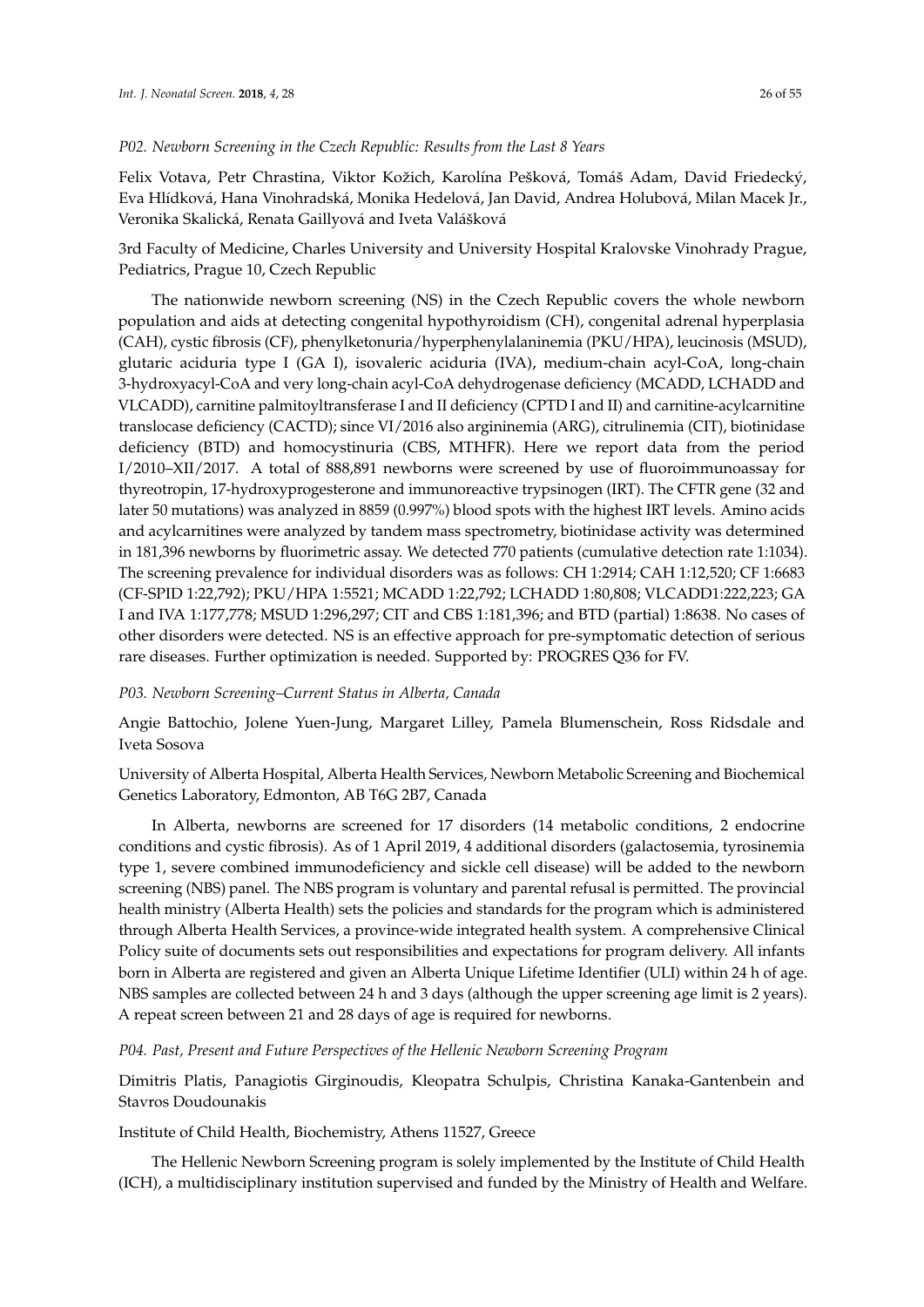The program was initiated in 1974 for Phenylketonuria (PKU) covering the Athens Metropolitan area but quickly expanded to full national coverage (over 90,000 neonates/annum) and three additional conditions (Galactosemia, congenital hypothyroidism (CH) and Deficiency of G6PD). Over the last 40 years, more than 3,700,000 neonates have been screened. In a plethora of cases, ICH is not only responsible for final diagnosis and treatment initiation but also clinical follow-up of patients. In 2017, a new era was ushered with the creation of a unified Newborn Screening Department responsible for the laboratory testing of neonatal sample. This was accompanied by the arrival of a fully automated, high-throughput instrument (GSP, Perkin-Elmer) for the simultaneous screening of PKU, Galactosemia and CH, a donation by Stavros Niarchos Foundation, along with a needed upgrade to the Laboratory Information System (LIS), for automatic transfer of our data in a faster, safer and more accurate manner. The previously mentioned upgrades lead the way towards the introduction of cystic fibrosis in our screening roster, scheduled to begin by 2020. Despite our technical upgrades, a statistical analysis in 2015 of neonatal screening data (*n* = 92,657) revealed significant problems regarding harmonization of newborn screening protocols (e.g., Guthrie card expiration, failure to collect blood spots or to post cards on time, etc.) which can impact results significantly. Greater visibility of our work as well as implementation of informative campaigns are necessary to improve newborn screening framework compliance.

#### *P05. Screening for Inherited Metabolic Diseases in Moscow*

Natalia Pechatnikova, Elena Shestopalova, Oleg Potehin, Alexander Denisenkov, Artem Bullikh, Victoria Kakaulina, Nina Polyakova, Natalia Bruhanova, Galina Baydakova and Igor Koltunov

Gbih Morozov's Children Clinical Hospital, Inborn Errors of Metabolism, Moscow 125032, Russia

In Russia since 2006 all newborns are screened for 5 diseases: PKU, congenital hypothyroidism, galactosemia, congenital adrenal hyperplasia, cystic fibrosis. In 2016 high-risk screening to identify children with inherited metabolic diseases (IMD) was started in Moscow. In 2018 the newborn screening was extended for followed diseases: GA I, MSUD, MMA/PA, TYR-I, MCADD, BTD. Newborn screening was performed by immunofluorescence analysis (AutoDelfia1235 with DELFIA Express kit (Perkin-Elmer, Turku 20101, Finland)) and MS/MS on Waters TQD (Waters, Milford, MA 01757, USA) using NeoBase Mass Spectrometry Kit (Perkin-Elmer, Finland) with MassLynx software. The high-risk screening for IMD in children (0–18 years old) was performed by the MS/MS. Indications for the screening were specific clinical symptoms. Confirmatory tests included organic acids analysis, enzymes assays, and molecular genetic testing. From 2006 to 2017 in total 1,566,316 newborns were screened. The average frequency of screened IMD in Moscow is: PKU 1:6700, galactosemia 1:24,500. From July 2016 to March 2018 4065 children were tested by the high-risk screening. 41 cases of IMD: MMA (*n* = 4), PA (*n* = 2), BTD (*n* = 3), UCD (*n* = 4), GA I (*n* = 3), GA II (*n* = 2), MSUD (*n* = 4), NKH (*n* = 2), HCU (*n* = 4), LCHAD (*n* = 6), VLCAD (*n* = 1), TYR-I (*n* = 2), BKTD (*n* = 1), Mitochondrial diseases (*n* = 3) were detected. High-risk screening efficiency was 1:99. From January 2018 to March 2018 23600 newborns were screened for the IMD. We recalled 48 neonates (0.2%) with positive tests. 4 cases of PKU were diagnosed. In Moscow the frequency of PKU and Galactosemia is slightly higher than in European countries. The data from high-risk screening indicates the need of expanding the newborn screening in Moscow.

### *P06. The Algorithm of Neonatal Screening for Phenylketonuria in Kazakhstan*

#### Damilya Salimbayeva

Scientific Center of Obstetrics, Gynecology and Perinatology, Republican Medical Genetics Center, Almaty 050012, Kazakhstan

One of the effective methods of the early detection and treatment to prevent mental retardation by phenylketonuria (PKU) is neonatal screening. In 2007 the national program of neonatal screening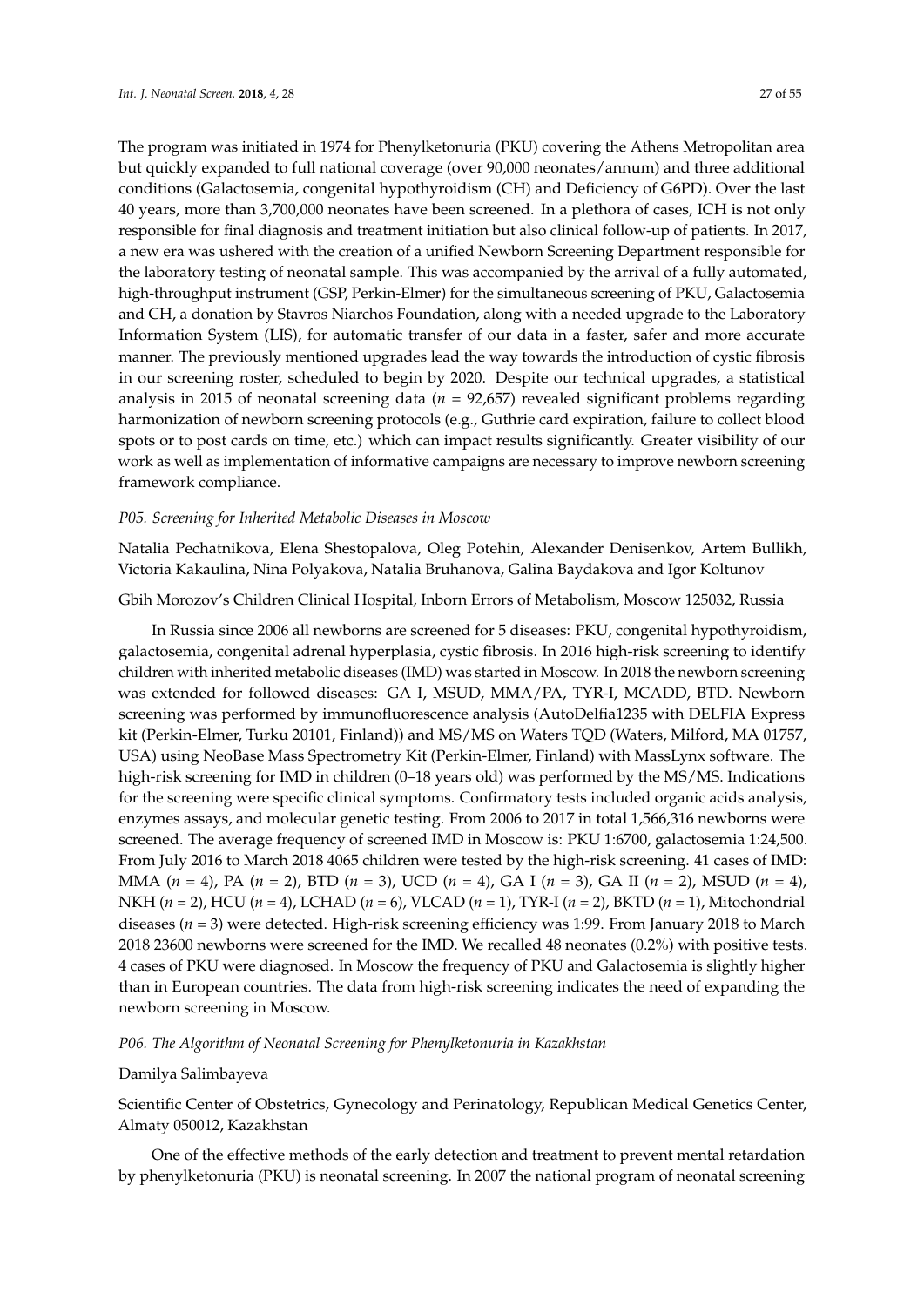for PKU was established in Kazakhstan. The algorithm was based on international recommendations (ESPKU, ACMG, ISNS). Blood is taken from all newborns between 24 and 72 h after birth, bloodspot transport to regional screening departments and results of NBS should be ready after 3 days. If in the first bloodspot the Phe level is  $>120 \mu$ mol/L a retest should be done. Newborns with a positive NBS result should be invited to a regional screening department for knowledge and diagnostic procedures and early treatment. The treatment should be initiated before 21 days of life with Phe levels >360 µmol/L. All patient should undergo PAH genotyping. Before starting treatment, a 24-h loading test can be performed. This algorithm of neonatal screening for PKU is more useful and successful for Kazakhstan considering legal issues and national health policy. Perspectives of the newborn screening for PKU in Kazakhstan include differential diagnosis of BH4 deficiencies (analysis of urine pterines and DPHR activity).

# *P07. The Newborns Screening in the Republic of Kazakhstan*

### Meruyert Kirikbayeva and Damilya Salimbayeva

Scientific Center of Obstetrics, Gynecology and Perinatology, Republican Medical Genetics Center, Almaty 050012, Kazakhstan

Newborn dried blood spot screening for congenital hypothyroidism (CH) and phenylketonuria (PKU) in the Republic of Kazakhstan was established in 2007. It covers all the regions in Kazakhstan and is fully financed by the government. National centralized newborn screening system was created with regular monitoring and evaluation of the efficiency indicators. We have uniform certified equipment and reagents of Perkin-Elmer in all regional screening departments with mandatory external quality assurance of CDC, USA and use uniform NBS algorithm of ISNS. We organized, mandatory annual trainings with following certification of all regional NBS specialists. NBS coverage has increased from 52% in 2007 year to 86% in 2017 year. Since 2007 2.5 million newborns were screened with the relative incidence of: 1:7500 for congenital hypothyroidism and 1:24,000 for classic PKU. 105 PKU and 336 CH confirmed bloodspot cases since 2007 have received timely treatment, and do not show any signs of intellectual disability. In the Almaty region and Almaty city the pilot project for cystic fibrosis (CF) was started in 2017–2018 years with the algorithm–IRT, IRT, determine sweat chloride and CFTR genotyping. 13,300 newborns were screened, out of them 120  $(0.90\%)$  re-tests with IRT > 70 ng/mL. One newborn with CF was found with IRT concentration–252 ng/mL, the preliminary frequency of CF in Kazakhstan population is 1 per 13,300. Perspectives of the newborns screening in Kazakhstan are to increase NBS coverage and decrease cost, to expand the list of NBS conditions–cystic fibrosis, to improve a system quality assurance, including program evaluation, validity of testing systems, efficiency of follow-up and treatment.

# *P08. Romanian National Registry for Newborn Screening of PKU and Hypothyroidism*

Florentina Moldovanu, Ioana Nanu, Ioana Ardeleanu, Alexandra Cismasu and Michaela Nanu

National Institute for Mother and Child Health, Pediatrics, Bucharest 1, Romania

The enrolment to the registry began in year 2010, has progressed and has been periodically improved up to present day. The registry has 4 levels of access: administrator, maternity (where the dry spot samples are collected), local health authorities (which monitors the collection of samples in the maternities), laboratories of the diagnosis and treatment monitoring units. The registry also contains a folder that refers to the individual children that were diagnosed with PKU or hypothyroidism and which allows the introduction by the monitoring physician of updated information regarding the periodic clinical and biological evaluation, as well as the therapeutic prescriptions. The paper presents data and graphs from the national registry related to PKU and hypothyroidism of the newborns screened during the year 2017 in Bucharest reference center. The analysis concerns topics like: the day of blood collection on dry spot in maternity, the periodicity of sample submissions to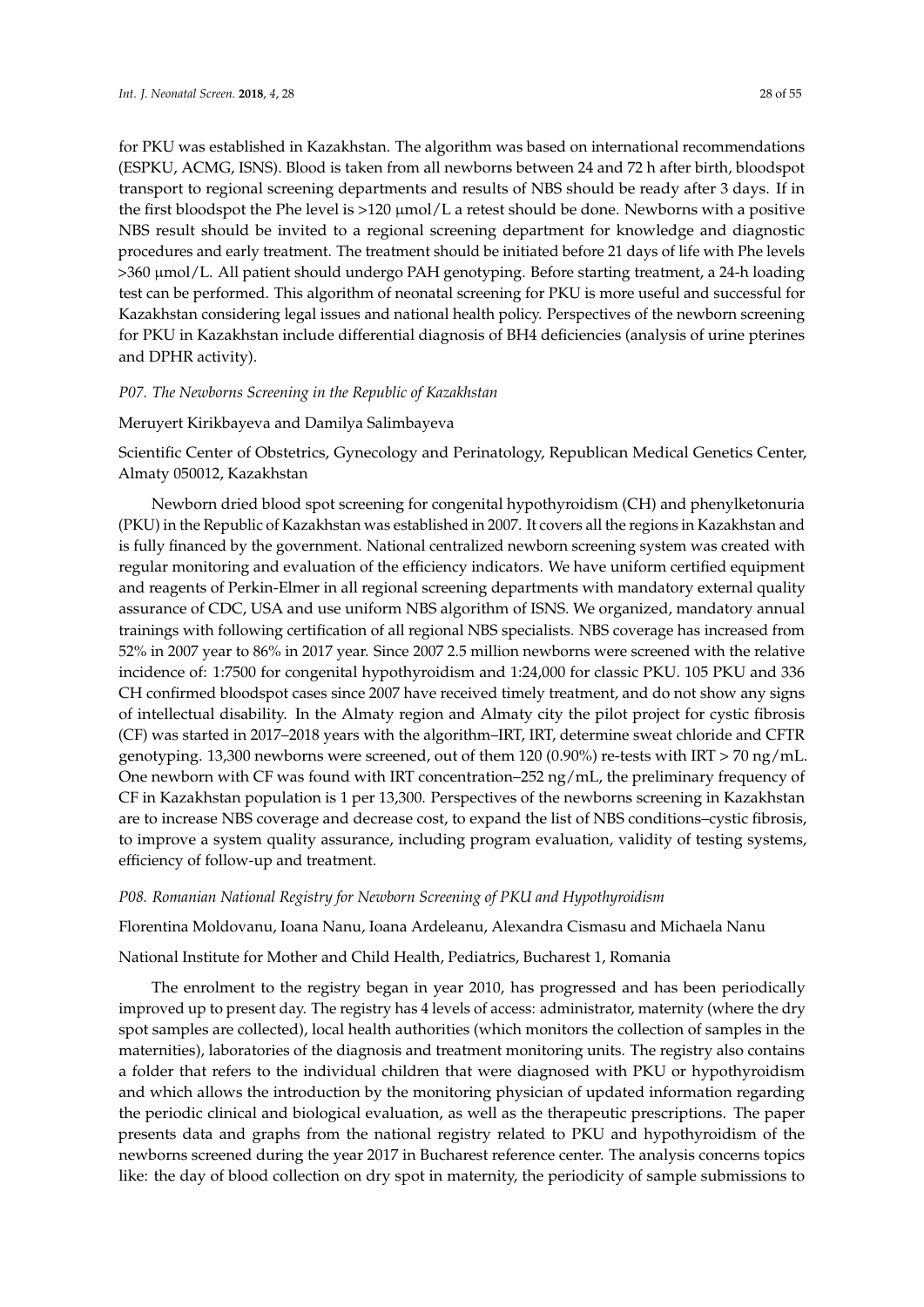the reference laboratory in Bucharest, the duration from collection of samples to the registration at the reference laboratory, the time interval from registration in the laboratory to the release of test results, the time registered until families of children with positive screening test are contacted, the time registered until the blood serum test results for confirmation of diagnostic are released. Based on the analysis performed by the listed activities, weak points shall be revealed, and necessary actions will be proposed to follow to increase the efficiency of the newborn screening program. The exchange of experience with colleagues from screening programs of other countries will add a good value to the propositions of improvement. The Romanian National registry of hypothyroidism and PKU is becoming a powerful tool in the general management of the screening program, but also in the long-time monitoring of clinical evolution and treatment for the individual cases of children with diagnosed PKU or hypothyroidism.

# *P09. Comparison between Perkin-Elmer Qsight® 210MD and Waters® Acquity® TQD When Measuring Six-PLEX FIA-MS/MS Assay of ABG, ASM, GAA, GALC, GLA and IDUA Enzyme Activities*

Tao He, Joe Trometer, Anna Potier, Jordan Haddock, Tsun Au Yeung, Sricharan Bandhakavi, James DiPerna, Sara Smith, Alyssa Vranish and Rudra Maharajh

#### Turku, Perkin-Elmer, 20101 Turku, Finland

The ability to measure ABG, ASM, GAA, GALC, GLA, and IDUA enzyme activities using a single 3.2 mm dried blood spot (DBS) via a flow injection analysis tandem mass spectrometer (FIA-MS/MS) method has been well established and presented on over the past few years. Typically, the FIA-MS/MS platform of choice has been a Waters<sup>®</sup> TQD. Perkin-Elmer<sup>®</sup> recently launched a new mass spectrometer, the QSight® 210MD. The data presented herein compares a variety of samples analyzed on both platforms. Identical plates were derived from the same incubated plate to demonstrate variation in the platform while mitigating variation coming from the assay. Results from this study showed there to be similar precision, resolution and limits of quantitation across both platforms. Furthermore, it had faster sample-to-sample time, allowing one to analyze a 96-well plate in half the time of the Waters<sup>®</sup> system.

# *P10. Analytical Interferences: Routine Use of Chromatographic Separation for Reducing the Incidence of False Positive Results in Standard Amino Acids and Acylcarnitines Screening*

Isabela Tarcomnicu, Daniela Bocancea, Tincuta Caju, Maria Iulia Gica, Rodica Simion and Danae Stambouli

#### Cytogenomic Medical Laboratory, Newborn Screening, Bucharest 1, Romania

Analytical interferences are common pitfalls in standard amino acids and acylcarnitines screening by flow injection (FIA) tandem mass spectrometry (MS). Without chromatographic separation, isobaric compounds or artefacts from the biological sample, reagents or labware increase the signal of some analytes, giving a high incidence of false positive results. In our laboratory, we have developed a supporting LC-MS/MS method to reduce the number of reported false positives. Concentrations were measured on a system composed by an Agilent binary pump and autosampler, connected to an AB Sciex 3200 triple quadrupole mass spectrometer. Dried blood spots were processed with the derivatized method (Chromsystems MassChrom kit). Standard newborn screening was performed by FIA. The chromatographic separation was carried out on a Poroshell 120 EC-C18 (50 mm  $\times$  4.6 mm, 2.7 µm) column, eluted in gradient, with a mobile phase consisting of water and acetonitrile, both containing 0.1% formic acid. Quantification was performed in multiple reaction monitoring mode. Full scan and production acquisitions were also carried out in a tentative to identify the interferences. Beside leucine or isovaleryl-carnitine, with well-described analytical interferences, other mainly affected analytes were arginine, ornithine, hexanoyl carnitine, glutaryl carnitine, succinyl carnitine, lauroyl carnitine, in some runs with 25% of the results above the limit. This was a randomly occurring issue (a few times per year). One or more additional high intensity peaks were observed in the false positive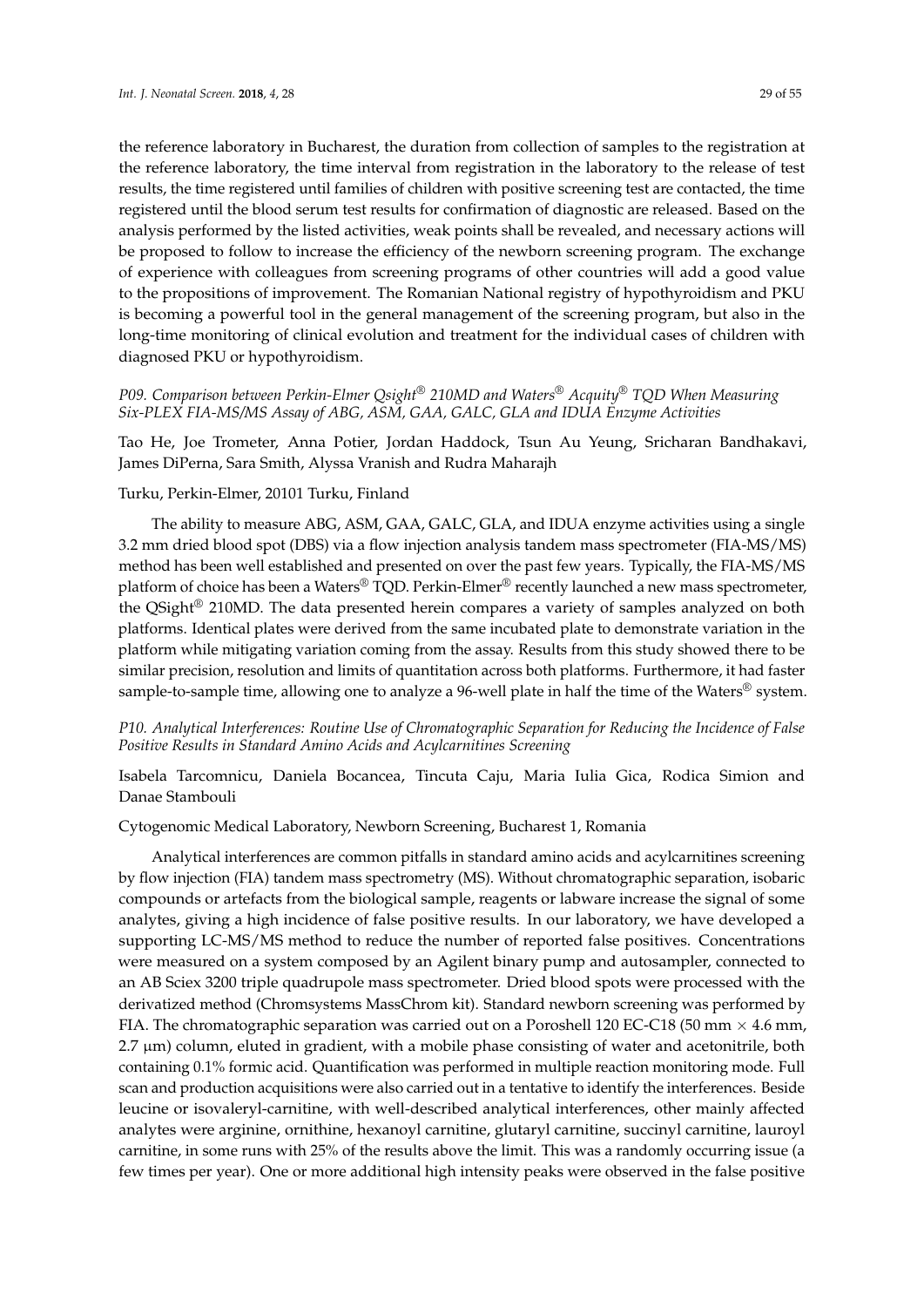samples after injection on-column, even after repeated blood sample extraction. The concentrations had to be adjusted accordingly. These findings are helpful in the routine reporting of newborn screening results.

# *P11. Determination of Reference Ranges for the Selected IEM and Congenital Disorders among the Neonates of South India*

Sudheer Moorkoth, Elizabeth Mary Mathew, Leslie Edward Lewis and Pragna Rao

Manipal Academy of Higher Education, Pharmaceutical Quality Assurance, Manipal, India

A tentative reference range has been determined for the conditions such as congenital hypothyroidism, congenital adrenal hyperplasia, galactosemia, glucose-6-phosphate dehydrogenase deficiency, biotinidase deficiency, phenylketonuria and cystic fibrosis. This determination is done from the data of a pilot newborn screening project conducted at Udupi district of South India. Results obtained for the screening of a total of 2000 newborn of 3 to 5 days of age were used for calculating the tentative reference range. The data acquired for biomarkers of congenital hypothyroidism and congenital adrenal hyperplasia does not follow normal distribution criteria and hence the median and inter quartile range was determined. The biomarkers of G-6PD deficiency, neonatal total galactose, cystic fibrosis and biotinidase deficiency follows normal distribution. Hence the mean and standard deviation were reported. The obtained results were 0.32  $(1.25, 0.01) * \mu U/mL$ , 4.31  $(7.62, 3.02) * \text{nmol}/L$ , 6.90  $\pm 2.15 * U/g$  Hb, 0.90  $\pm 0.80 * \text{mg}/dL$ , 4.82  $\pm 3.68$  $*$  mg/dL, 25.29  $\pm$  23.48  $*$  ng/mL, 171.20  $\pm$  104.30  $*$  Units respectively for neonatal TSH, 17-hydroxy progesterone, G-6PD, phenylalanine, total galactose, neonatal IRT and biotinidase levels. (\* Median  $(Q3, Q1)$ ,  $^{\#}$  Mean  $\pm$  2SD).

*P12. Combined Tandem Mass Spectrometry (MS/MS) Screening Method for Biotindase Deficiency, Tyrosinemia Type I (HT1) and Sickle Cell Disease (SCD)*

Jeannette Klein, Annemarie Brose, Claudia Frömmel, Stephan Lobitz, Oliver Blankenstein, Charles Turner and R. Neil Dalton

Charité Universitätsmedizin Berlin, Newborn Screening Laboratory, 10117 Berlin, Germany

Modern newborn screening uses a variety of analytical techniques, e.g., qualitative colorimetry, immunofluorescence, and MS/MS. With the increasing number of conditions screened, there is growing demand to save valuable patient material and optimize laboratory processes. We report the use of TMS to detect SCD, biotinidase deficiency and HT1 simultaneously. SpotOn Clinical Diagnostics developed a dried blood spot (DBS) TMS method for SCD screening, based on extraction and tryptic digestion of hemoglobin from the DBS and detection of disease specific peptides [1]. The protocol has been adapted, to simultaneously measure biotinidase and porphobilinogen (PBG) synthase activities. Initial incubation with biocytin and 5-aminolevulinic acid is followed by tryptic digestion. MS/MS analysis of Hb peptides and substrate/product pairs identifies SCD status and biotinidase and PBG synthase activities. The latter is inhibited by succinylacetone, the pathognomonic marker for HT1. Samples with a ratio of biotin/biocytin <30% of the daily mean were regarded as suspicious for biotinidase deficiency. Results correlate very well with the output from our standard colorimetric assay. Within a cohort of 30.000 samples 8 newborns with SCD and 1 with biotinidase deficiency were identified, demonstrating the potential of combining simultaneous SCD screening with enzyme testing on a single DBS (3 mm) by MS/MS. A similar approach for PBG synthase and comparison of the results with direct quantitation of succinylacetone is currently under investigation.

**Acknowledgments:** Financial support by the foundation "Kindness for Kids" is gratefully acknowledged.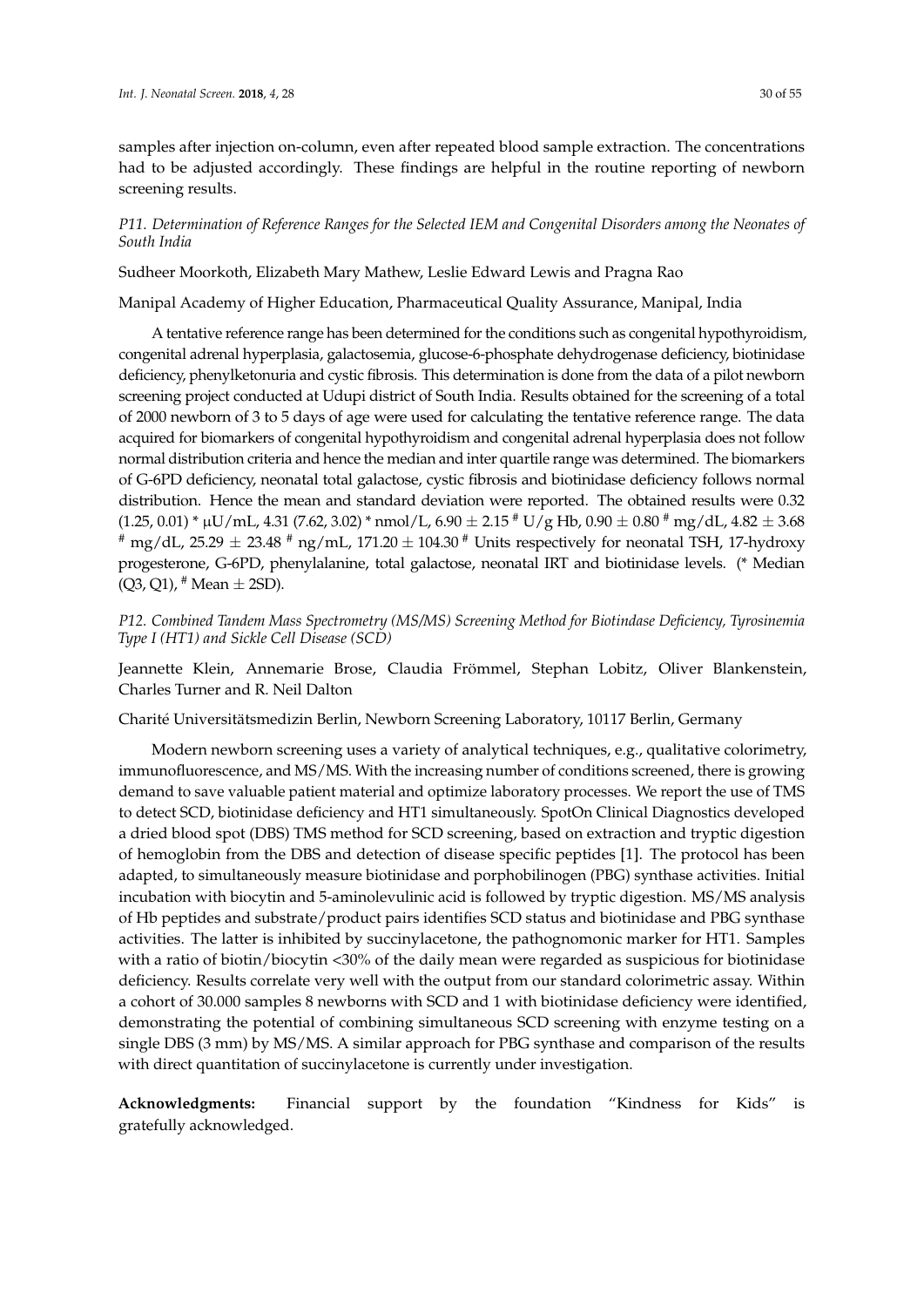1. Daniel, Y.A.; Turner, C.; Haynes, R.M.; Hunt, B.J.; Neil Dalton, R. Rapid and specific detection of clinically significant haemoglobinopathies using electrospray mass spectrometry-mass spectrometry. *BJH* **2005**, *130*, 635–643.

# *P13. Striving towards a Better Predictive Value from the Dutch Newborn Screening Results*

Rose Maase, Marelle Bouva, Piero Rinaldo, Gepke Visser, Monique de Sain-van der Velden and Peter Schielen

The National Institute for Public Health and the Environment (RVM), Center for Health Protection (GZB), NL-3720 BA Bilthoven, The Netherlands

The Dutch Newborn Screening (NBS) program screens for 19 disorders and in the coming years will be expanded to 31 disorders. Biochemical analysis of extracted whole blood, obtained by heel prick, is evaluated using cut-off values for clinically relevant analytes and/or analyte ratios. In 2016, 172,752 neonates (99.2% total eligible) were screened in The Netherlands: 597 were referred, 176 received a confirmed diagnosis of one of the NBS panel disorders, and 62 an inconclusive outcome (TNO report 060.23085/01.01). Overall, the Dutch NBS program has a positive predictive value (PPV) of 29%. A false positive rate (FPR) of 0.24% is of concern as a cause of long-term parental anxiety and additional costs associated with follow-up contact and testing. Of the current disorders, eleven are screened using tandem mass spectrometry (MS/MS) (PPV = 52%, FPR of 0.024%); these disorders are the focus of this study. Post-analytical interpretive tools made available by Collaborative Laboratory Integrated Reports (CLIR; [https://clir.mayo.edu\)](https://clir.mayo.edu) replace conventional reference ranges and cut-of values with, respectively, simultaneous covariate-adjusted moving percentiles and a condition-specific degree of overlap for every marker, calculating a composite score reflecting the likelihood for a given disease. The score is evaluated using a database containing 2.7 million reference profiles and 28,127 true and false positive cases collated from 43 NBS programs (as of 31 March 2018). Method: MS/MS results from 10,000 screens were combined with four covariates (age at collection in hours, birth weight in grams, gestational age in weeks, and sex), anonymized and submitted to CLIR. For each dataset, conventional evaluation outcomes were compared with CLIR evaluation. Results: The impact on clinical reliability of incorporation of CLIR within the NBS evaluation protocol is reviewed. It is expected that the FP rate will be reduced without greater risk of FN events and the PPV will be improved. Legal, patient privacy and ethical aspects are considered.

# *P14. Newborn Screening by Tandem Mass Spectrometry LC/MSMS: Derivatized Versus Non-Derivatized*

# Issam KHNEISSER and Graham Sinclair

# Saint Joseph University, Newborn Screening Laboratory, Beirut 11-5076, Lebanon

Newborn screening (NBS) by LC/MSMS offer the possibility to detect a large spectrum of disease from one blood spot at a low cost. The technology is expanding to most NBS labs with both derivatized (butyl esters) and non-derivatized methods commonly used. The Saint Joseph university of Beirut has used a derivatized non-kit method since 2007. The latter has proven to be sensitive to heat during the derivatizing and drying steps leading to degradation of the acylcarnitine standards through de-acylation. From October 2017 till December 2017, we conducted a study to evaluate the impact of the derivatizing temperature on the degree of de-acylation using the D3-carnitine (D3-C0) as the outcome measure. Also, we will report some incidental findings due to under-drying on one of the amino acids. Theoretically, D3-C0 should not be found in the final solution as it is not present in human blood and the added free carnitine internal standard (IS) is D9-carnitine. Any D3-C0 found results from the de-acylation of D3-labelled acylcarnitine IS's given that the label is present on the carnitine fraction of the added acylcarnitine IS's. At the baseline of heating temperature of our method (65 C), D3-C0 was found in the amount of 3  $\mu$ M. We proceeded to increase the temperature by three 10 C intervals, we found that D3-C0 concentration increased each time by 1  $\mu$ M, averaging around 6  $\mu$ M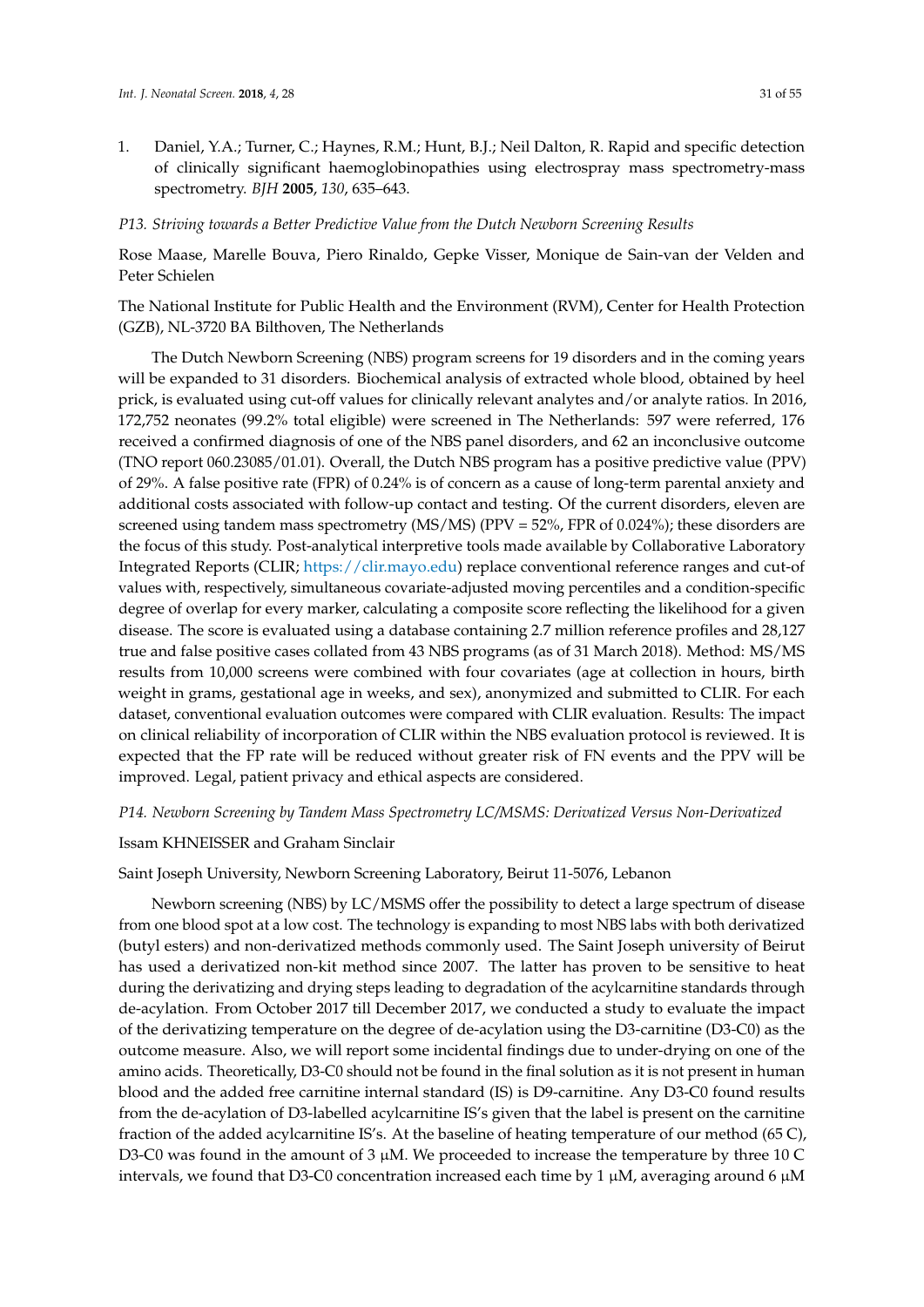at 95 C. Regarding the amino acids, we did find that drying temperature and conditions may affect the stability of amino acid IS's. Incidentally, it was found that the intensity of the leucine IS reduced with temperature. However, this affect was not seen with the non-labelled amino acid, leading to an apparent increased concentration for leucine and the other amino acids that used labelled leucine as an IS. Based on the above, we decide to switch to a non-derivatized kit. The outcome has been better than expected with more positive outcomes including less corrosion of the equipment by avoiding butanoic-HCl, using less acetonitrile solution and the possibility to add many parameters for more diseases in the near future.

# *P15. Preliminary Application of Region 4 Stork (R4s) Project in Newborn Screening by Tandem Mass Spectrometry in China*

# Huang Xinwen, Hu Zhenzhen, Hong Fang, Qian Gulin, Zhang Ting and Zhao Zhengyan

Department of Genetics and Metabolism, Children's Hospital, Zhejiang University School of Medicine, Hangzhou 310052, China; xinwenhuang@126.com

To investigate the feasibility of Region 4 Stork (R4S) project used for newborn screening by tandem mass spectrometry (MS/MS) in China. This retrospective study was performed among 362,822 neonates screened by MS/MS from May 2015 to April 2016 in Zhejiang newborn screening center (ZNSC). Infants were grouped by screening result category. Raw data was uploaded into R4S website to perform post-analytical interpretive tools, then results were excluded with interpretation rules. The comparisons of normal population percentiles were done at five selected percentiles between ZNSC and R4S project. Compared with cut-off system by using R4S project, the positive predictive value and specificity increased from 3.7 to 8.3% and 99.40 to 99.75% respectively, and the false positive rate declined from 0.6 to 0.2%. Among 83 true positive group, two hyperprolinemia cases were missed and one β-ketothiolase deficiency case was misdiagnosis. 311,638 cases in true negative group were resolved by post-analytical interpretive tools, and the residual 48,916 cases were excluded with interpretation rules. In false positive group, 2185 cases were reduced to 897 cases. Results of percentiles comparison showed that levels of some markers were significantly different between ZNSC and R4S project. R4S project improved the newborn screening performance effectively, whereas leaded to misdiagnosis and missed diagnosis. Besides, many true negative cases should be excluded with interpretation rules. Optimization should be achieved based on Chinese normal population.

*P16. Screening and Diagnosis Model for Neonatal Inherited Metabolic Disease by Tandem Mass Spectrometry*

# Zou Hui

Jinan Newborn Screening Center, Jinan Maternal and Child Care Hospital, Jinan 250001, China; zouhui819@163.com

Definite diagnosis processes explore treatments of inherited metabolic diseases screened by MS/MS. Through epidemiological and genetic analysis, we study the disease incidence, clinical characteristics and intervention means of inherited metabolic diseases in this region. From December 2010 to December 2015, in accordance with the principle of informed consent, Jinan newborn screening center used MS/MS technology to screen newborns' blood samples. Screening diseases include 37 kinds of amino acids, organic acids, fatty acids and metabolic diseases, as well as the calculation of single disease and positive rates of disease classification screening. We collect clinical high-risk children and suspected inherited metabolic disease children at the same period, clarify the diagnosis by MS/MS, calculate the incidence of diseases diagnosed, and compare with the newborn screening sample spectrum and incidence. Through MS/MS platforms, we screened 61,702 cases of newborn, 1170 positive cases, positive rate of 1.8%, and diagnosed 40 cases of positive infants. The positive rate of diagnosis screening is 1:1542 (0.65‰), which contains 23 cases of 2 kinds of organic acid metabolic diseases, 10 cases of 3 kinds of amino acid metabolic diseases, 8 cases of 3 kinds of fatty acid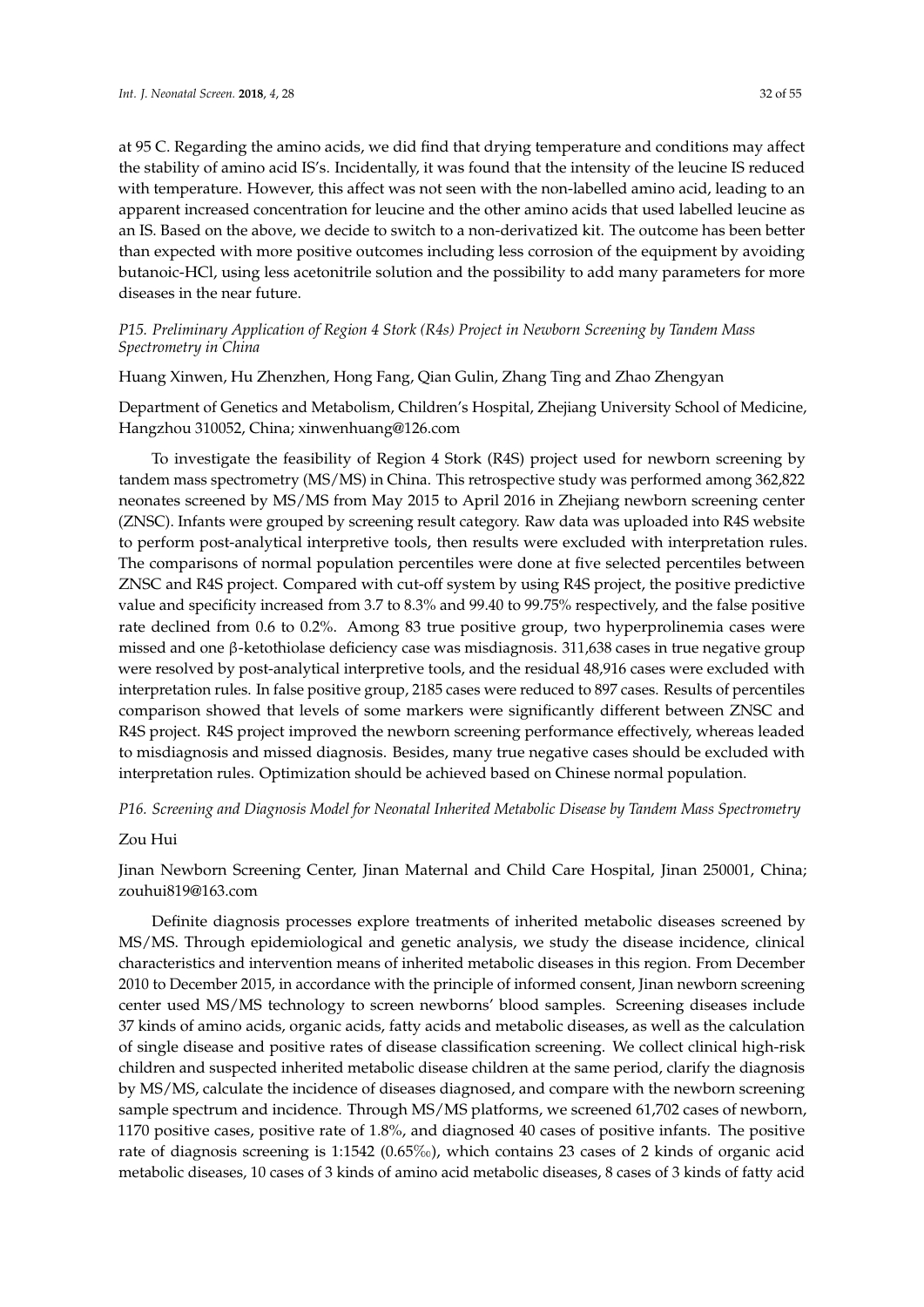metabolism diseases. The most diagnosed diseases with high-risk are methylmalonic academia and hyper-phenylalaninemia. It is necessary to screen neonatal babies generally in Jinan due to the high incidence of genetic and metabolic diseases. We have confirmed that the maximum incidence and the most harmful diseases in this local are methylmalonic academia and hyperphenylalaninemia.

### *P17. Evaluation of Urine Impregnated in Filter Paper for Organic Acids Analysis by Gas Chromatography/Mass Spectrometry (CG/MS)*

Maria del Rosario Torres Sepúlveda, Marcelo Raúl Rodríguez Rivera and Laura Elia Martínez Garza

Medicine School, Genetics, Monterrey Nuevo León 64640, Mexico

The profiling urinary organic acids by CG/MS is an invaluable tool for diagnosing of several organic acidurias. However, the obtaining and sending liquid urine sample is not always easy, especially in Mexico where it is difficult to transport it to other city or state. Several works reporting the use of filter paper collection of urine samples for detecting pathologies as methylmalonic aciduria, glutaric, isovaleric, by CG/MS, with good results. The aim of this study was to evaluate a method for the extraction and detection of multiple organic acids, in urine samples soaked on filter paper. Liquid Urine samples of normal cases and with known organic aciduria were impregnated on filter paper Whatman 903, extracted according to established method and analyzed by CG/MS. The extraction efficiency and stability of standard markers were tested, and compared between liquid and urine on filter paper. Some samples in filter paper were left at room temperature by several days and others at 40 degrees, to test the temperature effect. The urine samples impregnated in filter paper showed a similar chromatogram, peak detection and intensity as the liquid samples, and they were still stable without significant degradation when they were exposed to room temperature and 40 degrees. The specific organic acids obtained from known organic aciduria patients were easily detectable and enough to make the diagnosis. The filter papers soaked with urines obtained from normal or patients with suspicious metabolic diseases are adequate for analysis of organic acidurias by CG/MS. The urine delivery to the laboratory can be handled more easily with this method and even could be used for newborn screening.

# *P18. Validation of the Measurement of Amino Acids in Plasma, Urine and CSF Using ATRAQ Kit by Liquid Chromatograph/Tandem Mass Spectrometry*

Monther Tahtamouni, Rola Mitri, Victor A. Skrinska and Mamatha Ramaswamy

# Hamad Medical Corporation, Laboratory, Doha 3050, Qatar

Liquid chromatography (LC) methods for measurement of amino acids in body fluids range from post column derivatization with absorbance detection to pre-column derivatization with mass spectrometry (MS) detection. Amino acid analysis by LC/MS is a rapid method and is reported to have the least interference from co-elution metabolites. This report describes the validation of the measurement of amino acids using the aTRAQ kit on a QTRAP 4500 ABSciex LC/MS analyzer including a comparison with the MASSTRAK ultra performance liquid chromatography (UPLC) method. The method summarized here is a modification of the published aTRAQ method. Norleucine was selected as the internal standard for quantitation of acidic and basic amino acids including alloisoleucine and argininosuccinic acid. The derivatized stable isotope standards were used to verify peak identity in the samples. The norleucine internal standard was added to each sample before extraction and derivatization. Thus, any loss of sample during extraction and derivatization was compensated by the internal standard. Calibrations for basic and acidic amino acids were linear from 2.5 to 1000  $\mu$ mol/L and the detection limit was <2.5  $\mu$ mol/L. The average coefficient of variation was 3.98% for 20 within day measurements. Correlation between two QTRAP 4500 instruments had a slope of 0.97 and an r2 of 0.95. Correlation between the QTRAP 4500 and the MASSTRAK UPLC had a slope of 0.89 and an r2 of 0.91. The MultiQuant software was used instead of Cliquid to allow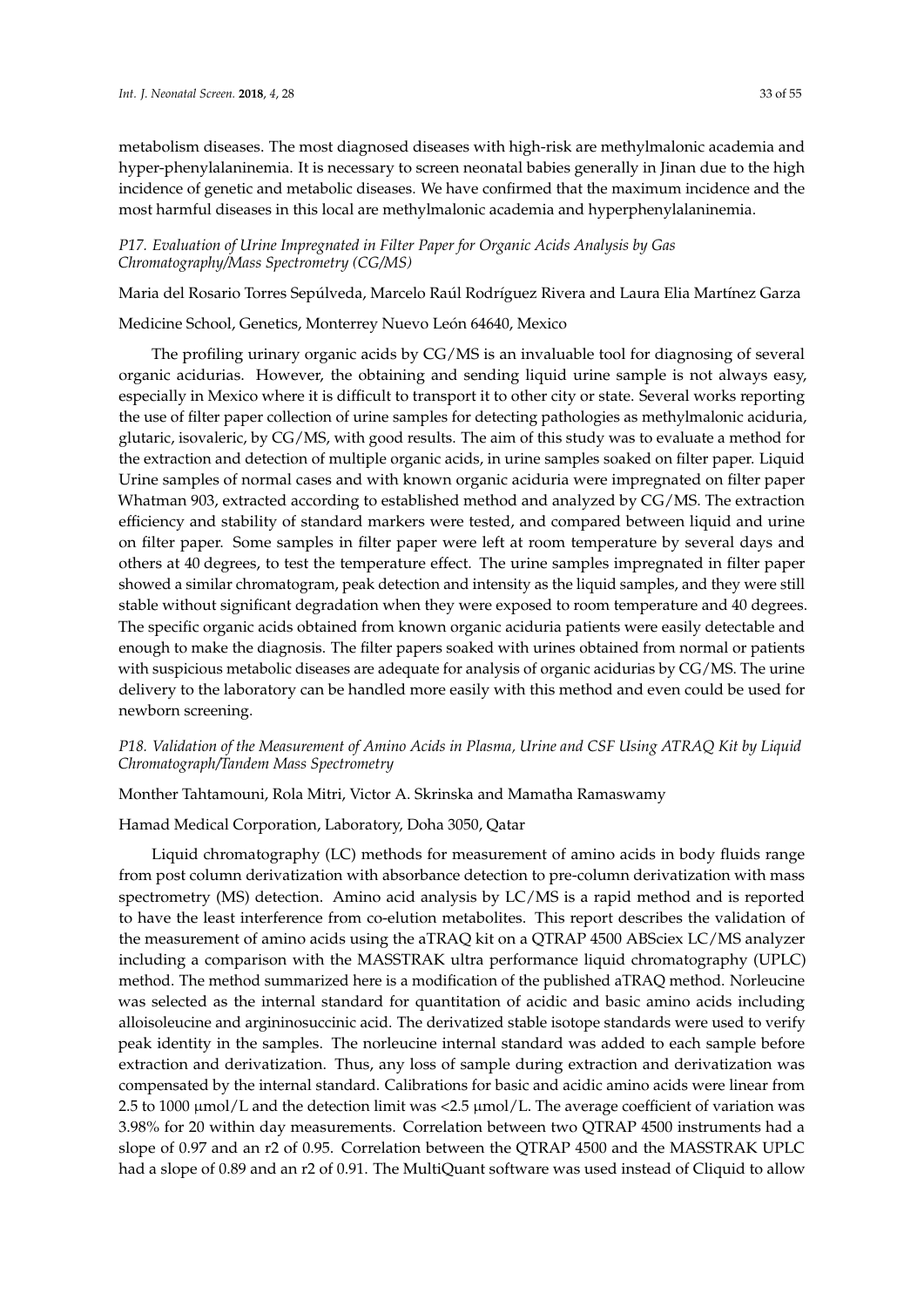direct calculation of analyte concentrations based on the norleucine internal standard. The method describing in this report provides a sensitive, accurate, and reproducible measurement of amino acids with a rapid analysis time of 20 min. The method is suitable for routine measurement of amino acids, including alloisoleucine and argininosuccinic acid, in body fluids.

### *P19. Newborn Screening for MCAD Deficiency: Experience of the First 8 Years in Eastern Andalusia, Spain*

Isabel Castro-Vega, Rocío Jiménez-Machado, Juliana Serrano-Nieto, Javier Blasco-Alonso, Carmen Benito, Celia Pérez-Cerdá and Raquel Yahyaoui

Málaga Regional University Hospital, Laboratory of Metabolic Disorders and Newborn Screening Center of Eastern Andalu, Málaga 29010, Spain

Medium-Chain Acyl-CoA Dehydrogenase Deficiency (MCADD) is an autosomal recessive fatty acid oxidation disorder with a potential fatal outcome. It is caused by mutations in the ACADM gene; the most prevalent mutation is  $c.985A > G$ . Evaluate the prevalence, clinical course, and biochemical and molecular phenotype of MCADD cases detected in the first 8 years of newborn screening in our center. From April 2010 to March 2018, the acylcarnitine profile, including C6, C8, C10, and C10:1, of 341,152 newborn DBS cards was measured by tandem mass spectrometry. Newborns with screen positive results were referred to physicians for further confirmatory testing (plasma acylcarnitine analysis and identification of biallelic pathogenic variants in the ACADM gene) and follow-up care. 21 newborns were referred for confirmatory testing for having C8 values above the screening cut-off of 0.17 μmol/L. They had a mean level of 5.83 μmol/L (range 0.37–32.38). All 21 had elevated C6 levels and 15 also had elevated C10 values. 20 of the screen positive infants had an MCADD diagnosis confirmed by plasma acylcarnitine analysis. Molecular testing was available for 12 confirmed cases: 6 were homozygous for the common c.985A > G mutation, 2 were compound heterozygous for c.985A > G, and 4 had other mutations. The average follow-up period was 3.5 years. One patient was lost to follow-up during the first year. Two patients had a metabolic crisis; both were homozygous for the c.985A > G mutation. The estimated prevalence of MCADD is 1:17,157 live births. MCADD frequency in our center is comparable to reports from other newborn screening programs. Early detection and treatment have successfully prevented adverse health outcomes in our MCADD patients.

# *P20. Second-Tier Test in the First DBS in Newborn Screening of Methylmalonic Aciduria, Propionic Acidemia and Homocystinurias: Catalonia Experience*

Sonia Pajares García, Aleix Navarro Sastre, Rosa Maria López Galera, Jose Luís Marín Soria, Ana Argudo Ramírez, Jose Eduardo Flores Jiménez, Carmen Martínez Carreira, Jose Antonio Arranz Amo, Mireia Del Toro Riera, Rafa Artuch Iriberri, Aida Ormazabal Herrero, Angels García-Cazorla, Silvia Meavilla Olivas, Eduardo Castejón, Rosa Maria Fernández Bordón and Antonia Ribes Rubió

Hospital Clinic. Barcelona, Section of Inborn Errors of Metabolism. Biochemistry and Molecular Genetics Dep, Barcelona 08036, Spain

Methylmalonic and propionic acidurias, as well as homocystinuria, are an extensive group of autosomal recessive diseases included in the expanded newborn screening (NBS) program in several countries. Their detection can be performed through the analysis of primary markers [propionylcarnitine (C3), propionylcarnitine/acetylcarnitine ratio (C3/C2), C3/methionine ratio (C3/Met), Met or heptadecanoilcarnitine (C17)] On dried blood spots (DBS). However, specificity and positive predictive value (PPV) is highly improved by the measurement of methylmalonic acid (MMA), total homocysteine (HCY) and methylcitric acid (MCA) in DBS as second-tier test. Our study included 207,310 newborns analyzed from 2015 to 2017. Second-tier-tests were performed on the first DBS in 7748 newborns that had alterations in primary markers above described. MMA, HCY and MCA concentration were normal in 80.5% (6241 cases) and, in 17% (1328 cases) a second sample was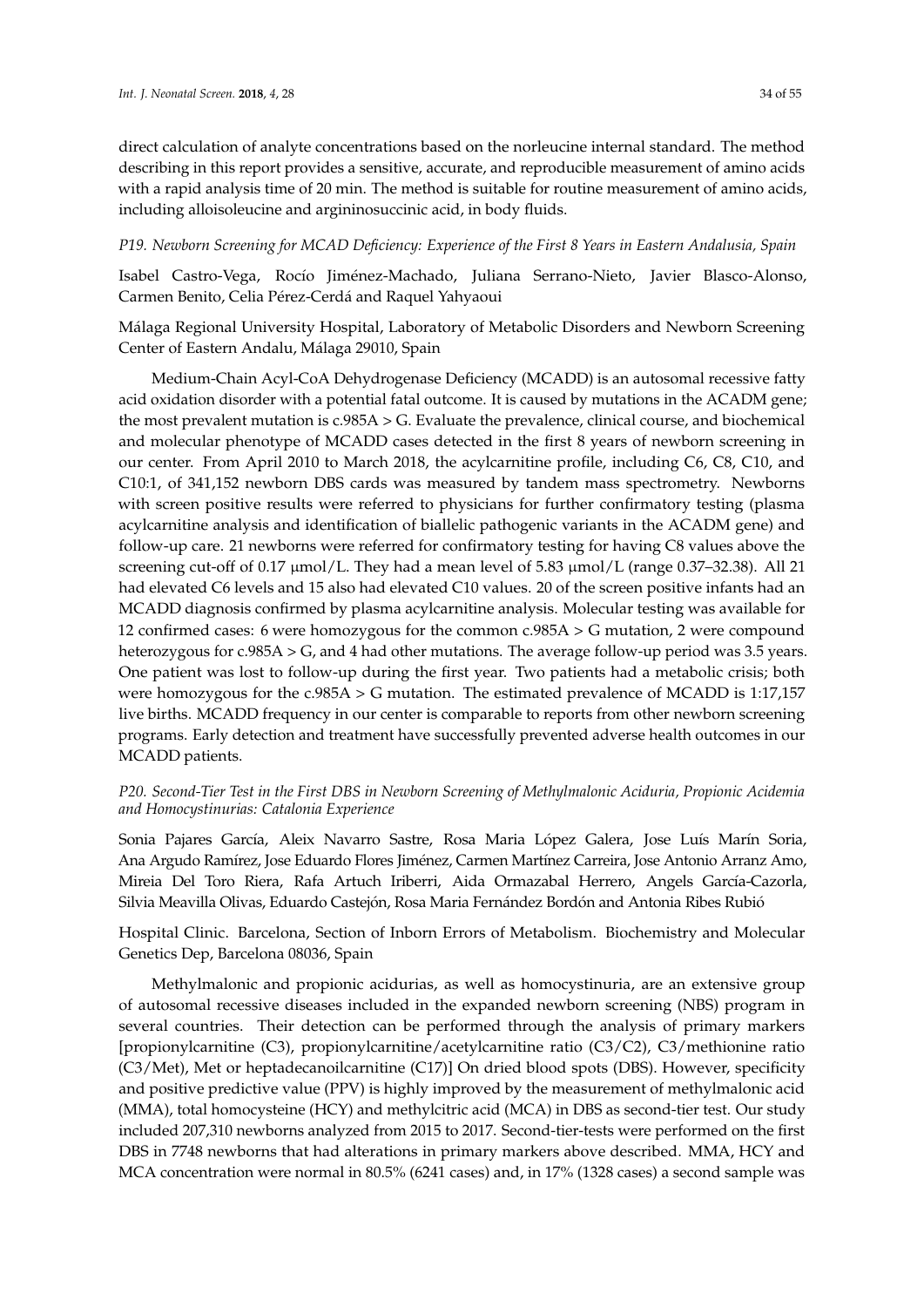requested. Among these, 109 cases were directed to the clinical unit: 1 methylmalonic aciduria with homocystinuria (CblC), 1 methylmalonic aciduria type B (CblB), 3 methylmalonil-CoA mutase (MUT) deficiencies, 3 propionic acidemias and, 3 cystathionine-β-synthase (CBS) deficiencies were genetically diagnosed, besides 1 case of suspected MUT/CblA or CblB. Moreover, 87 maternal or newborn vitamin B12 deficiencies were also detected (44 confirmed and 43 suspected), and other 7 cases had biochemical alterations although vitamin B12 data was not available. Furthermore, 3 transient cases were also detected. In summary, our data strengthens the importance of second-tier tests on the first DBS. They increase specificity and PPV (80%), reduces number of unnecessary second requested samples, as well as, of children directed to the clinical unit to be further studied.

### *P21. Newborn Screening and Follow-Up Results of Organic Aciduria in Zhejiang Province*

Hong Fang, Huang Xinwen, Zhang Yu, Yang Jianbin, Tong Fan, Mao Huaqing, Huang Xiaolei, Zhou Xuelian, Yang Rulai and Zhao Zhengyan \*

Department of Genetics and Metabolism, Children's Hospital, Zhejiang University School of Medicine, Hangzhou 310052, China

\* Correspondence: zhaozy@zju.edu.cn (Z.Z.); springfall2012@qq.com

This study aims to investigate the prevalence of organic aciduria in newborns by MS/MS and follow-up results of the confirmed patients in Zhejiang province. Acylcarnitine spectrum of 1,861,262 newborns from Zhejiang province were detected with MS/MS from January 2009 to December 2016. All positive patients were confirmed with urine GC/MS or gene analysis. 92 patients were confirmed with organic aciduria with a prevalence of 1/20,200. Among them, 40 patients had MMA; 13 of them (32.5%) were of MMA simple type and 27 combined type (67.5%). Genetic analysis was done in 7 patients with MMA simple type (MUT type, *n* = 6; CblB type, *n* = 1) and 11 with combined type (CblC, 10; CblF, 1). 6 patients had PA with a prevalence of 1/310200, 7 IVA, 1/265,900, 6 GA-1, 1/310,200, 27 MCC, 1/68,900, 1 HMG, 1/1,861,300, 2 BKD, 1/960,600, and 3 BD/HCSD, 1/620,400. 31 patients had a disease onset at neonatal period (MMA 25, PA 4, IVA 1, and GA-11), and 15 at post-neonatal period (MMA 7, PA 1, HMG 1, MCC 1, IVA 1, GA-12, BKD 1 and HCSD 1). 33 patients had brain involvements or cranial imaging disorders (MMA 21, PA 4, IVA 2, GA-1 3, HMG 1, BKD 1, HCSD 1); 3 patients with MMA had kidney diseases or hemolytic uremic syndrome, and 3 had myocardial impairments (PA 2, GA-1 1). 20 patients died (MMA 13, PA 3, HMG 1, IVA 1, HMG1, BKD 1). The overall prevalence of organic aciduria is not low in Zhejiang province. MMA is the most common organic aciduria, followed by MCC. Two-thirds of the patients have combined MMA, and most of them are of CblC subtype. Except MCC, other types of organic aciduria may lead to metabolism decompensation, complications or even death.

#### *P22. Newborn Screening for MCAD Deficiency: Experience of the First 8 Years in Eastern Andalusia, Spain*

Isabel Castro-Vega, Rocío Jiménez-Machado, Juliana Serrano-Nieto, Javier Blasco-Alonso, Carmen Benito, Celia Pérez-Cerdá and Raquel Yahyaoui

Málaga Regional University Hospital, Laboratory of Metabolic Disorders and Newborn Screening Center of Eastern Andalu, Málaga 08036, Spain

Medium-Chain Acyl-CoA Dehydrogenase Deficiency (MCADD) is an autosomal recessive fatty acid oxidation disorder with a potential fatal outcome. It is caused by mutations in the ACADM gene; the most prevalent mutation is c.985A > G. Evaluate the prevalence, clinical course, and biochemical and molecular phenotype of MCADD cases detected in the first 8 years of newborn screening in our center. From April 2010 to March 2018, the acylcarnitine profile, including C6, C8, C10, and C10:1, of 341,152 newborn DBS cards was measured by tandem mass spectrometry. Newborns with screen positive results were referred to physicians for further confirmatory testing (plasma acylcarnitine analysis and identification of biallelic pathogenic variants in the ACADM gene) and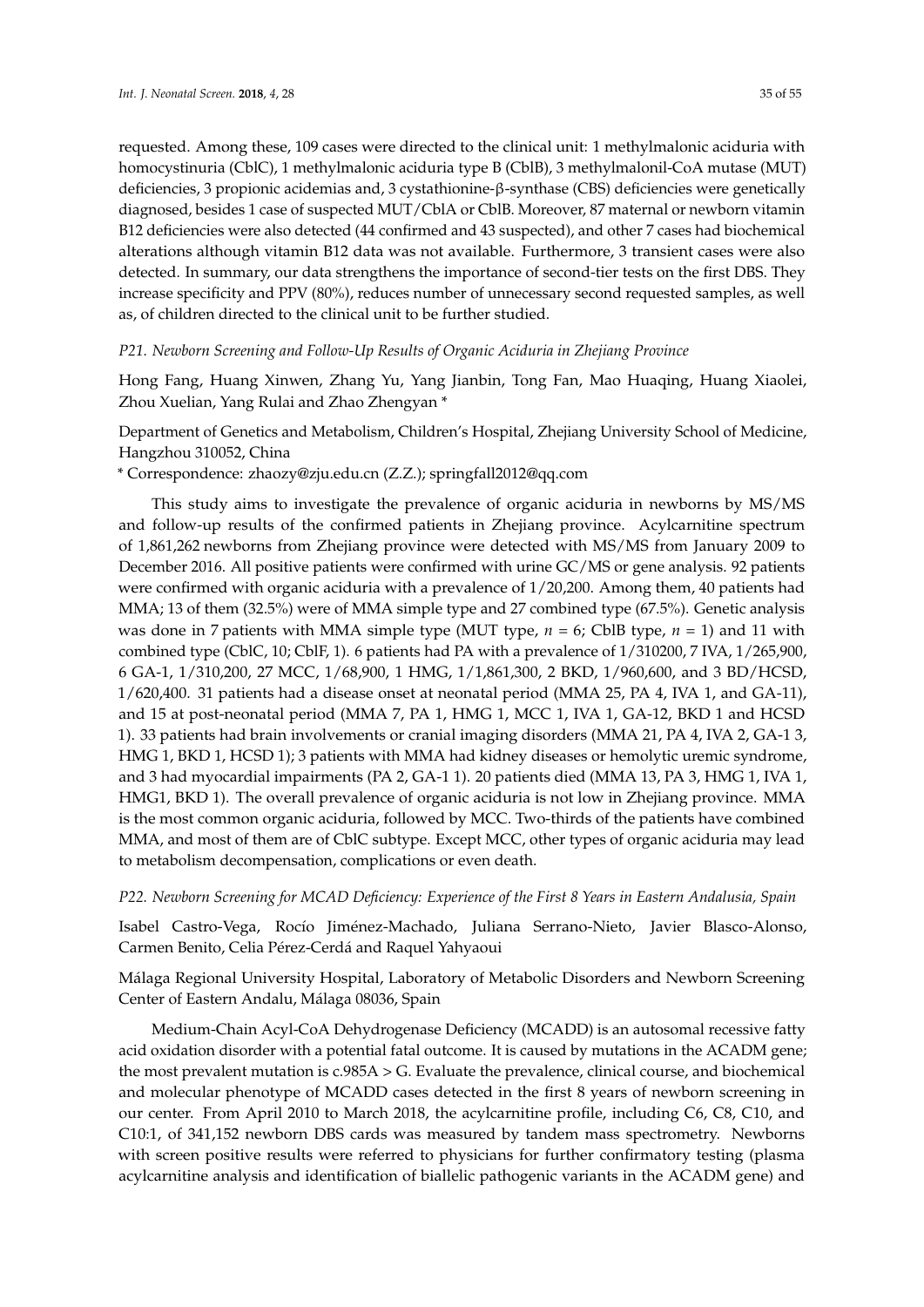follow-up care. 21 newborns were referred for confirmatory testing for having C8 values above the screening cut-off of 0.17  $\mu$ mol/L. They had a mean level of 5.83  $\mu$ mol/L (range 0.37–32.38). All 21 had elevated C6 levels and 15 also had elevated C10 values. 20 of the screen positive infants had an MCADD diagnosis confirmed by plasma acylcarnitine analysis. Molecular testing was available for 12 confirmed cases: 6 were homozygous for the common c.985A > G mutation, 2 were compound heterozygous for c.985A > G, and 4 had other mutations. The average follow-up period was 3.5 years. One patient was lost to follow-up during the first year. Two patients had a metabolic crisis; both were homozygous for the c.985A > G mutation. The estimated prevalence of MCADD is 1:17,157 live births. MCADD frequency in our center is comparable to reports from other newborn screening programs. Early detection and treatment have successfully prevented adverse health outcomes in our MCADD patients.

*P23. Decreased Concentrations of Isovaleryl-Carnitine in Patients with Maple Syrup Urine Disease (MSUD)*

Ralph Fingerhut <sup>1</sup>, Ina Knerr <sup>2</sup>, Ahmad Monavari <sup>2</sup>, Ingrid Borovickova <sup>3</sup> and Wulf Röschinger <sup>4</sup>

- <sup>1</sup> University Children's Hospital, Zürich 8032, Switzerland
- <sup>2</sup> NCIMD TSCUH Dublin 1, Ireland
- <sup>3</sup> Biochem Dep and NBS Lab, TSCUH Dublin 1, Ireland
- <sup>4</sup> Laboratory Becker & Colleagues, Munich 81671, Germany

Newborn screening (NBS) for MSUD is a special challenge since patients can metabolically decompensate rapidly without adequate treatment within the first two weeks of life. The sum of the isobaric amino acids leucine, isoleucine, hydroxyproline (Xle), and Val are used as primary markers. For the confirmation of a positive NBS for MSUD a second-tier UPLC method for the separation of allo-isoleucine is usually used. From 491 samples of MSUD patients under treatment, we additionally measured the concentration of isovaleryl-carnitine (C5) in dried blood spots (DBS). C5 in MSUD patients was  $0.02 \pm 0.01$  µmol/L (mean  $\pm$  SD), reference range in healthy newborns  $0.04-0.49$  µmol/L (0.1st–99.9th centile). C5 in 9 NBS samples from patients with confirmed MSUD was in the range of 0.01–0.06  $\mu$ mol/L. From these samples we calculated additionally the ratios of Xle/Alanin/C5, and Val/Alanin/C5. The ratio Xle/Ala/C5 proofed to be the best indicator for MSUD, with the lowest value of the TPs being 7.3 times higher than the highest value of 168 FNs. Val/Ala/C5 was the second-best indicator, followed by Xle/Ala and Val/Ala, with the lowest TPs being 4.1, 3.0, and 1.4 times higher than the highest values from FNs, respectively. As a proof of concept, we are retrospectively evaluating 5 MSUD cases from Ireland and 12 from Bavaria.

# *P24. Newborn Screening and Vitamin Disorders*

Petr Chrastina, Josef Bártl, Pavlína Bártová, Jakub Hodík, Radka Ježová, Markéta Paulová, Renata Pinkasová, Vladislava Petránková, Hana Vlášková, Eva Košt'álová, Eva Hrubá, Helena Jahnová, Pavel Ješina, Viktor Kožich, Karolína Pešková and Tomáš Honzík

General University Hospital in Prague and 1st Faculty of Medicine, Charles University, Department of Pediatrics and Adolescent Medicine, Prague 12808, Czech Republic

In June 2016 the Czech national newborn screening program was expanded to include 15 inherited metabolic disorders (IMD). The program allows to detect directly biotinidase deficiency, and indirectly also some treatable B-vitamin deficiencies due to dietary restriction, malabsorption or an IMD in the child or the mother. Screening for MTHFR deficiency may detect patients with folate and vitamin B12 deficiency, while screening for MCAD deficiency may detect riboflavin and coenzyme Q deficiencies. The newborn blood spots were collected between 48 and 72 h after birth. Profile of butylated amino acids and acylcarnitines was analyzed by tandem mass spectrometry. Second-tier total homocysteine was measured after its reduction by LC-MS/MS method. Biotinidase activity was measured by a fluorometric enzyme assay. Between July 2016 and December 2017, we analyzed samples from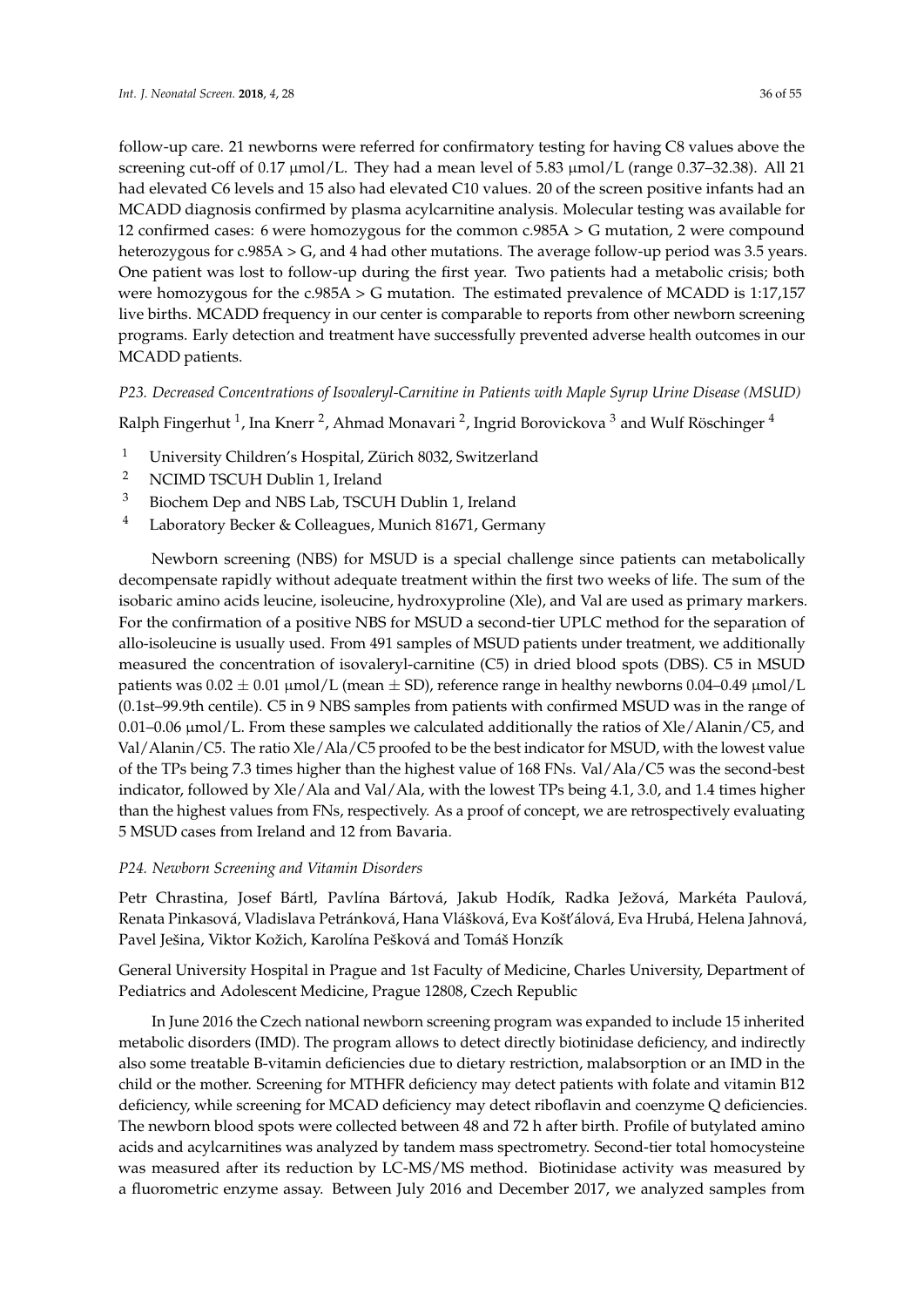128,531 newborns. We detected 48 patients with IMDs. Disturbed metabolism of vitamins was detected in 9 patients with partial biotinidase deficiency (prevalence (P) 1:14,500) and in 3 patients with maternal vitamin B12 deficiency (P 1:44,000). We did not detect any newborn with riboflavin or coenzyme Q deficiency. The treatment with biotin or vitamin B12 prevented development of clinical symptoms in all patients. Addition of biotinidase activity and of low methionine with second-tier total homocysteine measurement led to increase of the detection rate from 1:3600 to 1:2700 and enabled an early and an efficient treatment of affected patients.

# *P25. Carnitine Deficiency in Preterm Neonates Receiving Total Parenteral Nutrition: Experience from Newborn Screening in Qatar*

Mamatha Ramaswamy, Victor A. Skrinska, Ghassan M. Abdoh, Rola F. Mitri, Ravi R. Joshi, Monther M. Tahtamouni and Mamoon A. Alabed

#### Hamad Medical Corporation, Laboratory Medicine, Doha 3050, Qatar

Carnitine is an amino acid which plays an important role in the oxidation of long-chain fatty acids. Both infant formulas and breast milk contain carnitine. However, it is not routinely provided in parenteral nutrition solutions in Qatar. Preterm neonates have a reduced capacity to synthesize carnitine and may need supplementation if on long-term total parenteral nutrition (TPN). Newborn screening (NBS) in Qatar is performed on dried blood spots (DBS) collected at or after 36 h of birth. For preterm infants born before 32 weeks gestational age (GA), a successive DBS is collected at 32 weeks GA equivalent. This helps to identify metabolic disorders that may be missed on the initial card due to prematurity, and to diagnose carnitine deficiency related to TPN. The amino acid/acylcarnitine (AA/AC) profile on the DBS was obtained by tandem mass spectrometry analysis of the butyl esters. We collected data for the premature babies with AA/AC profile showing carnitine deficiency (low C0 acylcarnitine) on the initial and/or successive 32-week GA equivalent DBS, for the years 2016 and 2017. A total of 8.36% premature babies were diagnosed with carnitine deficiency related to TPN during this period. Of these 3.04% of the babies were diagnosed on the initial NBS and 5.32% on the successive 32-week NBS with first screen being normal. Neonates who were diagnosed with carnitine deficiency on the first DBS had gestational age at birth ranging between 23 weeks and 29 weeks, and birth weight between 620 g and 1090 g. Most of these babies had at least three low markers on the AA/AC profile (low C0, C2, C3, C16, C18, C18:1, Acs/Cit). These babies were supplemented with L-carnitine. Currently there is no evidence in the literature to support the routine supplementation of all parenterally fed premature babies with L-carnitine. Our practice of performing the NBS again at 32 weeks GA equivalent in extremely premature babies, helps to identify the ones which have carnitine deficiency secondary to TPN and supplement them with L-carnitine for optimal growth.

# *P26. Molecular Screening of IN2G (c.293-13A/C > G) Mutation and Detected Genotypes among the Macedonian Patients with Classical form of 21-Hydroxylase Deficiency*

### Violeta Anastasovska and Mirjana Kocova

Pediatric Clinic, Genetic Laboratory, Department of Endocrinology and Genetics, Skopje 1000, Macedonia

Steroid 21-hydroxylase deficiency is present in 90–95% of all cases with congenital adrenal hyperplasia, an autosomal recessive disorder. Severe enzyme deficiency can present as a classical salt-wasting (SW) and simple virilizing form (SV). The In2G (c.293-13A/C > G) mutation in CYP21A2 gene, coding for 21-hydroxylase, abolishes enzyme activity on 0–1% of normal activity. It alters pre-mRNA splicing by activating another acceptor site for the splicing process and thus shifting the reading frame to create premature termination of translation. Fifty-seven DNA samples from Macedonian patients with clinical and laboratory signs of classical form of 21-hydroxylase deficiency,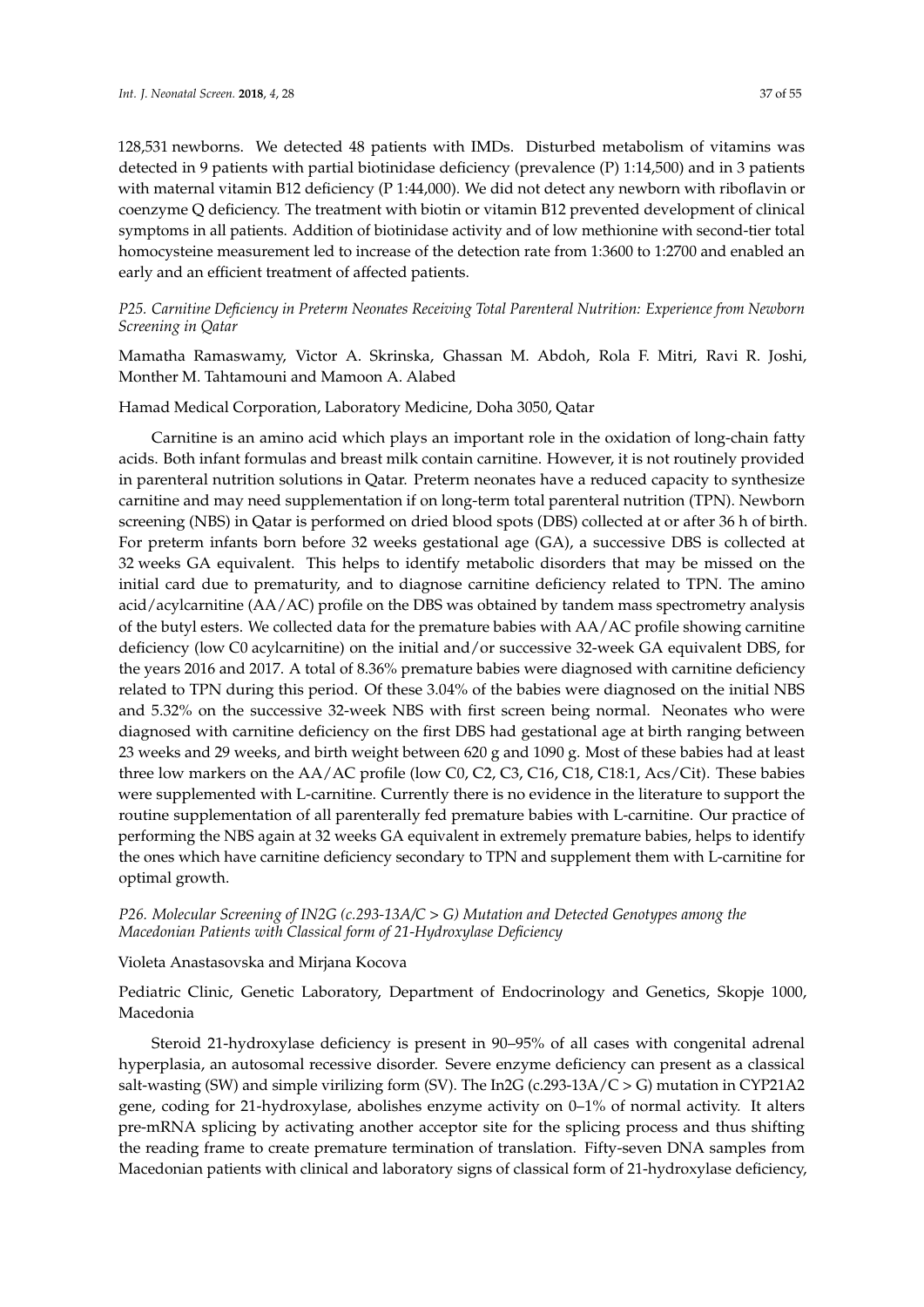25 SW and 32 SV, were collected and subjected to PCR/ACRS method for the detection of seven CYP21A2 point mutations (P30L, In2G, Del 8ntG110, I172N, V281L, Q318X and R356W). The patients were evaluated at the Department of Endocrinology and Genetics, University Pediatric Clinic, Skopje, Macedonia. Aberrant splicing mutation In2G (c.293-13A/C > G) was detected in 72% (18/25) of the SW patients on 66% (33/50) alleles, and in 40.6% (13/32) of the SV patients on 31.25% (20/64) of the alleles. The most prevalent was In2G/In2G genotype found in 15 (60%) SW and 7 (21.9%) SV patients. The other genotypes detected among SW patients were In2G/Q318X in 2 and In2G/V281L + Q318X + R356W in 1 patient. Among the SV patients were detected In2G/P30L genotype in 3, In2G/I172N in 1 patient, and two were heterozygotes for In2G with no detected mutation on the second allele. The In2G/In2G was the most prevalent genotype among the Macedonian patients with classical 21-hydroxylase deficiency. Our founding supports the role of the In2G mutation in classical phenotype of the disease.

# **Keywords:** 21-hydroxylase deficiency; CYP21A2 gene; In2G mutation; genotype

*P27. Effect of Clinical and Environmental Factors on 17 Hydroxy Progesterone and Its Cut-off Values in Newborns-Insights from a Prospective Newborn Screening Project in Delhi State*

Seema Kapoor, Prashant Verma, Ashish Jain, Priyanka Pari, Bijo Varughese, Somesh Kumar, Sunil Polipali, Pallavi Vats, Siddharth Ramji and B. K. Thelma

Maulana Azad Medical College, Dept. Pediatrics, NEW DELHI 110002, India

To evaluate correlation between 17-OHP values and various clinical and environmental parameters, and to establish cut-off values for 17-OHP such that optimum sensitivity and lower recall is maintained in the Newborn screening program for congenital adrenal hyperplasia. Multicentric program including 20 state funded hospitals in the state of New Delhi, India from Nov 2014 to March 2017. Heel prick sample of 202,549 newborns were taken as a part of multicenter Newborn screening program. 17-OHP levels were determined on a Genomic Screening Processor by fluoroimmunoassay. Log transformation of 17-OHP values was done to test for effect of various variables (such as gestational age, birth weight, gender, age at sampling, type of feeding, season of birth) on 17-OHP values using linear regression and multivariable regression analysis. Three set of cut-off values, based on 17-OHP values in true positive cases and 99th percentile values of data were determined. Cut-off 1 was an absolute value 50 ng/mL for preterm and low birth weight infants and 37.5 ng/mL for full term infants. Cut-off 2 and 3 were based on gestational age and birthweight intervals. Recall rate, false positive rate and ROC curve were calculated for each set to test for accuracy of each. Gestational age, birth weight and postnatal age at sampling were significant negative predictors of 17-OHP values. All three cut-off values had reduced recall rates with cut-off 1 having the lowest. Area under ROC curve was maximum for gestational age-based interval cut-off. Cut-off with lower recall rates which will not compromise on overall accuracy should be preferred and used.

# *P28. Wisconsin Screening Algorithm for Congenital Adrenal Hyperplasia: Addition of a Second-Tier Steroid Profile Assay*

#### Patrice Held and Eric Bialk

University of Wisconsin, Wisconsin State Laboratory of Hygiene, Madison, WI 53706, USA

Newborn screening for congenital adrenal hyperplasia (CAH) has one of the highest false positive rates of any of the diseases on the Wisconsin panel. This is largely due to the first-tier immune assay cross reactivity and physiological induced changes in concentration of 17-hydroxprogesterone during the first few days of life To improve screening for CAH, Wisconsin developed a second-tier assay to quantify five different steroids (17-hydroxyprogesterone, 11-deoxycortisol, 21-deoxycortisol, androstenedione, and cortisol) by liquid chromatography tandem mass spectrometry (LC-MSMS) in dried blood spots, using previously published papers as reference. The method validation included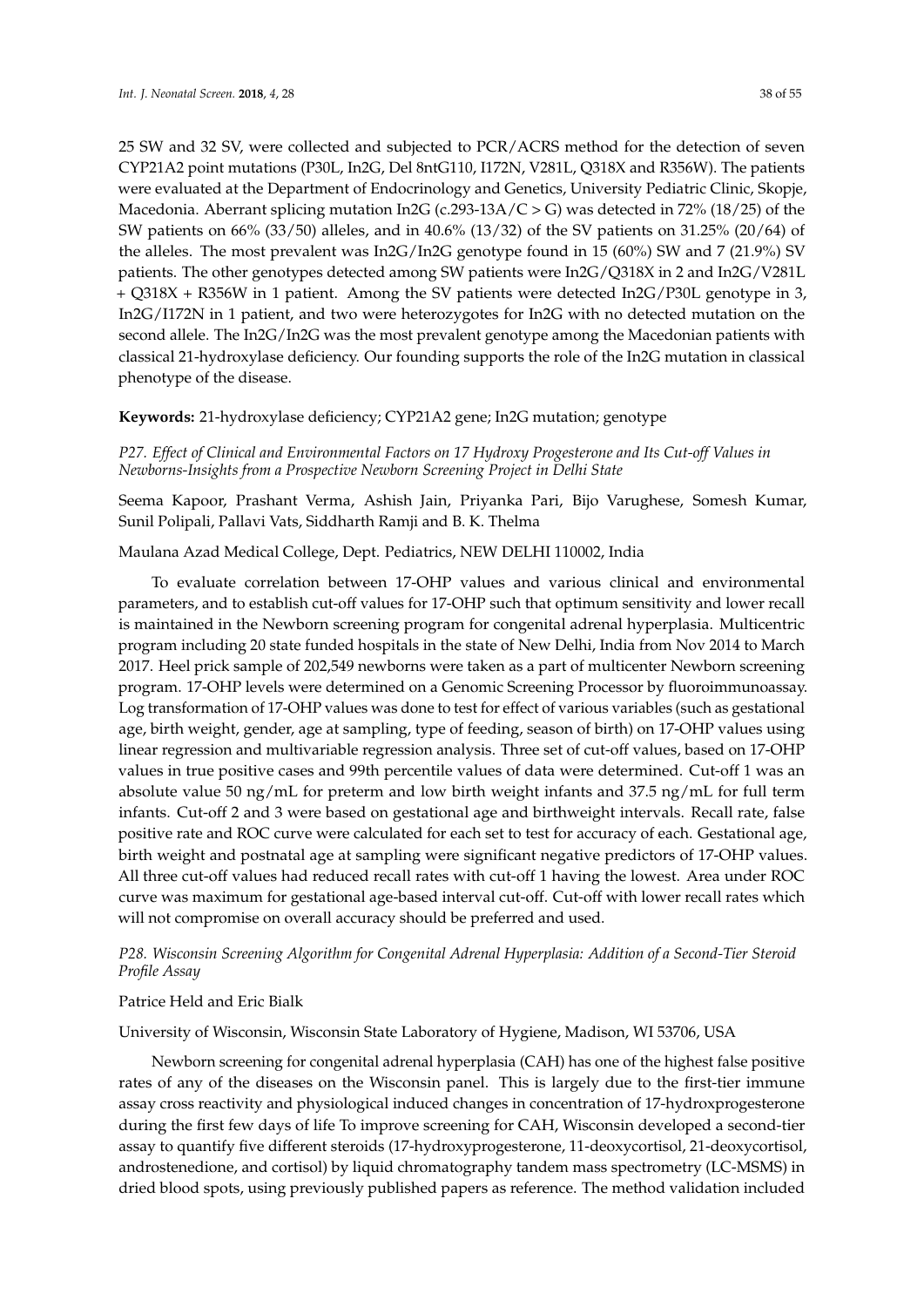testing of confirmed CAH patients, known false positives, and unaffected individuals. established its own reporting algorithm dependent upon birth weight that incorporates analyte concentrations, as well as two different ratios, to identify babies at risk for CAH. Using this data, the false positive rate for the CAH screening was reduced by 90%. Patients with both classic salt-wasting and simple virilizing CAH in addition to non-classical forms were identified. Additionally, the second-tier testing was implemented into the routine workflow that enabled timely reporting of abnormal results. This study replicates and expands upon previous published research, to implement a timely second-tier screening assay and reporting algorithm that substantially improves the positive predictive value for CAH. The next steps are to investigate additional modifications to the screening algorithm by incorporating time of specimen collection.

*P29. Newborn Screening for Pompe Disease: An Approach to the Surveillance of Late-Onset Patients*

# Can Ficicioglu

The Children's Hospital of Philadelphia, Perelman School of Medicine at the University of Pennsylvania, Pediatrics and Human Genetics, Philadelphia, PA 19104, USA

Pompe disease is an autosomal recessive disorder caused by deficiency of alpha-glucosidase (GAA). The result is lysosomal storage of glycogen that adversely affects the function of cardiac and skeletal muscle. Patients exhibit a broad variety of clinical presentations, including an infantile form of the disease that is manifest shortly after birth with severe cardiomyopathy. Patients with milder disease present later in life, even in adulthood, with skeletal muscle weakness. Enzyme replacement therapy (ERT) with recombinant GAA has become available for symptomatic patients. The availability of an effective therapy has prompted establishment of newborn screening programs that test for GAA activity in dried blood spots. In February 2016, the Commonwealth of Pennsylvania initiated mandatory screening for Pompe in all newborns. The program includes gene sequencing when GAA activity is low in blood. In the initial 25 months of the program a total of 25 patients with a positive screening test were referred to our center. Of these, 11 patients have been confirmed to have late-onset, and 1 patient has been diagnosed to have infantile onset Pompe. An additional 5 patients have persistently low enzyme levels and harbor one known pathogenic mutation and one VUS. The remaining 8 infants were carriers or harbor pseudodeficiency alleles. It is accepted that early initiation of ERT in symptomatic patients is associated with better outcomes. However, there are no formal guidelines regarding the monitoring of pre-symptomatic patients. Likewise, it remains unclear what laboratory values should trigger initiation of ERT in this population. We report here our experience with a multidisciplinary clinical program established to monitor pre-symptomatic, late-onset Pompe patients. Our program includes regular clinic visits combined with serial physical therapy evaluations and careful monitoring of the medical history, cardiac status and pertinent laboratory studies. Even at this early stage of development, we found that this approach has greatly informed our therapy initiation decisions.

### *P30. Neonatal Screening for Lysosomal Disorders: A Single Center Experience in Italy*

Giulia Polo, Leonardo Salviati, Chiara Cazzorla, Laura Rubert, Carmela Zizzo, Giovanni Duro, Andrea Dardis, Bruno Bembi, Roberta Zordan, Robert J. Desnick and Alessandro Burlina

#### University Hospital Padua, Division of Inherited Metabolic Diseases, Padova 35122, Italy

The increasing availability of treatments and the importance of early intervention have stimulated newborn screening (NBS) for lysosomal storage diseases (LSDs). We present our experience screening newborns in North-East Italy to identify neonates with Mucopolysaccharidosis Type I (MPS-I) and Pompe, Fabry and Gaucher diseases. Activities of acid β-glucocerebrosidase (ABG; Gaucher), acid α-glucosidase (GAA; Pompe), acid α-galactosidase (GLA; Fabry), and acid α-L-iduronidase (IDUA; MPS-I) in dried blood spots (DBS) from all newborns during a 30-month period were determined by multiplexed tandem mass spectrometry (MS/MS) using the NeoLSD<sup>®</sup> assay system. Enzymatic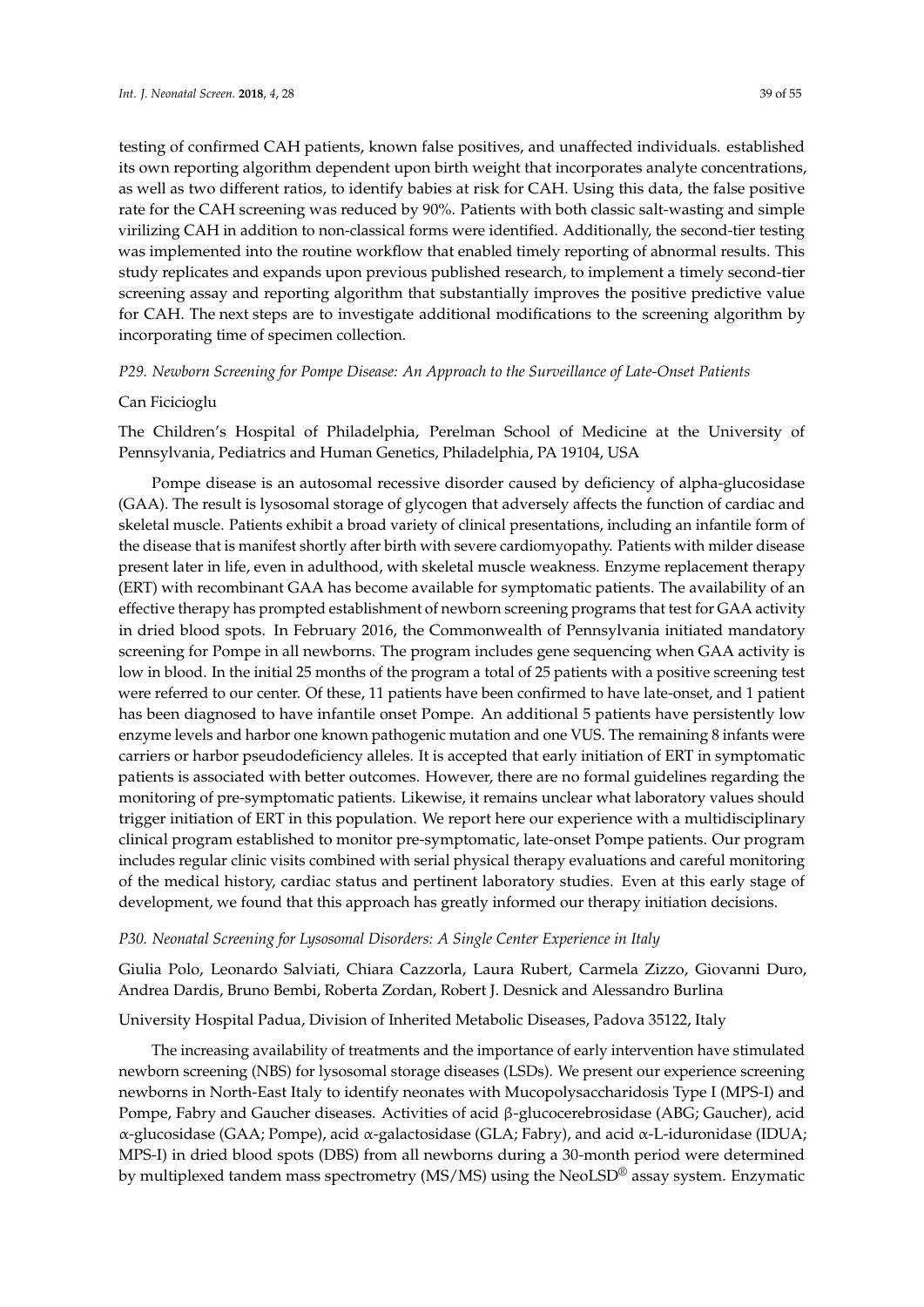activity cut-off values were determined from 3.500 anonymous newborn DBS. In the screening study, samples were retested if the value was below cut-off and a second spot was requested, with referral for confirmatory testing and medical evaluation if a low value was obtained. From September 2015 to February 2018, 80.451 newborns were screened for the four LSDs. We recalled 90 neonates (0.11%) for collection of a second DBS. Low activity was confirmed in 42, who had confirmatory testing. 16/42 had pathogenic mutations: four Pompe, four Gaucher, six Fabry, and two MPS-I. The incidences of Pompe and Gaucher diseases were similar (1/20.113), with Fabry disease the most frequent (1/13.409) and MPS-I the rarest (1/40.226). The combined incidence of the four disorders was 1/5.028 births. Simultaneously determining multiple enzyme activities by MS/MS, with a focus on specific biochemical markers, successfully detected newborns with LSDs. The high incidence of these disorders supports this screening program.

### *P31. Simultaneous Screening for Six Lysosomal Disorders Using DBS Samples and MSMS*

Jaana Kantola, Pekka Mattsson, Minna Sjöroos, Hanna-Mari Raussi, Pia Ollikka, Hanne Lindroos, Katja Vaahtera, Markku Jaakkola, Anna Potier, Joe Trometer and Jason Cournoyer

### Perkin-Elmer/Wallac Oy, Reagent Development, Turku 20101, Finland

The NeoLSDTM MSMS kit is a new IVD CE marked product for newborn screening. The NeoLSDTM assay is based on tandem mass spectrometry ("MSMS") for the quantitative determination of the activity of six lysosomal enzymes, specifically ASM, GAA, GLA, ABG, GALC and IDUA, which are deficient in the lysosomal storage diseases Niemann-Pick A/B, Pompe, Fabry, Gaucher, Krabbe and MPS-I respectively. Activities of all six enzymes are determined from a single 3.2 mm punch from a dried blood spot ("DBS"). The specifically designed substrates and labelled internal standards are added onto each DBS sample via the reagent cocktail. Internal standards and the enzyme generated products are measured by Flow Injection Analysis–MSMS ("FIA-MSMS") using multiple reaction monitoring ("MRM") and the results are calculated and analyzed using MSMS workstation software. The NeoLSDTM assay is validated to be run with Waters<sup>®</sup> Acquity<sup>®</sup> TQD or Xevo® TQD MSMS screening systems. The design validation studies for CE marking were conducted in Danish Statens Serum Institute (SSI, Copenhagen) and German Metabolic Laboratory and Newborn Screening Diagnostic Center, Hamburg University Medical Center (ICLD). Approximately 3000 newborn leftover samples were tested in both studies, 2000 in the population distribution phase and 1000 in the screening performance phase. Based on the population distribution data, the cut-off values were calculated and set to the 1st and 0.5th percentiles of the population activities and then applied in the screening performance phase. Screening performance studies were enriched with confirmed positive samples dispersed throughout the multiple assay runs: 28 positive samples in SSI and 53 in ICLD. All positive samples were identified using either one of the cut-off values, except one Fabry female with normal GLA level. False positive rate varied depending on the disease from 0.2% to 1.2% when 1st percentile was applied and from 0 to 0.8% when 0.5th percentile was applied.

#### *P32. Selective Screening for Pompe Disease on Dried Blood Spots Facilitates Earlier Diagnosis*

Mehmet Selcuk Bektas, Hsuan Chieh Liao, Seyma Memur, Meryem Karaca, Ying Chen Chang, Mei Ying Liu, Akgun Olmez Turkmez, Hafize Nur Alan, Ibrahim Tanyalcin, Tijen Tanyalcin and Kwang Jen Hsiao

Lokman Hekim Hospital, Pediatric Health and Disease Clinic, Van, Turkey

Because of the severity of Pompe disease (PD) and the availability of the treatment, there is a growing evidence of including PD in newborn screening battery. The aim of this work is to introduce a new element to improve the diagnosis of PD in newborns with low acid alfa-glucosidase (GAA) activity by using the analytical tool system published at the 13th International Congress of Inborn Errors of Metabolism-ICIEM 2017 poster#754; [https://doi.org/10.1177/2326409817722292.](https://doi.org/10.1177/2326409817722292) For the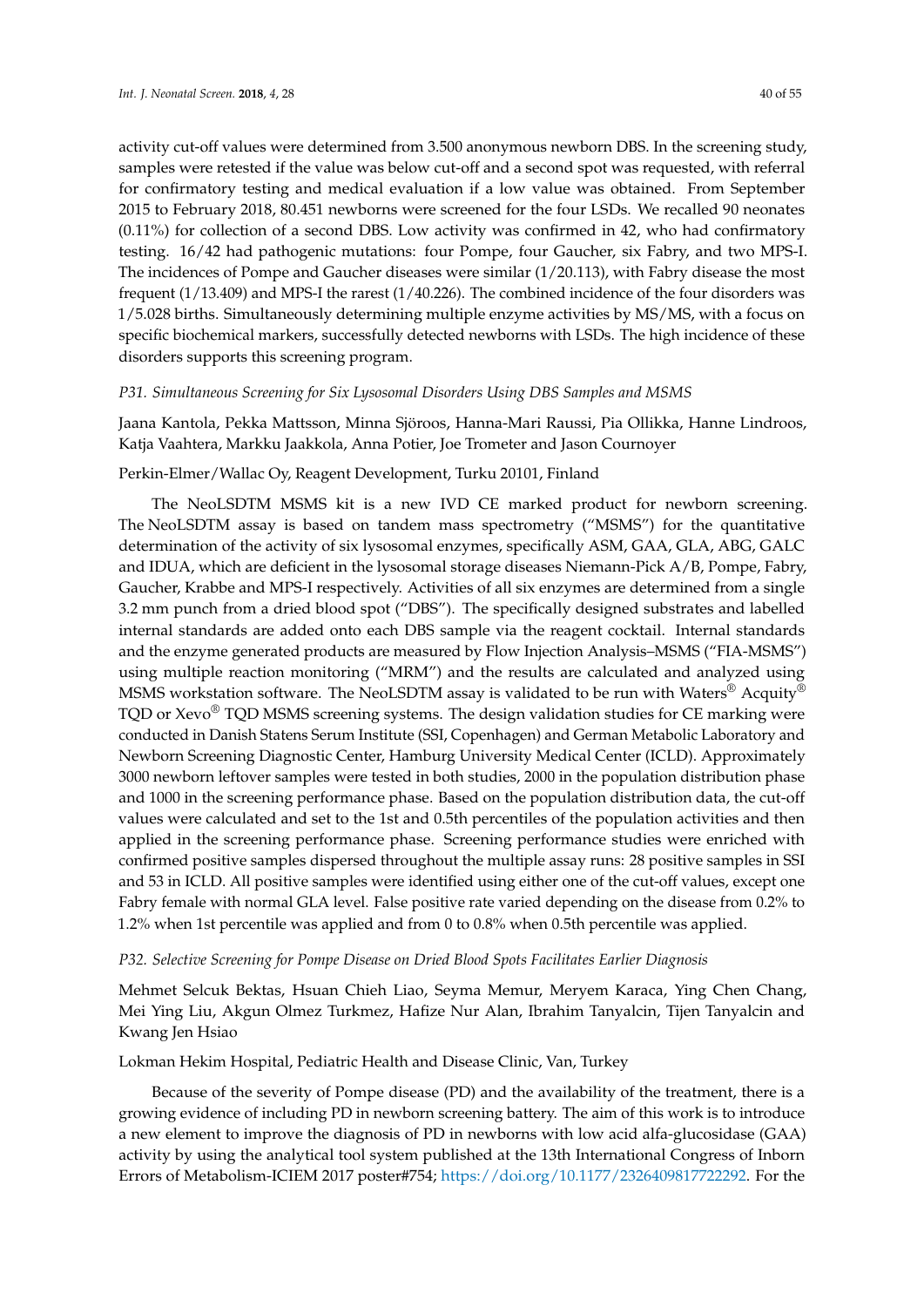diagnostic confirmation of infantile early-onset form pathology with cardiomegaly, we evaluated 3 enzymatic activity on dried blood spots matrix simultaneously: 1-GAA, 2-total GAA (MGA = maltase glucoamylase +GAA); 3-Neutral α glucosidase activity (NAG) with 4MU-alpha-D-glucopyranoside. Values were far above the threshold 1.8 where our unaffected baby distribution mean  $\pm$  2SD was between −0.16 and 1.66. Affected babies scores were between 1.86 and 11.95. The mutation analysis of the GAA gene confirmed the diagnosis, 2 of them were newborns with a score 9.99, was found to be c896T > C homozygote and c258dupC homozygote, the other was 1 year 2 months old with a score of 3.76 was found to be heterozygote C.-32-13T > C. Genetic mutation assays were performed by direct exon and exon/intron boundaries Sanger sequencing. A prompt diagnosis is achieved, and thanks to a close follow-up by our doctors for the treatment of the babies creating an efficient/effective integration of all parties participating in this diagnostic procedure; laboratory, medical staff, parents, and others. These results are evidence that DBS studies facilitate detection of patients with LDs. Our observation as a first stage aims to provide valuable information to be considered by the national newborn screening operators in Turkey to adapt the enzyme assays to fluorimetric micromethods or LC-MS technique, reducing the cost of reagents and mainly of the expensive substrates, by evaluating the operational issues, cost, false positive rate, and other aspects related to the inclusion of the Pompe test in the newborn screening program.

### *P33. Analytical Scoring Tool Based on Enzyme Activity to Guide the Diagnosis of Pompe Disease Suspected Patients*

#### Tijen Tanyalcin and Ibrahim Tanyalcin

Tanyalcin Medical Laboratory, Selective Screening and Metabolism Unit, Izmir 35220, Turkey

Pompe disease is a storage disorder with a partial or complete deficiency of acid a-glucosidase (GAA). The identification of acarbose as one of the effective inhibitors of isoenzyme maltase glucoamylase (MGA) derived from neutrophils permits the assessment of GAA activity in blood samples, dried blood spots. 3 reactions were performed by fluorometric enzymatic assay: 1-GAA, was measured at pH 4.0 in the presence of inhibitor acarbose; 2-total GAA (MGA + GAA) measured at pH 4.0 without acarbose; and 3-Neutral a-glucosidase activity (NAG), measured at pH 7.3. The tGAA reflects the combined activity of the isoenzyme MGA and GAA and was measured to calculate the percentage of tGAA that was inhibited by acarbose by using the formula  $(tGAA - GAA)/tGAA$ . This study uses a unique scoring system based on GAA, NAG, and tGAA to guide the diagnosis of patients. The scoring system is composed of 10 classifiers, several of which were either taken or adapted from Chien et al., 2008. Out of these 10 classifiers, 9 of them are binary with values 0 or 1; the remaining is a floating-point classifier that ranges between-1 and 1. Overall, a given patients score can range between −1 and 10; effectively incorporates tGAA, NAA, GAA and percent inhibition into the decision process. The algorithm tested on 35 patients, 28 of whom were healthy. Based on these values a threshold with a score of 1.8 yields excellent diagnostic odds ratio, classifying all patients correctly. In Conclusion: Our scoring system provides separation between healthy and affected patients which cannot be explained by GAA, tGAA, NAG or inhibition percent alone. Additionally, this system provides basis for—development for more sophisticated algorithms that incorporates regression analysis—fine-tuning of the threshold using ROC curves based on dynamic patient databases; and in cases where diagnostic metrics show bimodal/trimodal distribution, extension of classifiers to incorporate ethnic background to increase reliability.

**Keywords:** Diagnostic tools; Lysosomal storage disease; Pompe disease; Glycogen storage disease type II; Acarbose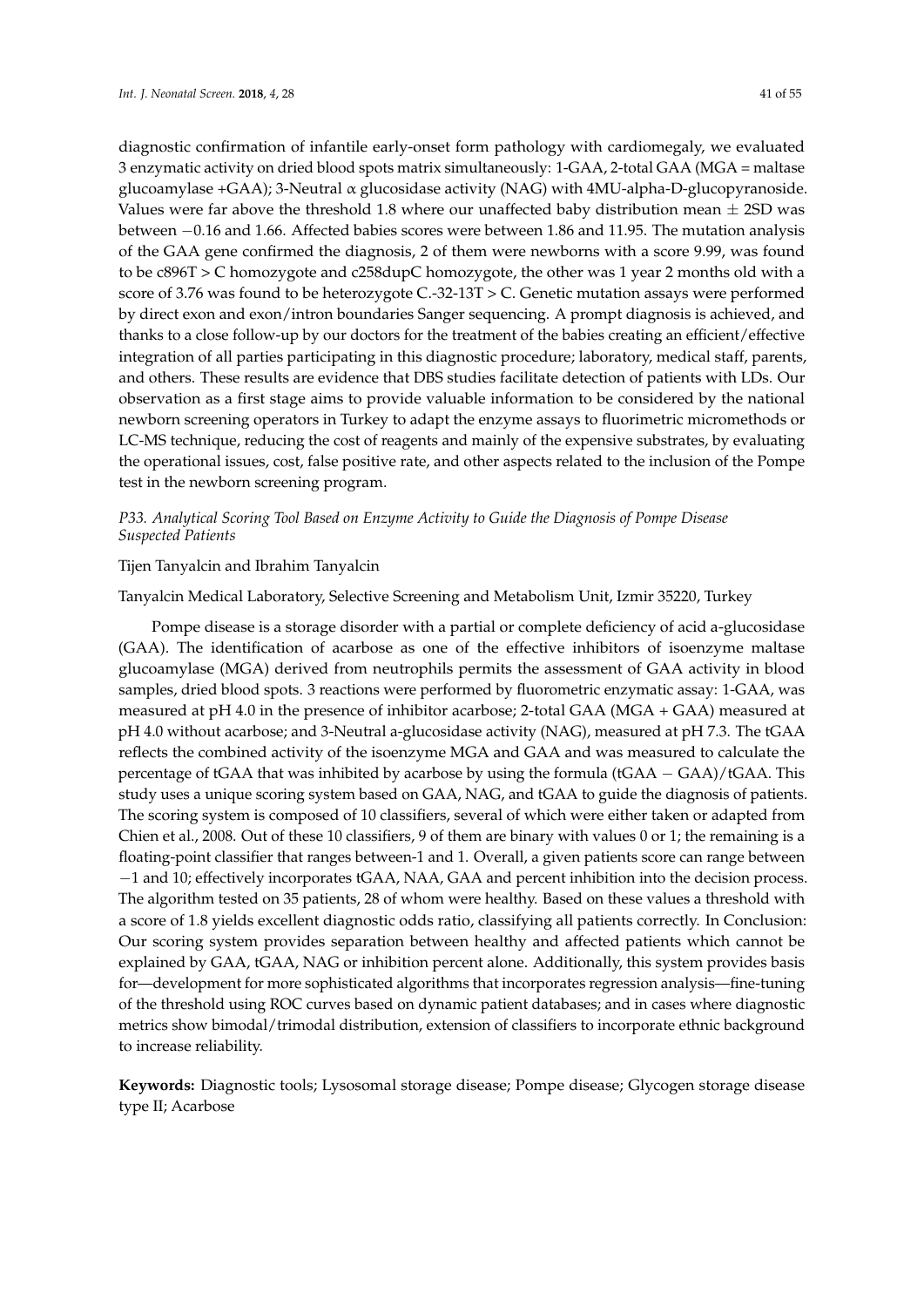### *P34. Rarescreen—A Cross-Border Newborn Screening Project Detecting SCID, Hemoglobinopathies and Familial Hypercholesterolemia*

Theresa Winter, Maria Gizewska, Mariusz Ołtarzewski, Oliver Blankenstein, Jeanette Klein, ˙ Małgorzata Pac, Cornelia Müller, Iwona Ostrowska, Katarzyna Durda and Matthias Nauck

### Universitätsmedizin Greifswald, Neugeborenenscreening-Labor, Greifswald 17475, Germany

Expanding the newborn screening panel and improving the medical care is of great interest in our region and was already realized in the past by implementing a state-wide screening for cystic fibrosis, which is now implemented nationwide in Germany. In the framework of a recently granted Interreg 5a EU project, the cross-border implementation of three additional newborn screening disorders is planned in the north-east of Germany (Mecklenburg-Vorpommern, Brandenburg) and in the north-west of Poland (Western Pomerania). The chosen disorders are of medical relevance and fulfill the criteria for newborn screening. Screening of severe combined immunodeficiency (SCID), hemoglobinopathies and Familial hypercholesterolemia (FH) will be implemented. Three newborn screening laboratories (Greifswald, Berlin and Szczecin) are involved, each implementing one of the three additional disorders and providing them for the other project partners. In the Szczecin screening lab, the SCID screening will be performed, quantifying TREC and KREC by qRT-PCR. The screening for hemoglobinopathies will be performed at the screening center of the Charité (Berlin) using tandem mass spectrometry. Tandem mass spectrometry will also be used for the screening of FH, which will be implemented in Greifswald. The realization of the additional screening offer will start in May 2018 and will uphold until the middle of 2020. A total of 100,000 newborns will benefit from the improved health prevention offer. All data and experience gained during this project will be considered for discussion concerning the perpetuation of these three additional screening disorders on the nationwide level.

#### *P35. First Newborn Screening Program of Severe Combined Immunodeficiencies in Spain*

Ana Argudo Ramírez, Jose Luís Marín Soria, Rosa Maria López Galera, Sonia Pajares García, Yania Quintero de la Rosa, Tatiana Collado Buzón, Pere Soler-Palacín, Andrea Martín-Nalda, Clara Franco-Jarava, Antonia Ribes Rubió and Rosa Maria Fernández Bordón

Hospital Clinic. Barcelona, Section of Inborn Errors of Metabolism. Biochemistry and Molecular Genetics, Barcelona 08306, Spain

Although severe combined immunodeficiencies (SCID) meet the criteria to be included in a neonatal screening (NBS) program, it remains a controversial issue due to the low observed prevalence in some countries. In January 2017, SCID NBS in Catalonia started, becoming the first Spanish region and European country to officially include it. The results obtained in the first 14 months of experience are evaluated. TREC quantification in dried blood spot (DBS 1.5 mm diameter) was performed with Enlite-NeonatalTREC kit of Perkin-Elmer. A diagnostic decision algorithm was taken from the literature, which was updated after a year of experience. The results obtained in the first 66,980 samples analyzed in 2017 are the following: retest rate 3.34%, rate of second samples requested 0.21%, rate of positive detections 0.02% (*n* = 14). In 2017, no cases of SCID were diagnosed. In 2018, according to our experience, the decision algorithm was updated (basically the retest cut-off was changed from 34 to 24 copies/µL) which led to a decrease of the retest rate from 3.34% to 0.69%. In addition, in the present year, the first case of SCID was detected and confirmed. Therefore, the prevalence of the disease in our population was 1:77,819. TREC quantification in DBS for SCID detection has been implemented satisfactorily in our NBS program. The retest and request rates for second samples were optimal, and close to those published by others. The number of children visited in the clinical unit has been very low. The only NB with SCID, TREC was not detected, confirming the validation of the measurement system. The results obtained consolidate our strategy through the updated diagnostic algorithm and the prevalence obtained in our population justifies the inclusion of this disease in our NBS program.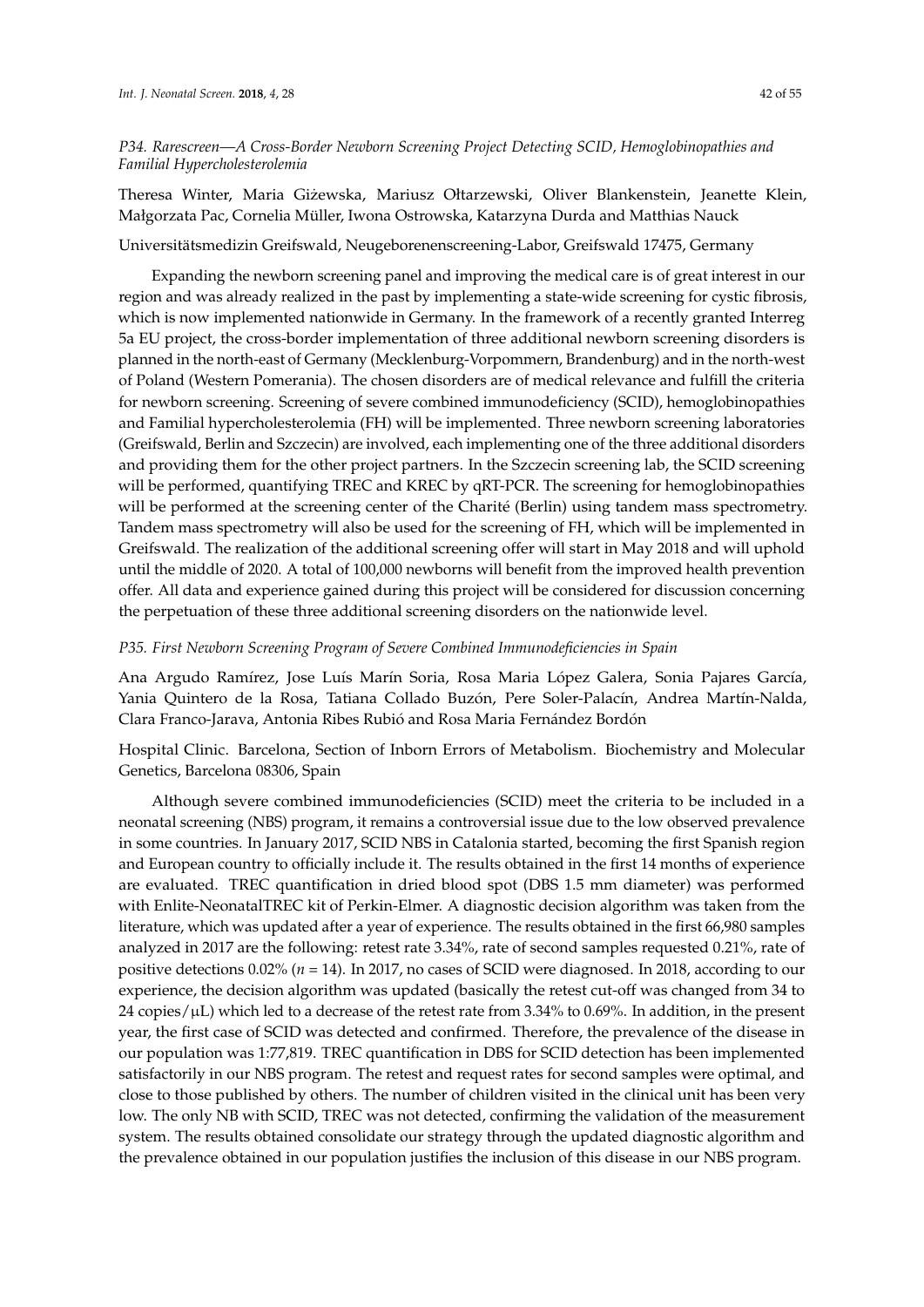# *P36. The Performance of a New, Homogenous Single-Point PCR Assay for Simultaneous Quantitation of TREC and KREC*

Ville Veikkolainen, Maari Mäkinen, Petri Kerokoski, Pia Ollikka, Heini Frang, Verna Salo, Mikael Hjort, Tiffany Wotton, Roslyn Esber, Veronica Wiley and Hanna-Mari Raussi

# Perkin-Elmer, R&D, Reagent Development, Turku 20101, Finland

The objective was to evaluate the performance of a PCR research assay developed for quantitative determination of T-cell receptor excision circle (TREC) and kappa-deleting recombination excision circle (KREC) DNA in blood specimens dried onto a filter paper. TREC is an established marker for severe combined immunodeficiency (SCID) screening in newborns. In healthy newborns, TRECs are made in large numbers, while in infants with severe combined immunodeficiency (SCID) TRECs are barely detectable. However further research is needed to characterize the potential role of KREC as a marker for various immunodeficiencies. The new EnLite™ TREC-KREC RUO kit (research use only) involves a simple pre-treatment of the sample, followed by single-point PCR for TREC, KREC, and a control gene beta-actin. Homogenous detection is used to quantitate the PCR products. The performance of the new research assay was studied using dried blood spot samples. The precision, analytical sensitivity, linearity, and normal newborn population distribution of TREC was similar to the existing EnLite™ Neonatal TREC kit (IVD). Similarly, for KREC, the precision, analytical sensitivity, and linearity studies showed that at the normal newborn population distribution range there was consistent KREC amplification, whereas analyte-free samples remained un-amplified. The studies suggest that the new EnLite™ TREC-KREC RUO kit offers a simple method to be used in characterization of the TREC and KREC levels in research samples. The first research dataset on the TREC and KREC levels in different types of research samples is to be presented in the meeting.

# *P37. Screening of Inborn Genetic Disorders X-ALD, ADA-SCID, ASA-LD and OTCD with Specific New Analytes Included in the Neobase™ 2 Non-Derivatized MSMS Kit*

Heidi Appelblom, Tero Lehtonen, Jenny-Maria Brozinski, Christine Dorley, Margo McKinlay, Tuukka Pölönen, Aki Koivu and Katja Vaahtera

# PerkinElmer, Turku 20101, Finland

In total 57 analytes can be screened with the CE marked next generation NeoBase™ 2 Non-derivatized MSMS kit, providing more conclusive screening results and possibility to screen more inborn errors of metabolism when compared to the previous non-derivatized MSMS kit, NeoBase™. New analytes include very long-chain (C20-C26) lysophospholipids and acylcarnitines, which levels reflect the abnormal very long-chain fatty acid (VLCFA) profiles in the X-linked adrenoleukodystrophy (X-ALD) patients. X-ALD occurs, when mutated ABCD1 gene encodes defected adrenoleukodystrophy protein (ALDP) involved in VLCFA transport and thus leading to VLCFA accumulation in body. Specific markers for Adenosine deaminase (ADA), adenosine and 2-deoxyadenosine, have been included to effectively screen ADA patients. Deficient ADA enzyme has reduced ability to convert deoxyadenosine to non-toxic metabolites causing eventually severe combined immunodeficiency (SCID). 10–15% of all SCID cases have ADA deficiency, which onset may be delayed. Additional specific markers, Argininosuccinic acid (ASA), Glutamine (Gln) and Glutamic acid (Glu) were included to improve screening performance of two of the most common Urea cycle disorders, Argininosuccinic acid lyase deficiency (ASA-LD) and Ornithine transcarbamylase deficiency (OTCD). Two external studies were conducted in US. In both studies approximately 2000 newborn specimens were tested for population distribution and 2500 specimens to demonstrate screening performance including 4 X-ALD, 4 ADA-SCID, 3 ASA-LD and 3 OTCD confirmed positive specimens. All listed specimens were identified, or screening performance was shown to be improved when NeoBase™ 2 assay with new analytes was used.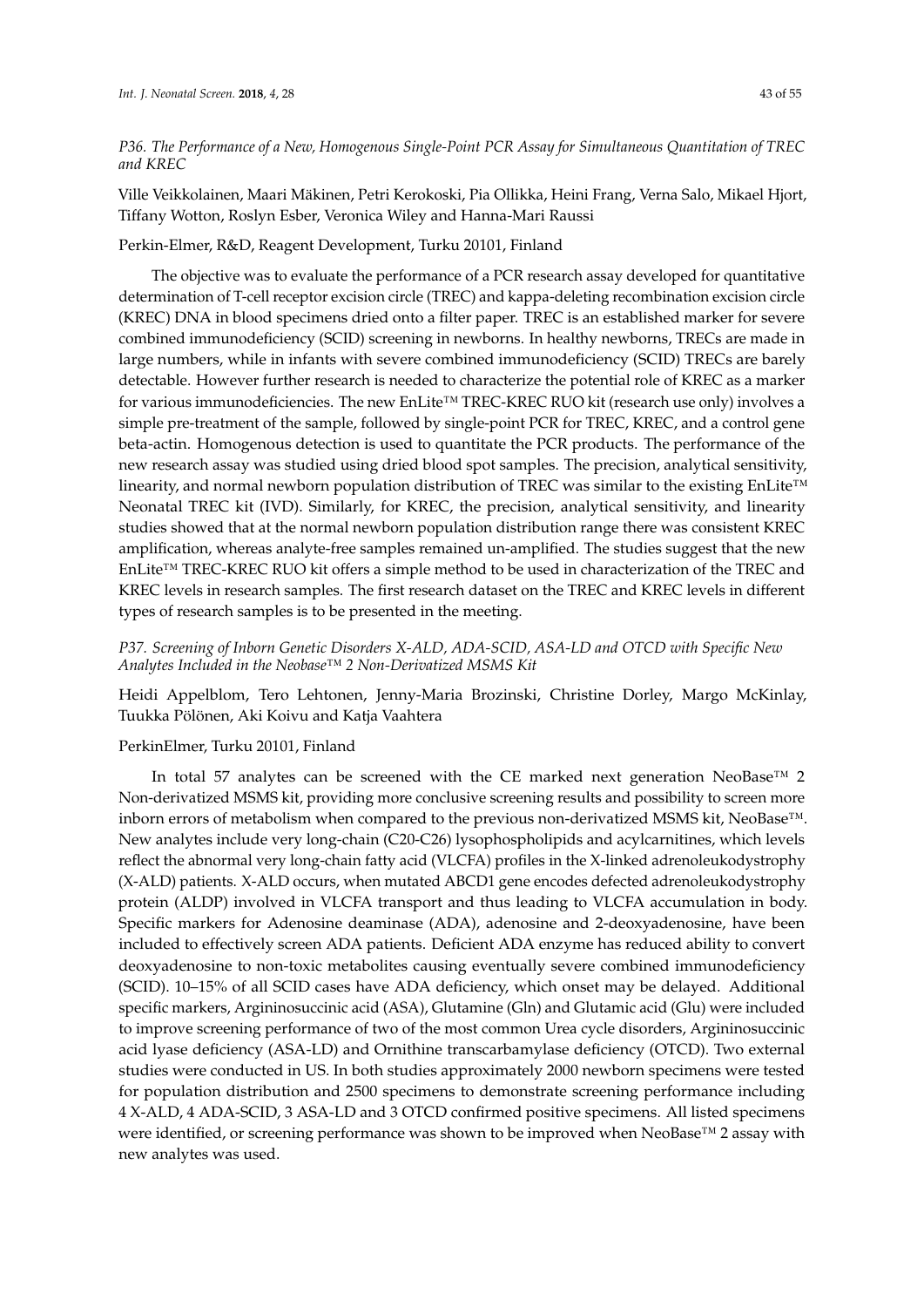### *P38. First Experience with the TREC/KREC-Assay "Screen-Id" from Immuno IVD*

### Ralph Fingerhut

University Children's Hospital, Swiss Newborn Screening Laboratory and Children's Research Center, CH-8032 Zürich, Switzerland

Background: Newborn screening (NBS) for SCID has been approved by the Swiss Ministry of Health (BAG) in 2018. During the application, it was decided that SCID screening in Switzerland should not only use T-cell receptor excision circles (TRECs) as the primary marker, but also kappa recombining excision circles (KRECs). However, before the official start in January 2019, we had to determine our cut-off values, and establish the determination of TRECS and KRECS with the approved test system in the NBS laboratory in Zürich. Results: The test system could easily set up in the routine NBS laboratory, since second-tier DNA testing for cystic fibrosis is already part of the Swiss NBS program since 2011. Necessary additional instrumentation was 2 Quantstudio qPCR systems, 2 additional Thermocyclers, and an additional centrifuge with swingout buckets for microtiter plates for the post-PCR area. We calculated our initial cut-offs for TREC and KREC copy numbers from 1500 normal newborn screening samples from term babies. Additionally, we checked the TREC and KREC copy numbers from 100 preterm babies taken at the 4th day of life and the 14th day of life. To proof sensitivity, 10 NBS samples from newborns with confirmed SCID were tested.

### *P39. Reliability of a Multiplex QPCR Assay for the Newborn Screening of SCID, SMA and XLA*

Cristina Gutierrez-Mateo, Galina Filippov, Stephanie Dallaire, Joel W. Richards and Rongcong Wu

### Perkin-Elmer, Diagnostics, Waltham, MA 01862, USA

The Recommended Uniform Screening Panel (RUSP) is a list of disorders that are recommended by the Secretary of the Department of Health and Human Services (HHS) for states to screen as part of their state universal newborn screening (NBS) programs in the US. Disorders on the RUSP are chosen based on evidence that supports the potential net benefit of screening, the ability of states to screen for the disorder, and the availability of effective treatments. In 2010 SCID screening was added to the RUSP allowing affected infants to be identified and receive treatment sooner. Similarly, evidence supporting the benefits of universal newborn screening of SMA has been reviewed and the condition is likely to be added to the RUSP in 2018. We have developed a four-plex real-time PCR assay to screen for SCIDs, XLA and SMA in DNA extracted from a single 3.2 mm punch of a dried blood spot (DBS). A simple high-throughput buffer DNA extraction method was developed for a Janus liquid handler that can process 384 DBS punches in four 96-well plates in just over one hour. The PCR assay identifies the absence of exon 7 in the SMN1 gene while simultaneously evaluating the copy number of T-cell receptor excision circles (TREC) and Kappa-deleting recombination excision circles (KREC) molecules. Additionally, the amplification of a reference gene, RPP30, was included in the assay as a quality/quantity indicator of DNA isolated from the DBS. The assay performance was demonstrated on over 1000 DNA samples isolated from punches of putative normal newborn DBS. The reliability and analytical accuracy was further evaluated using DBS control and contrived positive samples. The results from this study demonstrate the potential of future molecular DBS assays and highlight how a multiplex assay could benefit newborn screening programs.

# *P40. Referrals and Incidental Findings for Newborn Screening for SCID in the Netherlands: First Results of the SONNET Study*

Maartje Blom, Robbert Bredius, Martine de Vries, Eugenie Dekkers, Peter Schielen and Mirjam van der Burg

National Institute of Health and the Environment (RIVM) and Leiden University Medical Center (LUMC), 2333 ZA Leiden, The Netherlands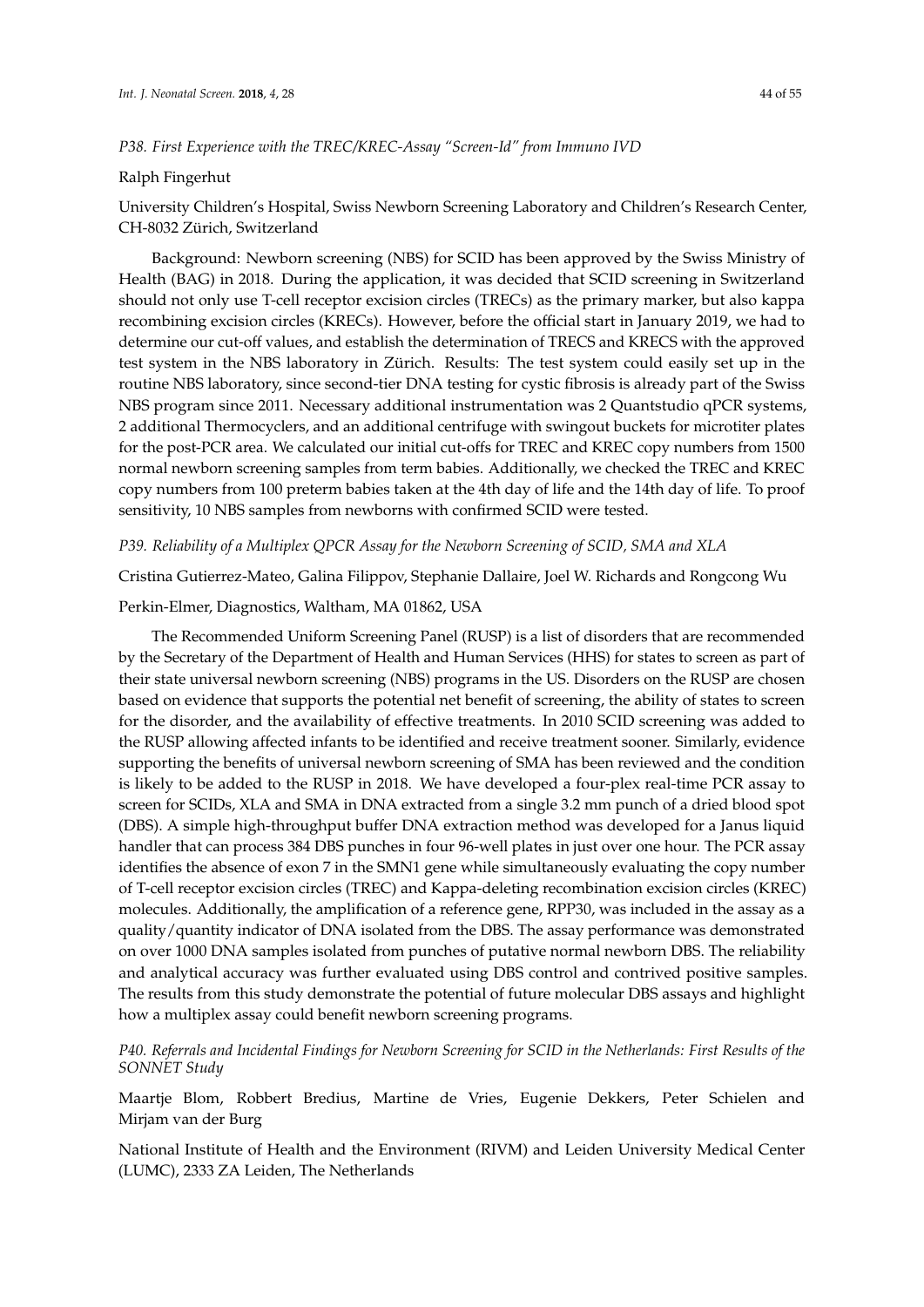Newborn screening for severe combined immunodeficiency (SCID) is based on the detection of T-cell receptor excision circles (TREC) by PCR. Previous studies have shown that newborn screening for SCID is accompanied by several incidental findings. In some cases, these conditions are untreatable such as ataxia telangiectasia (AT), raising ethical discussions in the newborn screening field. From 1 April 2018, 70,000 newborns in the Netherlands will be screened for SCID as part of the SONNET study. We present the first results of this Dutch pilot study including referrals, incidental findings and ethical implications. Although newborn screening for SCID is fully implemented in the United States, most countries in Europe are conducting pilot studies, as PCR is a new, relatively expensive test method for screening laboratories. The prospective SONNET-implementation pilot focuses on the practical implications, test qualities, costs and perspectives of parents/health care providers. The cut-off value, number of referrals, incidental findings and ethical issues are of particular concern. During a one-year period, all newborns in three provinces of the Netherlands will be screened for SCID. With a commercially available SCID-screening assay, T-cell specific TRECs, B-cell specific KRECs and internal control beta-actin will be detected in dried blood spots by quantitative real-time PCR. Newborns with TREC-levels below cut-off ( $\leq 6$  copies/ $\mu$ L) will be referred according to a pre-set follow-up protocol. The results of the first six months of the SONNET study indicate that a follow-up protocol for incidental findings of SCID-screening is of great importance. The decision to screen strictly for SCID or screen for T-lymphocytopenia has a direct influence on the TREC cut-off value. Ethical implications will be addressed extensively in the final stage of the pilot study in which (ELSI-) questionnaires will be developed to query parents and health care providers about newborn screening for SCID and the expansion of the newborn screening program.

*P41. Newborn Sickle Cell and Thalassaemia Screening Program: Automating and Enhancing the System to Evaluate the Screening Program*

#### Catherine Coppinger

SCT Screening Program, Public Health England, London SE1 6LH, UK

The first evaluation of newborn screening program established in England in 2006 shows promising outcomes and scope for improvement. Test performance and coverage appear excellent but timeliness of care, acceptance of penicillin and adherence are challenges. Delays between screening results and enrolment in care require optimization of fail-safe follow-up. The newborn outcome system, built on user needs, will automate the gathering and reporting of newborn outcome data collected on SCT screen positive infants, it aims to:

- improve patient safety by allowing users to view the status of patients along the care pathway, for example to enable a referring laboratory to see that a screen positive baby has entered care
- alert clinicians when important milestones are breached
- improve quality and completeness of data to evaluate the program
- reduce duplication of data entry—the system must integrate with the National Haemoglobinopathy Register and the National Congenital Anomalies and Rare Disorder Registration Service
- reduce manual chasing through automated prompts
- improve reporting to data providers by accessible pre-determined reports for example key performance indicators including baby's age at results to parents, prescription of penicillin and enrolment into treatment

Working in partnership with suppliers Medical Data Systems and Solutions and using an Agile project management we are automating and enhancing the system.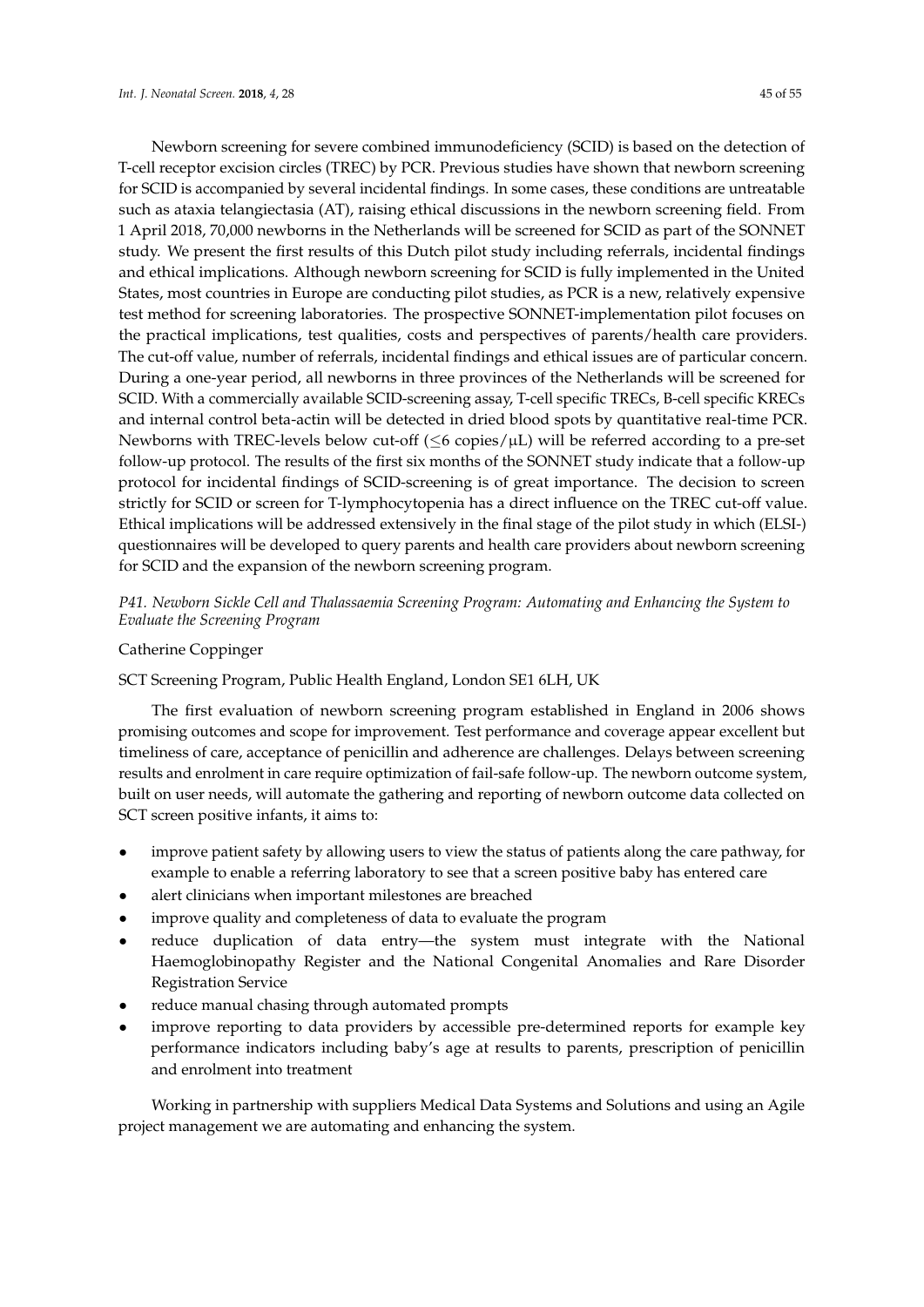# *P42. The Reliability of the Current Newborn Screening Action Value for the Detection of Beta Thalassaemia Disease in England*

Yvonne Daniel and Joan Henthorn

Public Health England, Sickle Cell & Thalassaemia Screening Program, London SE1 8UG, UK

Beta thalassemias are a group of hereditary red cell disorders resulting in a reduced or absent production of the main adult hemoglobin, HbA. In England the NHS Sickle Cell and Thalassaemia Screening Program detects and reports newborn beta thalassemia disease as an incidental finding when testing for sickle cell disease. The current action value to initiate further investigations is 1.5% HbA using high performance liquid chromatography or capillary electrophoresis. We report the results of a 44-month prospective study to examine the reliability of the action value. 81 cases were reported with a HbA of 1.5% or less at first line screen. 9 were lost to follow-up. There were 6 false positive results, all 32 weeks gestation or less. 66 were true positives, 36 with confirmatory molecular results (11 of these cases also have results from tandem mass spectrometry), 19 had clinical confirmation, 11 had the results of both parents available; consistent with the screening result. There was one false negative, a confirmed beta thalassemia major case which had a HbA% above the action value at first line screen (1.7%) but was known to be at risk from parental results. Screening protocols are designed to maximize the detection of true positive cases and minimize numbers of false positive and negative results. The action value of 1.5% HbA is at the limits of sensitivity for the methods in use and is impacted by the fetal to adult hemoglobin switch with premature babies known to give false positive results. This study demonstrates a positive predictive value of 91.7%, with a specificity of 99.9% and a sensitivity of 98.5% these results confirm the reliability of the current action value.

*P43. APHL Hemoglobinopathies Workgroup—A Model for Effective Partnership for Resource Development*

# Careema Yusuf

Association of Public Health Laboratories, Newborn Screening and Genetics, Silver Spring, MD 20910, USA

The APHL Hemoglobinopathies Workgroup is comprised of newborn screening (NBS) hemoglobinopathy laboratory leads, a follow-up supervisor and physicians representing US NBS programs, as well as federal partners. The workgroup focuses on improving practices surrounding screening, diagnosis, education and follow-up of individuals with sickle cell disease (SCD) and thalassemia. To describe the workgroup's efforts in pooling their collective knowledge and resources as well as from other stakeholders to create effective tools and resources for preventing and reducing complications of SCD and thalassemia. The workgroup meets monthly via teleconference calls and in person annually where ideas are discussed and those that are selected for further action are further developed. Communication also occurs via email as needed and input is sought via national surveys and listservs from other stakeholders including other US NBS programs and clinical specialists. Results:

- A comprehensive document and webinar series that identify best practices in US NBS programs and regional sickle cell treatment centers. Topics covered include specimen collection tips, screening methodologies, interpretation of screening results, limitations, and quality assurance and proficiency testing activities.
- A webinar series that describes the status of alpha thalassemia screening in the US and details the complexities of detecting and reporting alpha thalassemia as well as the clinical aspects of the condition.

Conclusion: The APHL Hemoglobinopathies Workgroup is a collaborative effort that provides expertise to build and enhance screening and diagnostic capacity for hemoglobinopathies.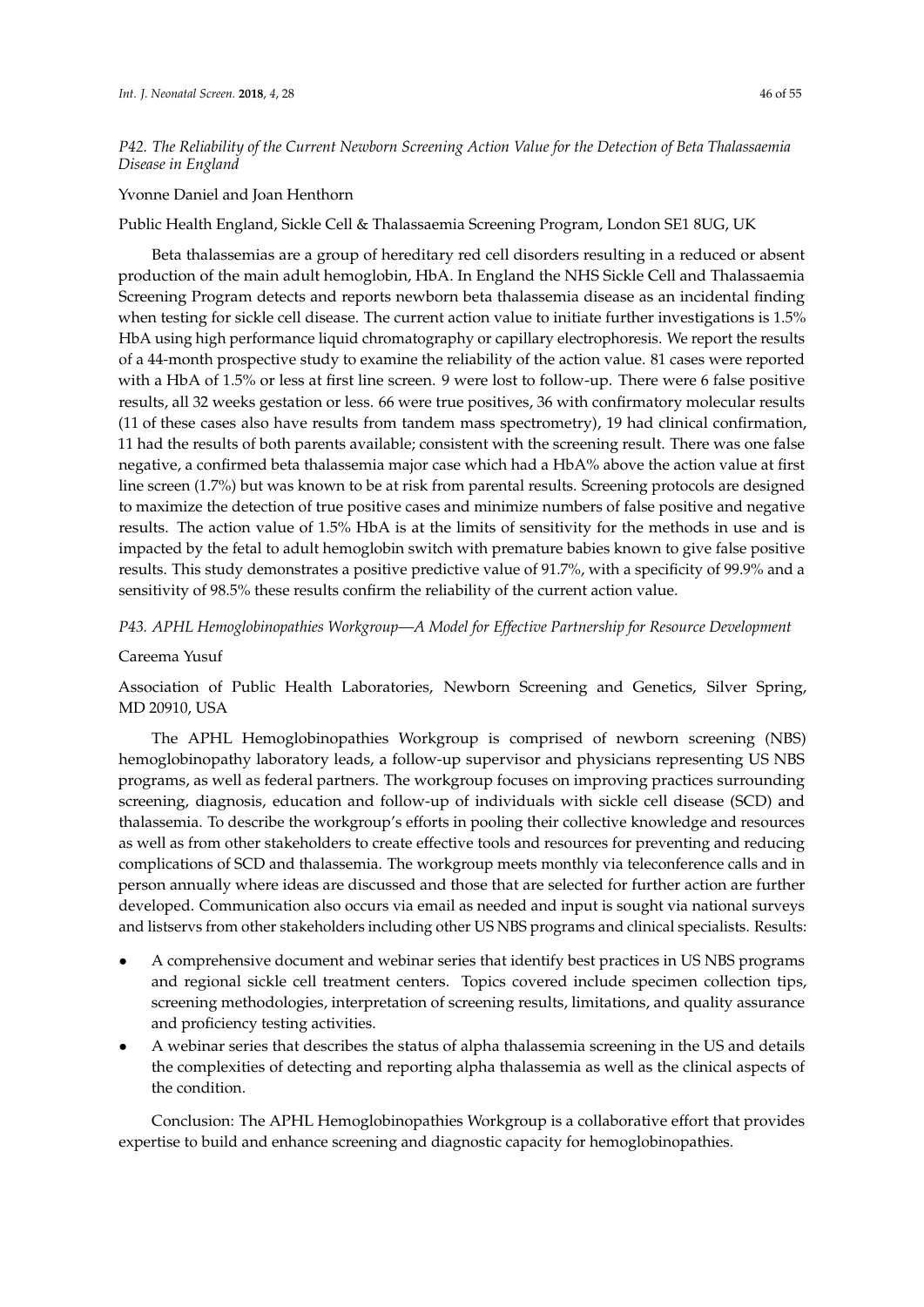### *P44. Newborn Screening of Haemoglobinopathies in Catalonia: Three Years of Experience*

Jose Luís Marín Soria, Sonia Pajares García, Ana Argudo Ramírez, Yania Quintero de la Rosa, Tatiana Collado Buzón, David Beneitez Pastor, Adoración Blanco Alvarez, Antonia Ribes Rubió, Rosa Maria Fernández Bordón and Rosa Maria López Galera

Hospital Clinic. Barcelona, Section of Inborn Errors of Metabolism. Biochemistry and Molecular Genetics Depa, 08306 Barcelona, Spain

Catalonia is the Spanish region (CCAA) with the largest African population and the highest number of newborns with African parents. Newborn screening for sickle cell disease allows the early detection of the disease, prophylactic measures and a decrease in its morbidity and mortality. In January of the 2015 we started the Newborn Screening for sickle cell disease (SCD). To know the prevalence of SCD and carriers of HbS, C, D and E. Between 2015 and 2017, we analyzed dried blood spot samples from all newborns using capillary electrophoresis (Capillarys2Neofast, Sebia). The validation of results was done using the software Phoresis (Sebia) and Nadons (Limit4). The total number of newborns studied was: 207,310. The prevalence for SCD was 1/3141 (*n* = 66): FS (*n* = 46), FSβTAL (*n* = 2) and FSC (*n* = 18) phenotypes, being the most prevalent the FS phenotype (1/4508). Regarding carriers the prevalence was 1/156 (*n* = 1366) for HbS, and, 1/618 (*n* = 335), 1/4146 (*n* = 50), 1/3290 (*n* = 63) for HbC, HbD, and HbE, respectively. The prevalence for the bThalassemia major was 1/69,103 (*n* = 3) and 1/103,655 (*n* = 2) for a thalassemia major. 1. The prevalence of SCD in Catalonia is 1/3,141 and 1/156 for HbS carriers. 2. SCD is the second most prevalent disease in our program.

# *P45. Duchenne Muscular Dystrophy Newborn Screening: Evaluation of a New GSP® Neonatal Creatine Kinase–MM Kit in the US Population*

Hanna Polari, Anne Timonen, Liisa Meriö, Michele Lloyd-Puryear, Pauliina Mäkinen, Sari Airenne, Jonathan Strober, Craig McDonald, Erik Henricson, John West Day, Emilie Douine, Stanley F. Nelson and Teemu Korpimäki

### Perkin-Elmer, Wallac Oy, Turku 20101, Finland

Duchenne muscular dystrophy (DMD) is an X-linked rare degenerative neuromuscular disorder causing serious progressive muscle loss and premature death. DMD is a universally fatal genetic disorder and DMD affects approximately one in 5000 boys born worldwide. Early identification through newborn screening (NBS) can allow earlier intervention and may add years to an individual's life span. Creating an easy to use, sensitive, and cost-effective screening test for DMD is an essential step in creating an NBS program. The progressive breakdown of skeletal muscle cells releases creatine kinase muscle isozyme (CK-MM) to the circulation, making it possible to screen for DMD with this biomarker. GSP Neonatal Creatine Kinase–MM kit is a new IVD immunoassay for the automated GSP® platform to screen newborns for DMD. The objectives of the study were to determine the screening performance of the GSP CK-MM kit, to assess the effect of newborn's age on the CK-MM levels present in circulation and to compare the performance of the GSP CK-MM kit with an enzyme activity-based laboratory developed test (LDT). The specimens were NBS dried blood spot samples from the California Biobank, collected from 21 DMD affected and 700 presumed unaffected newborns. The study was executed in Perkin-Elmer Wallac Oy. The CK-MM concentrations measured from the DMD specimens were within a range that was fully above the range of the unaffected population. Thus, all DMD affected specimens were detected with the GSP CK-MM kit using a 99th cut-off, whereas the LDT method missed one DMD affected specimen. Since the CK-MM concentration was found to inversely correlate with the age of the newborn in non-DMD specimens, laboratories should take this into account when the cut-off is established.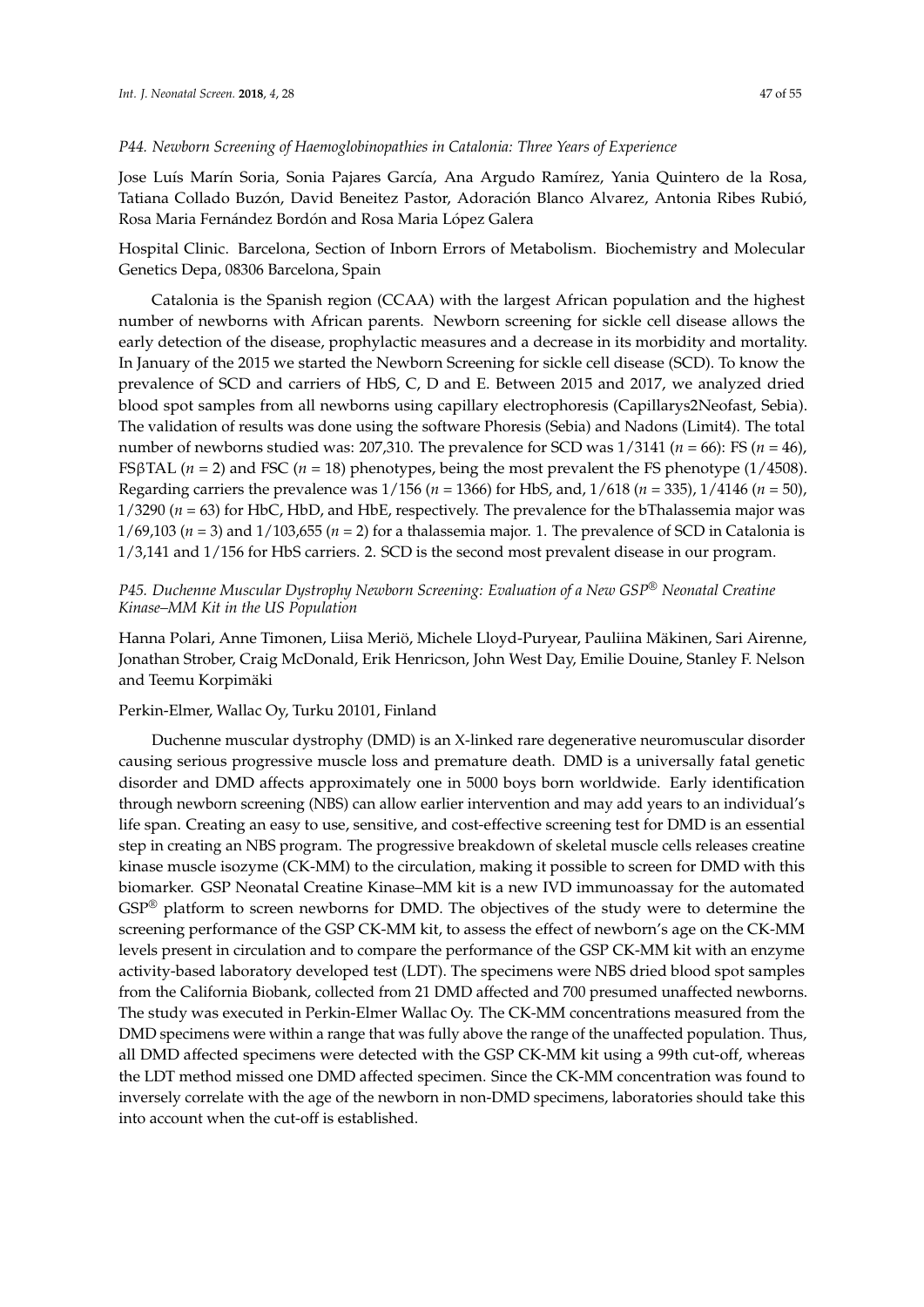*P46. Clinical Performance Evaluation of the GSP® Neonatal Creatine Kinase–MM Kit for Duchenne Muscular Dystrophy (DMD) Newborn Screening*

Hanna Polari, Anne Timonen, David Hougaard, Ville Laitala, Liisa Meriö, Kristin Skogstrand, Sari Airenne and Teemu Korpimäki

### Perkin-Elmer, Wallac Oy, Turku 20101, Finland

Duchenne muscular dystrophy (DMD) is the most common muscular dystrophy among children affecting mostly males (1:5000) and caused by mutations in the dystrophin gene. With DMD, muscle specific creatine kinase isozyme CK-MM is released into bloodstream enabling screening for DMD with this biomarker. GSP Neonatal Creatine Kinase–MM kit (3311-0010) is a new fully automated assay based on DELFIA<sup>®</sup> technology for the GSP platform. This assay is the first IVD kit bearing CE mark to screen newborns for DMD. The objectives of the clinical performance study were to produce newborn population distribution data using the GSP CK-MM assay, assess the usability of the GSP CK-MM kit and demonstrate that the DMD affected population can be distinguished from the normal population. The specimens were archived newborn screening dried blood spot samples from the Danish Newborn Screening Biobank collected from 16 DMD affected and approximately 3700 presumed unaffected newborns. The mean value for presumed unaffected specimens was 128 ng/mL and for DMD affected 2626 ng/mL. With 99.5th percentile cut-off, 15 of the DMD confirmed specimens were classified as screening positive and one specimen from an extremely preterm, very low birth weight newborn was classified as negative. With 99.5th percentile cut-off the positive agreement was 93.8% and negative agreement 99.7%. GSP CK-MM kit was found to meet user needs and to discriminate well between normal population and affected DMD cases. However, future DMD newborn screening programs might benefit from using a different screening algorithm for low birth weight and preterm newborns.

### *P47. Initial Evaluation of Prospective and Parallel Assessments of Cystic Fibrosis Newborn Screening Protocols in Eastern Andalusia: IRT/IRT versus IRT/PAP*

Raquel Yahyaoui, Rocío Jiménez-Machado, Isabel Castro-Vega, Javier Blasco-Alonso, Pilar Caro-Aguilera, Juliana Serrano-Nieto, Carmen Benito, Eduardo Ruiz-Cortés, Rafael Camino-León, Vidal Pérez-Valero, Javier Pérez-Frías and Estela Pérez-Ruiz

Málaga Regional University Hospital, Laboratory of Metabolic Disorders and Newborn Screening Center of Eastern Andalu, 29010 Málaga, Spain

In June 2011, our region began CF newborn screening. It adopted the IRT/IRT protocol, which leads to a high rate of false positives. Evaluate preliminary results of a prospective, sequential, and parallel IRT/PAP strategy compared to our newborn screening center's current IRT/IRT strategy. From June 2017 to March 2018, the IRT/IRT strategy with cut-offs of IRT1  $\geq$  61 ng/dL and IRT2  $\geq$ 40 ng/dL was used to screen 28,750 newborns. In parallel, PAP was assayed using a MucoPAP-F kit (DYNABIO, Marseille) in newborns with IRT1  $\geq$  50 ng/dL. When IRT1 = 50–60.9 ng/dL, 2.1 µg/L was set as a provisional PAP cut-off for requesting a second sample to evaluate if PAP measurement could improve sensitivity in this range of IRT1 levels. A PAP concentration above  $3.8 \mu g/L$  when IRT1  $\geq$  50 and IRT2  $\geq$  35 was considered a positive screen. Newborns with positive screening results according to one or both protocols were referred for further confirmatory testing (sweat test and/or identification of biallelic pathogenic variants in the CFTR gene). 440 newborns had IRT1 levels above 50 ng/dL and a second DBS sample was requested for 302 newborns (1.05%). Of them, 8 were lost to follow-up due to early death ( $n = 5$ ), parental refusal ( $n = 1$ ), or wrong address ( $n = 2$ ). CF was detected in 6 newborns. All of them would have been detected by both strategies as they had high PAP values (median 5.96  $\mu$ g/L, range 2.93–96.2). A ROC analysis of PAP determined a sensitivity of 100% and specificity of 89.9% for the point 2.91 µg/L. Using this cut-off, the number of sweat tests would have been 33 instead of 31 with the IRT/IRT strategy. Sequential measurement of IRT/PAP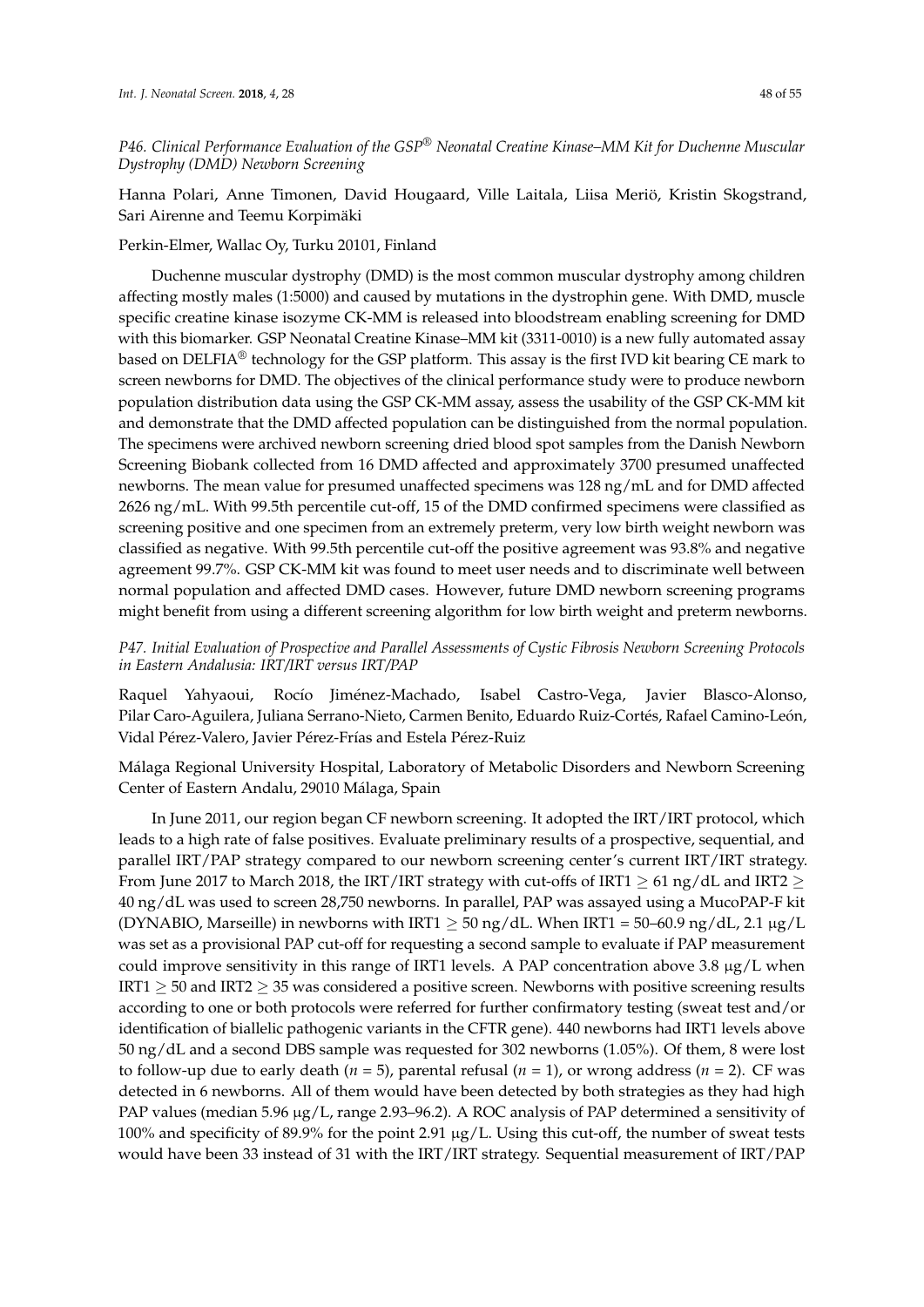provides good sensitivity and specificity and allows for more reliable and cost-effective CF-NBS than the IRT/IRT strategy.

#### *P48. Audit of Second Samples Required for Newborn Screening of Cystic Fibrosis*

#### Sarah Smith

NHS Greater Glasgow and Clyde, Scottish Newborn Screening Laboratory, Glasgow G51 4TF, UK

Scotland follows a cystic fibrosis (CF) protocol that may require a second sample for IRT analysis. This sample should be taken between day 21 to day 28 of life, but ideally on day 21. The sample can be taken up to day 56 of life after which CF screening is not recommended. Audit all samples received for CF screening in 2017 that required a second sample. Second samples taken out with the recommended time were analyzed in detail to determine root cause. 63 babies screened for CF required a second sample for IRT measurement. 13 samples (21%) were taken after the recommended time, but before 56 days of life. Two of these samples had delayed first sampling for CF screening and so were excluded from analysis. Of the remaining 11 samples 9 of these (82%) were received in the last quarter of 2017. Detailed analysis of each case established that there were 4 reasons for late second samples and actions were undertaken to combat each. (1) Normal post was used to request the second sample. Policy was changed to ensure that only email was used to request repeat samples. (2) The request for a second sample was sent to the neonatal units but the baby had been discharged home. Neonatal liaison nurses will be utilized to ensure the repeat request is sent to the appropriate person. (3) Community Midwives misunderstood the requirement to take the sample at a certain time. Midwife education has been delivered. (4) Misinterpretation of reports from the screening lab. Reports have been clarified. Late second samples increased significantly in the last quarter of 2017. Measures have been put into place to address this. However, this prompted a review of the processing of late second samples. There is a lack of clear evidence around interpretation of late second samples for CF screening, therefore for a trial period Scotland will amend the UK CF policy and late second samples will be discussed with appropriate healthcare professionals and further clinical evaluation may be requested. This will depend on how late the sample was taken, what the IRT result is and what the current 99.5th centile is.

### *P49. Analysis of Strategies with Immunoreactive Trypsin and Pancreatitis-Associated Protein for the Detection of Cystic Fibrosis. Application in the Catalonia Neonatal Screening Program*

Rosa Maria López Galera, Ana Argudo Ramírez, Sonia Pajares García, Giovanna Delgado López, Jose Eduardo Flores Jiménez, Ester Ramón Moreno, Celia Bádenas Orquín, Silvia Gatner Tizzano, Maria Cols Roig, Oscar Asensio de la Cruz, Rosa Maria Fernández Bordón, Antonia Ribes Rubió and Jose Luís Marín Soria

Hospital Clinic. Barcelona, Section of Inborn Errors of Metabolism. Biochemistry and Molecular Genetics Depa, 08306 Barcelona, Spain

The detection of cystic fibrosis was implemented in our newborn screening (NBS) program in 1999 with a double sample strategy for immunoreactive trypsin (IRT1 + IRT2), positive predictive value of 4.12% (PPV). Recent studies show that combining IRT with pancreatitis-associated protein (PAP) increases specificity and reduces the false positive rate (FP). To study different strategies combining IRT with PAP; to propose the most appropriate strategy to incorporate PAP and its application in our NBS program. 64,722 samples were analyzed between January and November of 2016. In the period studied, the IRT1 + IRT2 strategy was maintained (IRT1  $\geq$  60 ng/mL samples of 48 h and IRT2  $\geq$  35 ng/mL samples between 21 and 30 days). PAP was performed in samples with IRT1  $\geq$  50 ng/mL. In the analysis of the strategies, different cut-off points were applied for IRT and PAP based on the bibliography and our results of true positives, true negatives and false negatives. Sensitivity and specificity were calculated. 18 strategies were analyzed with IRT (*n* = 893) and IRT + PAP (*n* = 1839). The chosen combination was: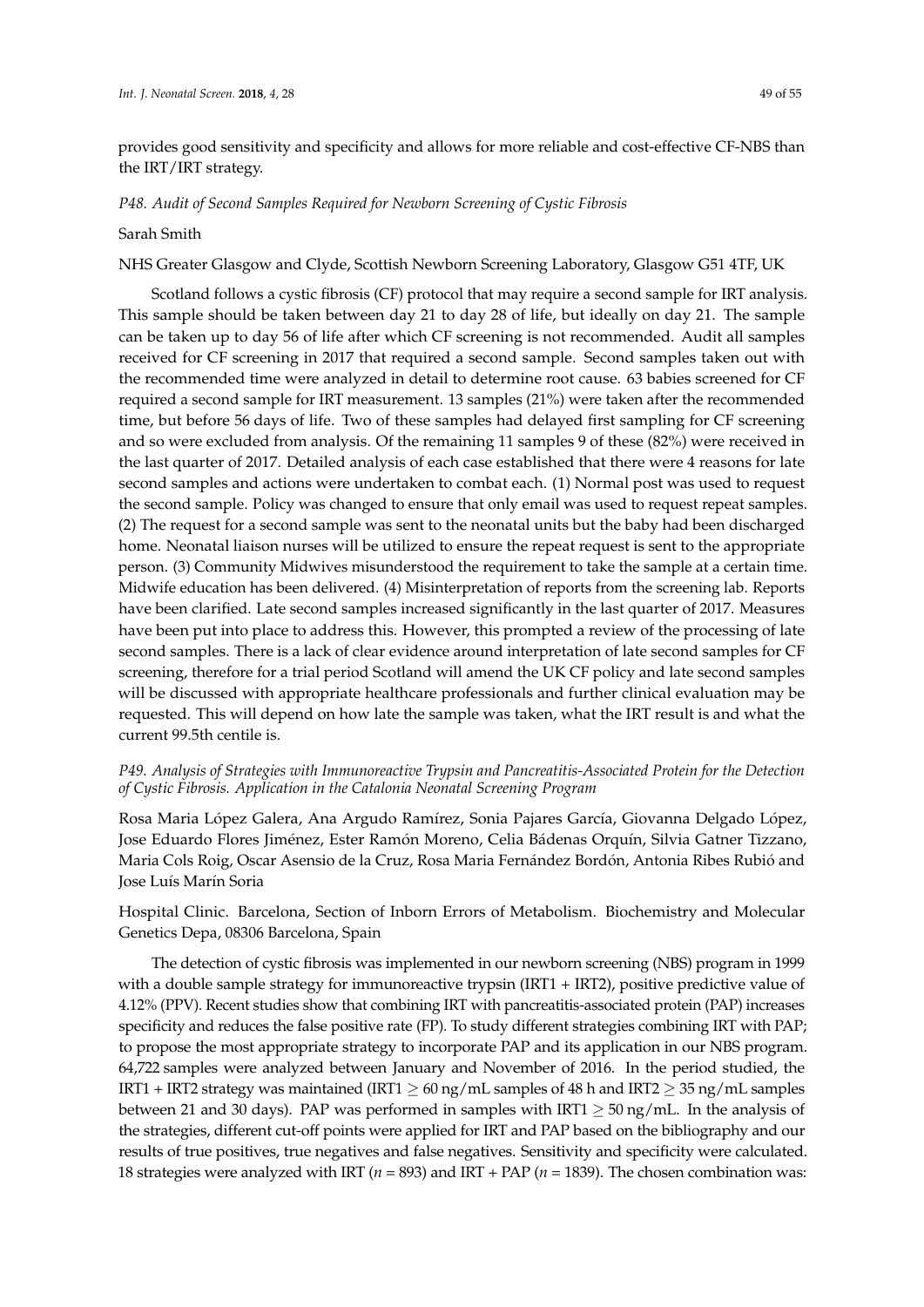$[IRT1 \ge 50-80 + PAP \ge 1.95 + IRT2 \ge 35]$  or  $[IRT1 \ge 80-150 + PAP \ge 1 + TIR2 \ge 35]$  or  $[IRT1 \ge 150 +$ IRT2  $\geq$  35]. This strategy ( $n = 1033$ ) has been applied for 6 months (October 2017–March 2018), with a reduction of 46% and 53% in the second samples and FP, respectively, compared with the strategy used to date. The results with the chosen strategy of IRT + PAP show that specificity and PPV increase, with respect to our previous strategy with only IRT. It also allows a significant reduction in the number of FP, resulting in a reduction in the number of affected families and a lower cost for the program.

# *P50. Reliability of a Long-Established Newborn Screening Program for Cystic Fibrosis–Review of Late Diagnoses*

Natasha Heather, Cass Byrnes, Mirjana Jaksic, Jan Tate and Dianne Webster

Auckland City Hospital, LabPlus, Auckland AK1, New Zealand

Newborn screening for cystic fibrosis (CF) has been continuous in New Zealand (NZ) since 1983. This has followed a 2-step process, with some changes in methodology. IRT/IRT (immunoreactive trypsin) was used up until 1996 and IRT/limited panel of common genes from 1996-present. A positive CF screen requires an abnormal result in both steps, i.e., raised IRT followed by one or 2 common CF mutations found. All children with CF in the greater Auckland region (population 1.2 million) have full care at Starship Children's Hospital. To determine the number of children with a late CF diagnosis and review why they were missed by newborn screening (NBS). A retrospective review was performed on all children diagnosed with CF and seen at the Starship Children's Hospital CF clinic over the period 2003–2017. Between 2003 and 2017, 110 children with CF were followed through the clinic. 89 children with CF were picked up and diagnosed following a positive newborn screening test and 21 children had a late non-screening diagnosis of CF. Mean age at late CF diagnosis was 32 months (range 6 weeks to 13 years). 8 children had been born abroad; 7 in countries without CF-NBS, 1 was picked up by NBS but had an equivocal sweat test. 13 children had been born in NZ; 1 family had refused NBS, 9 were missed as their IRT was not in the top 1%, 2 had high IRT but unusual genes, and 1 was detected by NBS but had an equivocal sweat test. Even with an established newborn screening program in place it is important that clinicians remain vigilant about late diagnoses of CF. CF can be missed at all steps of the screening and diagnostic pathway, but the most common reason within our population was having been born in a country without CF-NBS.

# *P51. Initial Evaluation of Prospective and Parallel Assessments of Cystic Fibrosis Newborn Screening Protocols in Eastern Andalusia: IRT/IRT versus IRT/PAP*

Raquel Yahyaoui Macías <sup>1,2</sup>, Rocío Jiménez Machado <sup>1</sup>, Isabel Castro-Vega <sup>1</sup>, Javier Blasco-Alonso <sup>3</sup>, Pilar Caro-Aguilera <sup>3</sup>, Juliana Serrano-Nieto <sup>3</sup>, Carmen Benito López <sup>4</sup>, Eduardo Ruiz Cortés <sup>5</sup>, Rafael Camino León <sup>6</sup>, Vidal Pérez Valero <sup>1</sup>, Javier Pérez Frías <sup>3</sup> and Estela Pérez Ruiz <sup>3,4</sup>

- <sup>1</sup> Laboratory of Metabolic Disorders and Newborn Screening Center of Eastern Andalusia, Málaga Regional University Hospital, 29010 Málaga, Spain
- 2 Institute of Biomedical Research in Málaga (IBIMA), 29010 Málaga, Spain
- <sup>3</sup> Department of Pediatrics, Málaga Regional University Hospital, 29010 Málaga, Spain
- <sup>4</sup> Department of Genetics, Málaga Regional University Hospital, 29010 Málaga, Spain
- <sup>5</sup> D.G. Salud Pública, Consejería de Salud, 41020 Sevilla, Spain
- <sup>6</sup> Plan Andaluz para la Atención a Personas con Enfermedades Raras (PAPER), 41018 Sevilla, Spain

In June 2011, our region began cystic fibrosis (CF) newborn screening. It adopted the immunoreactive trypsin (IRT)/IRT protocol, which leads to a high rate of false positives. Evaluate preliminary results of a prospective, sequential, and parallel IRT/pancreatitis-associated protein (PAP) strategy compared to our newborn screening center's current IRT/IRT strategy. From June 2017 to March 2018, the IRT/IRT strategy with cut-offs of IRT1  $\geq$  61 ng/dL WB and IRT2  $\geq$  40 ng/dL WB was used to screen 28,750 newborns. Specimen collection for IRT1 was done within 48–72 h after birth and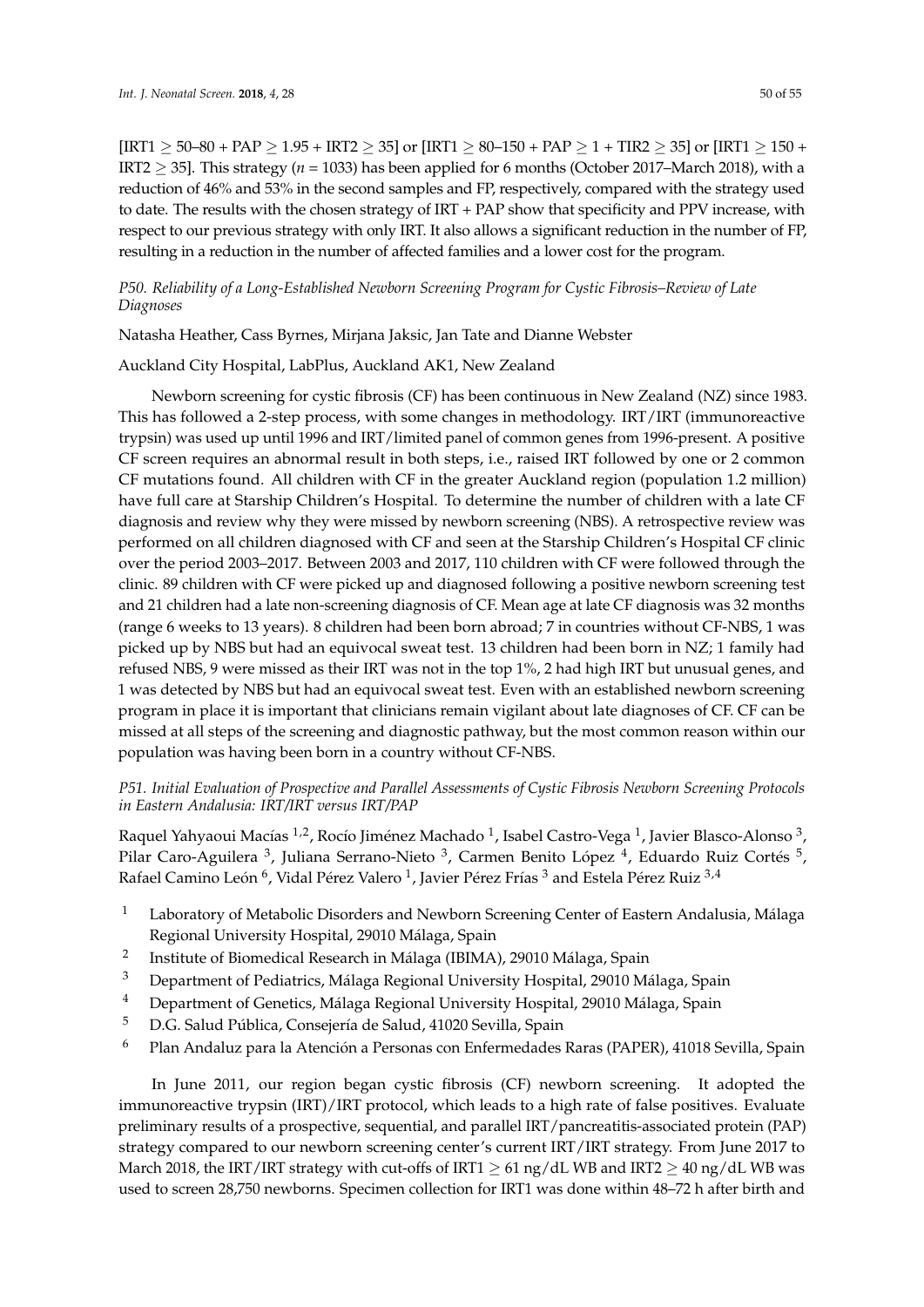within 24–28 days of life for IRT2. In parallel, PAP was assayed using a MucoPAP-F kit (DYNABIO, Marseille) in newborns with IRT1  $\geq$  50 ng/dL WB. When IRT1 = 50–60.9 ng/dL WB, 2.1  $\mu$ g/L WB was set as a provisional PAP cut-off for requesting a second sample to evaluate if PAP measurement could improve sensitivity in this range of IRT1 levels. A PAP concentration above 3.8  $\mu$ g/L WB when IRT1  $\geq$  50 and IRT2  $\geq$  35 was considered a positive screen. Newborns with positive screening results according to one or both protocols were referred for further confirmatory testing (sweat test and/or identification of biallelic pathogenic variants in the *CFTR* gene). 440 newborns had IRT1 levels above 50 ng/dL WB and a second DBS sample was requested for 302 newborns (1.05%). Of them, 8 were lost to follow-up due to early death (*n* = 5), parental refusal (*n* = 1), or wrong address (*n* = 2). CF was detected in 6 newborns. All of them would have been detected by both strategies as they had high PAP values (median 5.96 µg/L WB, range 2.93–96.2). A ROC analysis of PAP determined a sensitivity of 100% and specificity of 89.9% for the point 2.91 µg/L WB. Using this cut-off, the number of sweat tests would have been 33 instead of 31 with the IRT/IRT strategy. Sequential measurement of IRT/PAP provides good sensitivity and specificity and allows for more reliable and cost-effective CF-NBS than the IRT/IRT strategy.

### *P52. Stability of IRT in Dried Blood Samples*

Ralph Fingerhut<sup>1</sup> and Uta Nennstiel<sup>2</sup>

- Swiss Newborn Screening Laboratory, and Children's Research Center, University Children's Hospital, 8032 Zürich, Switzerland
- <sup>2</sup> Bavarian Health and Food Safety Authority, Screening Center, 85764 Oberschleissheim, Germany

Cystic fibrosis (CF) is one of the most common autosomal recessive disorders with a frequency of about 1 in 3500 livebirths in the white population. Switzerland started CF-NBS in January 2011, and Germany in September 2016. Due to an amendment to the act for Genetic Testing in Humans from 2010, the situation for the German NBS programs became very complicated. Due to the new legal regulations, the testing for CF can only be performed after the parents have been informed by a physician about CF-NBS. This does not only affect the second-tier mutation analysis, but also the primary IRT testing. IRT measurement must be postponed until this information reaches the laboratory. However, there is so far no information available on the short-term stability of IRT in DBS at ambient temperatures, which makes it rather impossible for NBS laboratories to define correct cut-off values for IRT, which is not immediately measured at the day of arrival in the NBS laboratory. We have confirmed the short-term stability of IRT in 42 leftover DBS. In addition, we also tested the variability of IRT measurements in 500 DBS where the initial IRT was >50 ng/mL whole blood.

# *P53. Including Classical Galactosaemia in the Expanded Newborn Screening Panel Using Tandem Mass Spectrometry for Galactose-1-Phosphate*

#### Arieh Cohen, Marta Baurek, Allan Lund, Morten Dunø and David Hougaard

Statens Serum Institut, Danish Center for Newborn Screening, 2300 Copenhagen, Denmark

Galactosaemia has been included in various newborn screening programs since 1963. Several methods are used for screening; however, the predominant methods used today are based on the determination of either galactose-1-phosphate uridyltransferase (GALT) activity or the concentration of total galactose. These methods can be used on their own or in combination in a two-tier regime. These methods cannot be multiplexed and therefore require one full punch per sample. Since the introduction of mass spectrometry in newborn screening, many diseases have been included into newborn screening programs because this technique allows the analyses to be multiplexed. Here we present a new method for including classical galactosemia in an expanded newborn screening panel with several clear advantages compared to existing approaches. We also demonstrate that incorporating galactosemia in the expanded newborn screening panel using tandem mass spectrometry, does not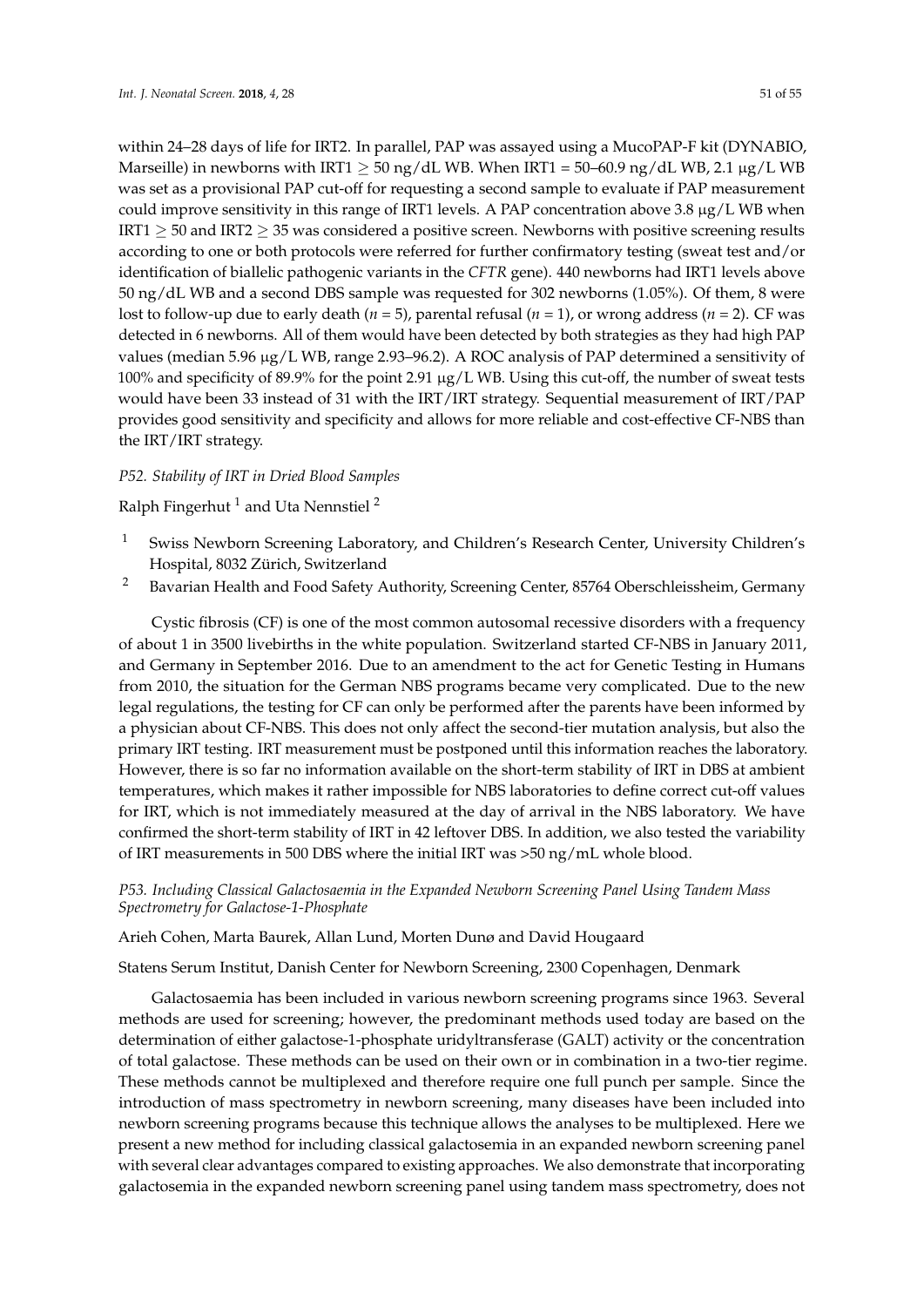affect the screening performance for other metabolic disorders. The novel method does not call for an extra punch, the existing workflow only needs minor adjustments and it can be run on tandem mass spectrometers in routine use. Furthermore, compared with previously used methods, the present method has a superior screening performance producing significantly fewer false positive results. We present data from 5500 routine newborn screening samples from the Danish Neonatal Screening Biobank. The cohort was enriched by including 12 confirmed galactosemia positive samples and 10 samples that were positive for other diseases diagnosed through the Danish newborn screening program. All galactosemia positive samples could be identified by the method with no false positives. The cohort was also analyzed for GALT enzyme activity and we present a comparison between the two methods.

### *P54. Recommendations for Newborn Screening for Galactokinase Deficiency: A Systematic Review and Evaluation of Dutch Newborn Screening Data*

Kevin Stroek, Marelle Bouva, Peter Schielen, Frédéric Vaz, Annemieke Heijboer, Robert de Jonge, Annet Bosch and Anita Boelen

Academic Medical Center, Department of Clinical Chemistry, Laboratory of Endocrinology, 1105 AZ Amsterdam, The Netherlands

Galactokinase (GALK) deficiency causes cataract leading to severe developmental consequences unless treated early. Because of the easy prevention and rapid reversibility of cataract with treatment, the Dutch Health Council advised to include GALK deficiency in the Dutch Newborn Screening program. The aim of this study is to establish the optimal screening method and cut-off value (COV) for GALK deficiency screening by performing a systematic review of screening strategies and total galactose (TGAL) values and by evaluating TGAL values of screened newborns in the Netherlands. Systematic literature search strategies were developed and study selection, data collection and analyses were performed by two independent investigators. TGAL values measured in the first week of life by the Quantase Neonatal Total Galactose screening assay in a cohort of Dutch newborns in 2007 were evaluated. Four studies describing screening strategies used TGAL as the primary screening marker combined with galactose-1-phosphate uridyltransferase (GALT) measurement that is used for classical galactosemia screening. TGAL COVs of 2200, 1665 and 1110 µmol/L blood resulted in positive predictive values (PPV) of 100%, 82% and 10% respectively. TGAL values measured in the newborn period were reported for 39 GALK deficiency patients with individual values ranging from 3963 to 8159 µmol/L blood and 2 group values with mean 8892 and 4856 µmol/L blood. Dutch Newborn Screening data of 72,786 newborns from 2007 provided a median TGAL value of 110 µmol/L blood with a range of 30–2431 µmol/L blood. Based on TGAL values measured in GALK deficiency patients reported in the literature and TGAL values in the Dutch Newborn Screening cohort we suggest performing GALK screening with TGAL as a primary marker with a COV of 2500 µmol/L blood, combined with GALT enzyme activity measurement as used in the classical galactosemia screening. This will ensure detection of GALK deficiency patients and minimize false positive referrals.

### *P55. Clinico-Molecular Characterization of Glucose-6-Phosphate Dehydrogenase (G6PD) Deficiency in Indian Neonates*

Seema Kapoor, Preeti Deswal, Upasna Bhattacharya, Bijo Varughese, Somesh Kumar, Sunil Polipali, Ashish Jain, Siddharth Ramji and B. K. Thelma

Maulana Azad Medical College, Dept Pediatrics, New Delhi 110002, India

G6PD deficiency is the most prevalent form of metabolic disorder affecting 400 million people worldwide. Prevalence in India is 8.5% and is considered to be the highest worldwide. Higher prevalence is seen in north India as compared to south India. The aim of our study was to assess the clinical profile and perform molecular characterization of G6PD deficiency in north Indian neonates.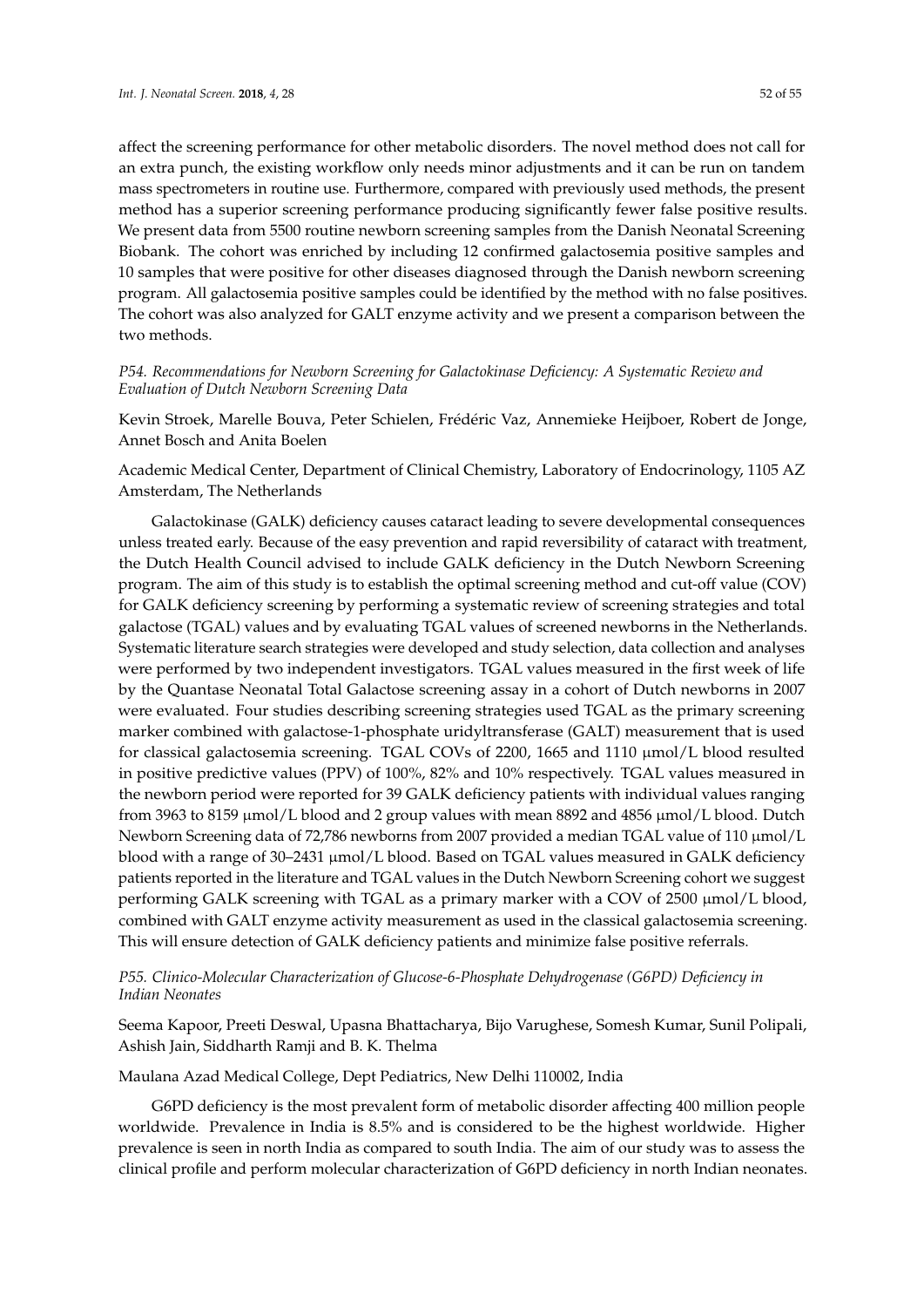A total of 9600 neonates were screened, out of which 40 were selected based on G6PD quantitative testing by spectrophotometric analysis using RBC lysate. Neonates found G6PD deficient were recalled at 48 h and 7 days of life to look for development of hyperbilirubinemia, peak serum bilirubin levels, requirement of phototherapy and exchange transfusion. For those found deficient, mutation screening was done based on prevalence of variant in the population. PCR-RFLP was done for G6PD Mediterranean (exon 6) and G6PD Orissa (Exon 3). Sanger sequencing was done for exon 9 and other uncommon mutations. 25 (62.5%) neonates developed jaundice, out of which 9 required intervention–6 babies underwent phototherapy and 3 required exchange transfusion along with phototherapy. 19 out of 40 i.e., 47.5% were found to be positive for G6PD Mediterranean, 16 (40%) were positive for G6PD Orissa, 2 (5%) for G6PD Mahidol and 1 (2.5%) each for Chattam, Kerala and Jammu. Most common mutation found was Mediterranean, 42% of the kids developed jaundice but did not require any intervention, 21% required intervention and rest did not develop jaundice. Second most common mutation was Orissa, 43.7% developed jaundice without requiring any treatment, 15.7% required intervention and rest were asymptomatic. One case of Kerala mutation required exchange transfusion, 1 case of Chatham required no intervention. To our knowledge, this is the first study with molecular aspects of the G6PD deficiency in neonates in India. This study emphasizes that G6PD is not a benign enzymopathy in India. G6PD screening at birth can help in triaging the neonates at discharge for timely follow-up.

#### *P56. NBS LIMS Support for Hearing and Critical Congenital Heart Disease Screening at Birth*

### Anthony Carter and Volker Harms

Integrated Software Solutions Ltd., Laboratory Information Systems, Winchester SO23 9EH, UK

This poster will describe how a Newborn Screening LIMS can support and enhance typically non-laboratory screening services. In this instance CCHD and Hearing with examples from a North American site. The LIMS allows for flexible data entry and customization of forms, automated rules to reduce both user input requirements and error while flagging suspect screening results. In addition, the system can provide for quick and easy reporting of results, integrate the clinical case management workflow and proved the necessary statistical reporting required by a screening program.

### *P57. Are Low Birth Weight Children Predisposed to Renal Loss of Carnitine?*

Piotr Tomasz Protas <sup>1</sup>, Alina Kępka <sup>2</sup>, Agnieszka Rybi-Szuminska <sup>1</sup>, Katarzyna Taranta-Janusz <sup>1</sup> and Anna Wasilewska <sup>1</sup>

- <sup>1</sup> Department of Pediatrics and Nephrology, Medical University of Białystok, 15-089 Białystok, Poland
- <sup>2</sup> Department of Biochemistry, Radioimmunology and Experimental Medicine, The Children's Memorial Health Institute, 04-730 Warsaw, Poland

The plasma homeostasis of both free and esterified carnitines is mostly regulated by renal tubular reabsorption, which may be disturbed in low birth weight children. The aim of study was to check whether disturbances in L-carnitine [LC] C and its main ester, acetyl-carnitine [ALC] excretion, may be the result of renal dysfunction in low birth weight children (LBW). The study included 59 LBW children  $(2165 g [1490–2440])$  and 22 children with normal birth weight as a reference group  $(3500 g [3275–3650])$ . Subjects were divided into three groups: 0–3 month, 4–12 month and over 1 year at the time of testing. Carnitine levels were measured spectrophotometrically. The urine excretion of Free LC, Free LC/cr., Total LC and Total LC/cr. were significantly higher in 0–3 and 4–12-month old LBW infants study groups when compared to the reference groups. We found statistically significant higher urine excretion of ALC and ALC/cr. in all age groups of LBW infants compared to the reference group. There was a negative correlation between birth weight and Free LC/cr. (r = −0.3, *p* < 0.05), Total LC/cr. (r = −0.34, *p* < 0.05), and ALC/cr. (r = −39, *p* < 0.05), and in the children >12-month old strong negative correlation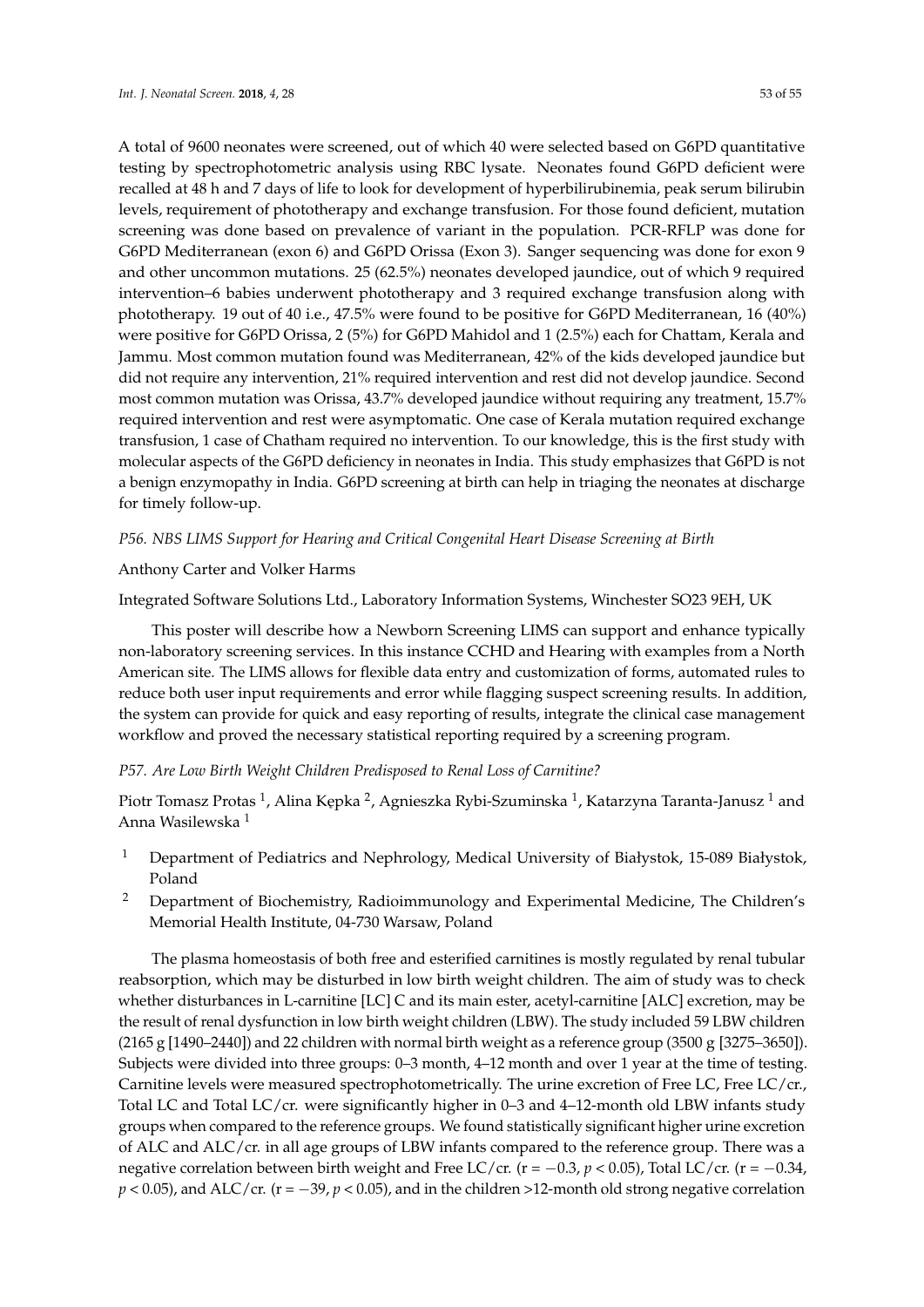between eGFR and free LC/cr. (r = −0.6, *p* < 0.05), Total LC/cr. (r = −0.61, *p* < 0.05), ALC/cr. (r = −0.61, *p* < 0.05). Higher urine excretion of both LC and ALC and its negative correlation with birth weight and eGFR may reflect some degree of renal dysfunction in LBW infants.

# *P58. Newborn Screening for Lysosomal Storage Diseases: Metrics for Comparing Assay Platforms*

### Michael H. Gelb and Bruce H. Robinson

Department of Chemistry, Univ. of Washington, Seattle, WA 98195, USA

All newborn screening (NBS) programs for lysosomal storage diseases (LSDs) measure the activity of lysosomal enzymes in dried blood spots. In our presentation we clarify points of confusion in the literature concerning LSD NBS metrics and results of live NBS programs. The Analytical Range and the Z-value have been suggested as useful metrics to evaluate LSD NBS assays. Here we show by rigorous mathematical analysis that it is the imprecision at the screen cutoff that is the most important metric for determining the rate of false positives. Data published by the CDC show that the imprecision at the screen cutoff using tandem mass spectrometry (MS/MS) is much lower than that using digital microfluidics fluorimetry (DMF-F) [\(https://www.cdc.gov/labstandards/nsqap\\_resources.html\)](https://www.cdc.gov/labstandards/nsqap_resources.html). This quantitatively explains the 2-to 4-fold lower false positive rates reported by worldwide live LSD NBS programs using MS/MS versus DMF-F. We also show that the positive predictive value (PPV) is not a useful metric at this stage of LSD NBS. There is discussion on use of multiple-of-the-median (MOM) so that universal cutoffs can be established across different NBS programs using different assay platforms. We show that this is not feasible for some LSDs including Pompe disease because the DMF-F assay shows much stronger interference from the off-target enzyme, maltase glucoamylase, than the MS/MS assay. We also show that the MS/MS LSD NBS assay using a single buffer to assay multiple enzymes gives superior analytical metrics than does the DMF-F method in which each enzyme is assayed its own buffer. It has been suggested that the substrate concentration used to assay lysosomal enzymes be above the Michaelis constant (KM) for the enzyme of interest otherwise the product versus time curve may be non-linear. There is no basis for the concern in the present case since only a tiny fraction of substrate is converted to substrate. All MS/MS and DMF-F product-versus-time curves are linear over the incubation period.

# *P59. Tandem Mass Spectrometry for Newborn Screening of 15 Lysosomal Storage Diseases and Cerebrotendinous Xanthomatosis. Enormous Platform Flexibility and Results of Pilot Studies*

Michael H. Gelb <sup>1</sup>, Xinying Hong <sup>1</sup>, Fan Yi <sup>1</sup>, Arun Babu Kumar <sup>1</sup>, Jessica Daiker <sup>1</sup>, Farideh Ghomashchi  $^1$ , Nagendar Pendem  $^1$ , Sophia Masi  $^1$  and C Ronald Scott  $^2$ 

- <sup>1</sup> Department of Chemistry, Univ. of Washington, Seattle, WA 98195, USA
- <sup>2</sup> Department of Pediatrics, Univ. of Washington, Seattle, WA 98195, USA

Tandem mass spectrometry (MS/MS) has emerged as the major method for newborn screening (NBS) of lysosomal storage diseases (LSDs). The original panel of LSDs has been expanded to include MPS-II, MPS-IIIB, MPS-IVA, MPS-VI, and MPS-VII. Most recently we have added MPS-IIIA, lysosomal acid lipase, neuronal ceroid lipofuscinosis types 1 and 2, and metachromatic leukodystrophy (MLD). We now show how all of these diseases can be screened using a single UPLC-MS/MS run (2.1 min per sample). In addition to measuring the enzymatic activities by UPLC-MS/MS, we also can include quantification of several biomarker (sulfatides for MLD, lyso-sphingomyelin for Niemann-Pick-A/B, lyso-Gb3 for Fabry, bile alcohols for CTX, and C26-LPC for X-linked adrenoleukodystrophy). Of special note, we report the first assay for MPS-IIIA using a dried blood spot sample; previous assays were possible only with more plentiful sample (i.e., fibroblasts). Our lysosomal acid lipase substrate is specific so that multiple assays with and without enzyme inhibitor are no longer needed. The UPLC-MS/MS is thus very flexible, and it can also be expanded to include additional disorders. We have completed a pilot study  $(\sim 100,000$  newborns) in the WA NBS lab